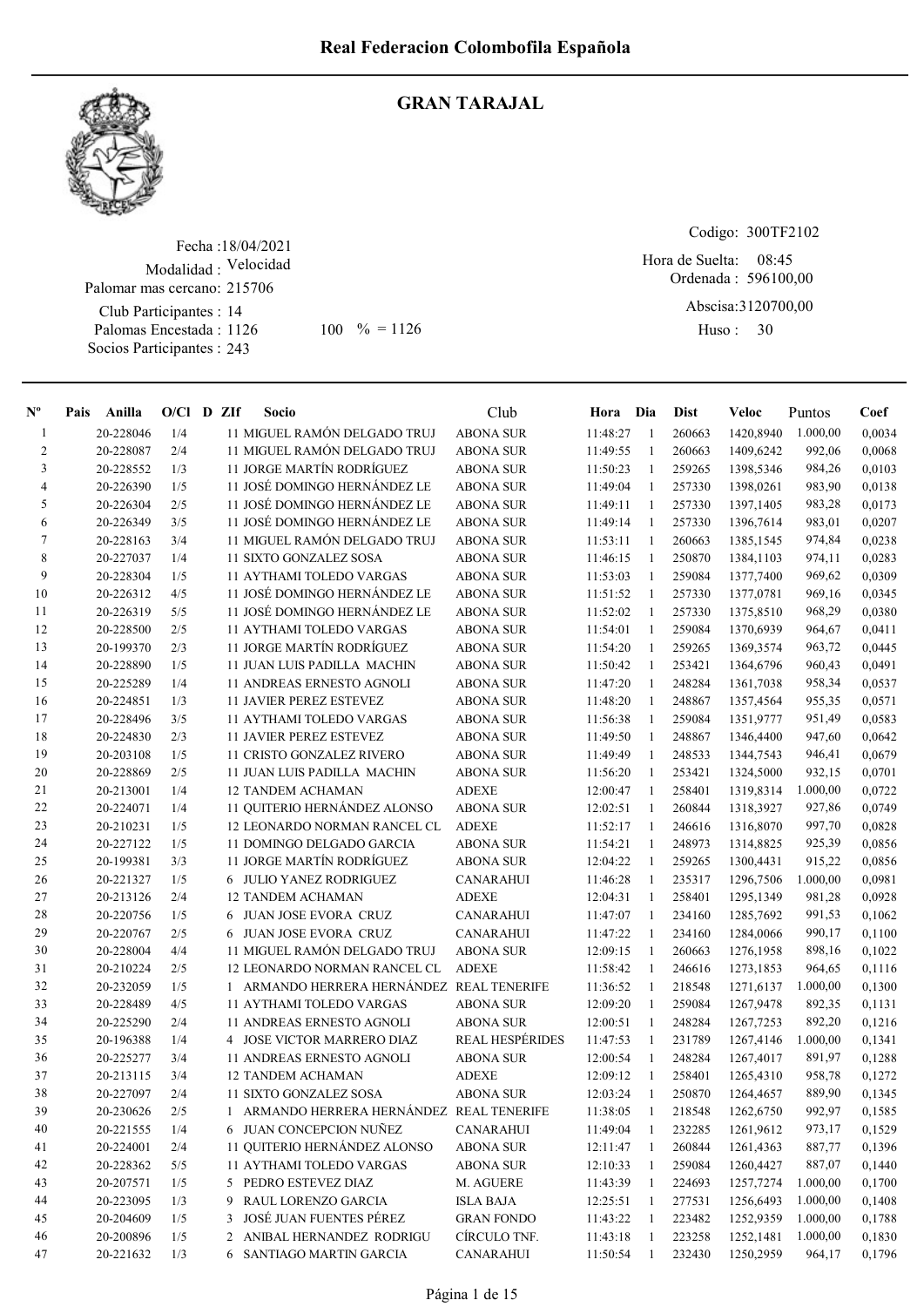| $\mathbf{N}^{\mathbf{o}}$ | Anilla<br>Pais         | $O/Cl$ D ZIf |                | Socio                                                       | Club                                   | Hora Dia             |                   | <b>Dist</b>      | <b>Veloc</b>           | Puntos           | Coef             |
|---------------------------|------------------------|--------------|----------------|-------------------------------------------------------------|----------------------------------------|----------------------|-------------------|------------------|------------------------|------------------|------------------|
| 48                        | 20-194511              | 1/4          |                | 4 FRANCISCO JAVI GARCIA RAM                                 | <b>REAL HESPÉRIDES</b>                 | 11:47:02             | 1                 | 227452           | 1249,5074              | 985,87           | 0,1874           |
| 49                        | 20-196242              | 1/3          | 4              | <b>JOSE ROMAN SABINA SOSA</b>                               | <b>REAL HESPÉRIDES</b>                 | 11:50:01             | 1                 | 231127           | 1249,2226              | 985,64           | 0,1883           |
| 50                        | 20-200866              | 2/5          |                | 2 ANIBAL HERNANDEZ RODRIGU                                  | CÍRCULO TNF.                           | 11:43:46             | 1                 | 223258           | 1248,8794              | 997,38           | 0,1989           |
| 51                        | 20-200880              | 3/5          |                | 2 ANIBAL HERNANDEZ RODRIGU                                  | CÍRCULO TNF.                           | 11:43:56             | 1                 | 223258           | 1247,7161              | 996,46           | 0,2029           |
| 52                        | 20-221718              | 2/3          | 6              | SANTIAGO MARTIN GARCIA                                      | <b>CANARAHUI</b>                       | 11:51:20             | -1                | 232430           | 1247,3882              | 961,93           | 0,1987           |
| 53                        | 20-216465              | 1/5          | 8              | SALVADOR GONZALEZ ALVAREZ                                   | PTO. DE LA CRUZ                        | 12:05:06             | -1                | 249288           | 1245,8171              | 1.000,00         | 0,1888           |
| 54                        | 20-206693              | 1/5          | 5.             | ELOY RODRIGUEZ ALONSO                                       | M. AGUERE                              | 11:53:09             | -1                | 234380           | 1245,7082              | 990,44           | 0,2046           |
| 55                        | 20-190269              | 1/5          |                | 10 JOSE ANGEL DIAZ GONZALEZ                                 | <b>DRAGO</b>                           | 12:17:58             | -1                | 265294           | 1245,7067              | 1.000,00         | 0,1841           |
| 56                        | 20-199804              | 1/5          |                | 2 MARCOS RAMOS DELGADO                                      | CÍRCULO TNF.                           | 11:44:19             | -1                | 223306           | 1245,3165              | 994,54           | 0,2227           |
| 57                        | 20-225017              | 2/5          |                | 11 CRISTO GONZALEZ RIVERO                                   | <b>ABONA SUR</b>                       | 12:04:43             | $\mathbf{1}$      | 248533           | 1244,4279              | 875,80           | 0,2037           |
| 58                        | 20-204644              | 2/5          | 3              | JOSÉ JUAN FUENTES PÉREZ                                     | <b>GRAN FONDO</b>                      | 11:44:36             | $\mathbf{1}$      | 223482           | 1244,3318              | 993,13           | 0,2305           |
| 59                        | 20-218661              | 2/5          | 8              | SALVADOR GONZALEZ ALVAREZ                                   | PTO. DE LA CRUZ                        | 12:05:24             | 1                 | 249288           | 1243,9521              | 998,50           | 0,2102           |
| 60                        | 20-248781              | 1/5          | 9              | TANDEM CALETA ANDRES Y RU                                   | ALAS DEL NORTE                         | 12:24:25             | 1                 | 272809           | 1243,3376              | 989,40           | 0,1953           |
| 61                        | 20-201233              | 1/5          | $\overline{2}$ | ALBERTO GUTIERREZ POLEO                                     | CÍRCULO TNF.                           | 11:45:38             | 1                 | 224135           | 1240,8286              | 990,96           | 0,2417           |
| 62                        | 20-194457              | 1/5<br>2/5   | 4              | JUAN MANUEL CABEZA SANTOS<br>2 ALBERTO GUTIERREZ POLEO      | <b>REAL HESPÉRIDES</b><br>CÍRCULO TNF. | 11:47:47             | 1                 | 226695           | 1240,2389              | 978,55           | 0,2429           |
| 63<br>64                  | 20-201244<br>20-222432 | 1/4          | 9              | BERNARDO VELAZQUEZ BARRE                                    | <b>ISLA BAJA</b>                       | 11:45:44<br>12:24:51 | 1<br>1            | 224135<br>272608 | 1240,1420<br>1239,9727 | 990,41           | 0,2496<br>0,2085 |
| 65                        | 20-222374              | 2/4          | 9              | BERNARDO VELAZQUEZ BARRE                                    | <b>ISLA BAJA</b>                       | 12:24:56             | 1                 | 272608           | 1239,5029              | 986,72<br>986,35 | 0,2118           |
| 66                        | 20-194515              | 2/4          | 4              | FRANCISCO JAVI GARCIA RAM                                   | <b>REAL HESPÉRIDES</b>                 | 11:48:44             | $\mathbf{1}$      | 227452           | 1237,9463              | 976,74           | 0,2577           |
| 67                        | 20-203011              | 1/5          | 3              | TANDEM BRYAN MONTIEL                                        | <b>GRAN FONDO</b>                      | 11:45:38             | 1                 | 223441           | 1236,9865              | 987,27           | 0,2663           |
| 68                        | 20-202562              | 1/4          |                | 2 FRANCISCO DIAZ REVERON                                    | CÍRCULO TNF.                           | 11:45:02             | $\mathbf{1}$      | 222690           | 1236,9376              | 987,85           | 0,2712           |
| 69                        | 20-228814              | 3/5          |                | 11 JUAN LUIS PADILLA MACHIN                                 | <b>ABONA SUR</b>                       | 12:09:57             | $\mathbf{1}$      | 253421           | 1236,5016              | 870,22           | 0,2418           |
| 70                        | 20-218662              | 3/5          | 8              | SALVADOR GONZALEZ ALVAREZ                                   | PTO. DE LA CRUZ                        | 12:06:40             | 1                 | 249288           | 1236,1388              | 992,23           | 0,2494           |
| 71                        | 20-199807              | 2/5          |                | 2 MARCOS RAMOS DELGADO                                      | CÍRCULO TNF.                           | 11:45:45             | 1                 | 223306           | 1235,4412              | 986,65           | 0,2824           |
| 72                        | 20-224607              | 1/4          |                | 11 NICOLÁS GARCÍA ORAMAS                                    | <b>ABONA SUR</b>                       | 12:12:41             | 1                 | 256162           | 1233,4259              | 868,06           | 0,2496           |
| 73                        | 20-224616              | 2/4          |                | 11 NICOLÁS GARCÍA ORAMAS                                    | <b>ABONA SUR</b>                       | 12:12:45             | 1                 | 256162           | 1233,0301              | 867,78           | 0,2531           |
| 74                        | 20-224625              | 3/4          |                | 11 NICOLÁS GARCÍA ORAMAS                                    | <b>ABONA SUR</b>                       | 12:12:49             | 1                 | 256162           | 1232,6345              | 867,50           | 0,2566           |
| 75                        | 20-218764              | 1/3          |                | 8 FERNANDO MACHADO DUQUE                                    | PTO. DE LA CRUZ                        | 12:06:36             | 1                 | 248078           | 1230,5456              | 987,74           | 0,2685           |
| 76                        | 20-220627              | 1/4          |                | 6 ANDRES ALVAREZ REVERON                                    | <b>CANARAHUI</b>                       | 11:54:07             | 1                 | 232459           | 1229,1830              | 947,89           | 0,2904           |
| 77                        | 20-210190              | 3/5          |                | 12 LEONARDO NORMAN RANCEL CL                                | <b>ADEXE</b>                           | 12:05:41             | 1                 | 246616           | 1228,8813              | 931,08           | 0,2773           |
| 78                        | 20-193228              | 1/4          |                | 4 JORGE EXPOSITO ROJAS                                      | <b>REAL HESPÉRIDES</b>                 | 11:49:33             | $\mathbf{1}$      | 226684           | 1228,3067              | 969,14           | 0,3056           |
| 79                        | 20-222829              | 1/5          | 9.             | MOISES HERNANDEZ HERNAND                                    | <b>ISLA BAJA</b>                       | 12:31:59             | -1                | 278428           | 1226,6451              | 976,12           | 0,2520           |
| 80                        | 20-227114              | 2/5          |                | 11 DOMINGO DELGADO GARCIA                                   | <b>ABONA SUR</b>                       | 12:08:05             | -1                | 248973           | 1225,9647              | 862,81           | 0,2854           |
| 81                        | 20-201234              | 3/5          |                | 2 ALBERTO GUTIERREZ POLEO                                   | CÍRCULO TNF.                           | 11:48:06             | $\mathbf{1}$      | 224135           | 1224,1125              | 977,61           | 0,3209           |
| 82                        | 20-229609              | 1/5          | $\mathbf{1}$   | <b>ANDRA'S BALAZS</b>                                       | <b>REAL TENERIFE</b>                   | 11:53:08             | -1                | 230181           | 1223,4993              | 962,16           | 0,3164           |
| 83                        | 20-221338              | 2/5          | 6              | <b>JULIO YANEZ RODRIGUEZ</b>                                | <b>CANARAHUI</b>                       | 11:57:22             | -1                | 235317           | 1223,2733              | 943,33           | 0,3132           |
| 84                        | 20-200382              | 1/5          | $\overline{2}$ | CARLOS DE FUENTES BARRERA                                   | CÍRCULO TNF.                           | 11:50:24             | 1                 | 226793           | 1223,2632              | 976,93           | 0,3289           |
| 85                        | 20-232968              | 1/5          | 9              | JUAN JOSE ESTEVEZ RAMOS<br>6 JUAN CONCEPCION NUÑEZ          | <b>INSP. DAUTE</b>                     | 12:31:06             | $\overline{1}$    | 276447           | 1222,6758              | 972,96           | 0,2731           |
| 86<br>87                  | 20-221545<br>20-221320 | 2/4<br>3/5   |                | 6 JULIO YANEZ RODRIGUEZ                                     | CANARAHUI<br>CANARAHUI                 | 11:55:00<br>11:57:33 | $\mathbf{1}$<br>1 | 232285<br>235317 | 1222,5526<br>1222,1085 | 942,78<br>942,43 | 0,3288<br>0,3283 |
| 88                        | 20-194576              | 1/4          |                | 4 AGUSTIN LOPEZ DE FUENTES                                  | <b>REAL HESPÉRIDES</b>                 | 11:50:35             | -1                | 226799           | 1222,0871              | 964,23           | 0,3446           |
| 89                        | 20-233051              | 2/5          |                | 9 JUAN JOSE ESTEVEZ RAMOS                                   | <b>INSP. DAUTE</b>                     | 12:31:13             | 1                 | 276447           | 1222,0452              | 972,46           | 0,2859           |
| 90                        | 20-222333              | 1/3          |                | 9 TELESFORO ADAN HERNANDEZ                                  | <b>ISLA BAJA</b>                       | 12:33:26             | 1                 | 279148           | 1222,0108              | 972,43           | 0,2863           |
| 91                        | 20-189450              | 1/4          |                | <b>10 ROBERT EHRENTREICH</b>                                | <b>DRAGO</b>                           | 12:20:38             | -1                | 263478           | 1221,8797              | 980,87           | 0,3067           |
| 92                        | 20-232986              | 3/5          |                | 9 JUAN JOSE ESTEVEZ RAMOS                                   | <b>INSP. DAUTE</b>                     | 12:31:17             | -1                | 276447           | 1221,6852              | 972,17           | 0,2956           |
| 93                        | 20-220416              | 1/5          |                | EDUARDO REYES PLASENCIA H                                   | <b>CANARAHUI</b>                       | 11:57:45             | -1                | 235269           | 1220,5914              | 941,26           | 0,3511           |
| 94                        | 20-196425              | 2/4          | 4              | JOSE VICTOR MARRERO DIAZ                                    | <b>REAL HESPÉRIDES</b>                 | 11:54:58             | -1                | 231789           | 1220,1562              | 962,71           | 0,3602           |
| 95                        | 20-202299              | 1/4          | $\mathbf{1}$   | FRANCISCO J. ANDRADE GARC                                   | <b>CULTURAL CHINEH</b>                 | 11:45:04             | 1                 | 219572           | 1219,3928              | 958,93           | 0,3842           |
| 96                        | 20-222640              | 1/5          | 9              | JONAS ROSMEN RAMOS HERNAN                                   | <b>ISLA BAJA</b>                       | 12:33:00             | 1                 | 277957           | 1219,1096              | 970,12           | 0,3067           |
| 97                        | 20-222671              | 2/5          | 9.             | JONAS ROSMEN RAMOS HERNAN                                   | <b>ISLA BAJA</b>                       | 12:33:02             | 1                 | 277957           | 1218,9314              | 969,98           | 0,3099           |
| 98                        | 20-220759              | 3/5          | 6              | JUAN JOSE EVORA CRUZ                                        | <b>CANARAHUI</b>                       | 11:57:07             | $\mathbf{1}$      | 234160           | 1218,8427              | 939,92           | 0,3717           |
| 99                        | 20-222629              | 3/5          | 9.             | JONAS ROSMEN RAMOS HERNAN                                   | <b>ISLA BAJA</b>                       | 12:33:05             | -1                | 277957           | 1218,6642              | 969,77           | 0,3163           |
| 100                       | 20-196044              | 1/5          |                | 4 MATEO FERNANDEZ GONZALEZ                                  | <b>REAL HESPÉRIDES</b>                 | 11:50:25             | 1                 | 225918           | 1218,4342              | 961,35           | 0,3931           |
| 101                       | 20-232889              | 1/5          | 9.             | SANTIAGO HERNANDEZ HERNAN                                   | <b>INSP. DAUTE</b>                     | 12:33:24             | 1                 | 278254           | 1218,2750              | 969,46           | 0,3224           |
| 102                       | 20-229089              | 1/2          |                | ALONSO REVERÓN DELGADO                                      | REAL TENERIFE                          | 11:45:14             |                   | 219514           | 1217,9434              | 957,79           | 0,4127           |
| 103                       | 20-217615              | 1/4          |                | TANDEM CAMARA "CARLOS Y L                                   | PTO. DE LA CRUZ                        | 12:09:06             | 1                 | 248529           | 1217,6825              | 977,41           | 0,3681           |
| 104                       | 20-229405              | 1/5          |                | <b>JESUS LORENZO HERNÁNDEZ H</b>                            | <b>REAL TENERIFE</b>                   | 11:47:31             | -1                | 222180           | 1217,3135              | 957,29           | 0,4157           |
| 105<br>106                | 20-229427<br>20-221304 | 2/5<br>4/5   |                | <b>JESUS LORENZO HERNÁNDEZ H</b><br>6 JULIO YANEZ RODRIGUEZ | <b>REAL TENERIFE</b><br>CANARAHUI      | 11:47:34<br>11:58:22 | 1<br>-1           | 222180<br>235317 | 1216,9801<br>1216,9471 | 957,03<br>938,45 | 0,4197<br>0,4000 |
| 107                       | 20-214083              | 1/1          |                | 11 JOSÉ LEDESMA BATISTA                                     | <b>ABONA SUR</b>                       | 12:19:50             | 1                 | 261387           | 1216,6967              | 856,28           | 0,3635           |
| 108                       | 20-222368              | 3/4          | 9.             | BERNARDO VELAZQUEZ BARRE                                    | <b>ISLA BAJA</b>                       | 12:29:06             | 1                 | 272608           | 1216,4569              | 968,01           | 0,3518           |
| 109                       | 20-222850              | 2/5          |                | 9 MOISES HERNANDEZ HERNAND                                  | <b>ISLA BAJA</b>                       | 12:33:57             | $\mathbf{1}$      | 278428           | 1216,1083              | 967,73           | 0,3477           |
| 110                       | 20-224051              | 3/4          |                | 11 QUITERIO HERNÁNDEZ ALONSO                                | <b>ABONA SUR</b>                       | 12:19:30             | -1                | 260844           | 1216,0559              | 855,83           | 0,3745           |
| 111                       | 20-196406              | 3/4          |                | 4 JOSE VICTOR MARRERO DIAZ                                  | <b>REAL HESPÉRIDES</b>                 | 11:55:50             | -1                | 231789           | 1214,6148              | 958,34           | 0,4253           |
| 112                       | 20-204676              | 1/5          |                | 3 MANUEL DUQUE FARIÑA                                       | <b>GRAN FONDO</b>                      | 11:49:18             | 1                 | 223792           | 1214,2811              | 969,14           | 0,4445           |
| 113                       | 20-220163              | 1/5          |                | ISIDRO GONZALES REMON                                       | <b>CANARAHUI</b>                       | 11:56:35             | 1                 | 232552           | 1213,8425              | 936,06           | 0,4315           |
| 114                       | 20-229599              | 2/5          |                | 1 ANDRA'S BALAZS                                            | <b>REAL TENERIFE</b>                   | 11:54:45             | 1                 | 230181           | 1213,0751              | 953,96           | 0,4398           |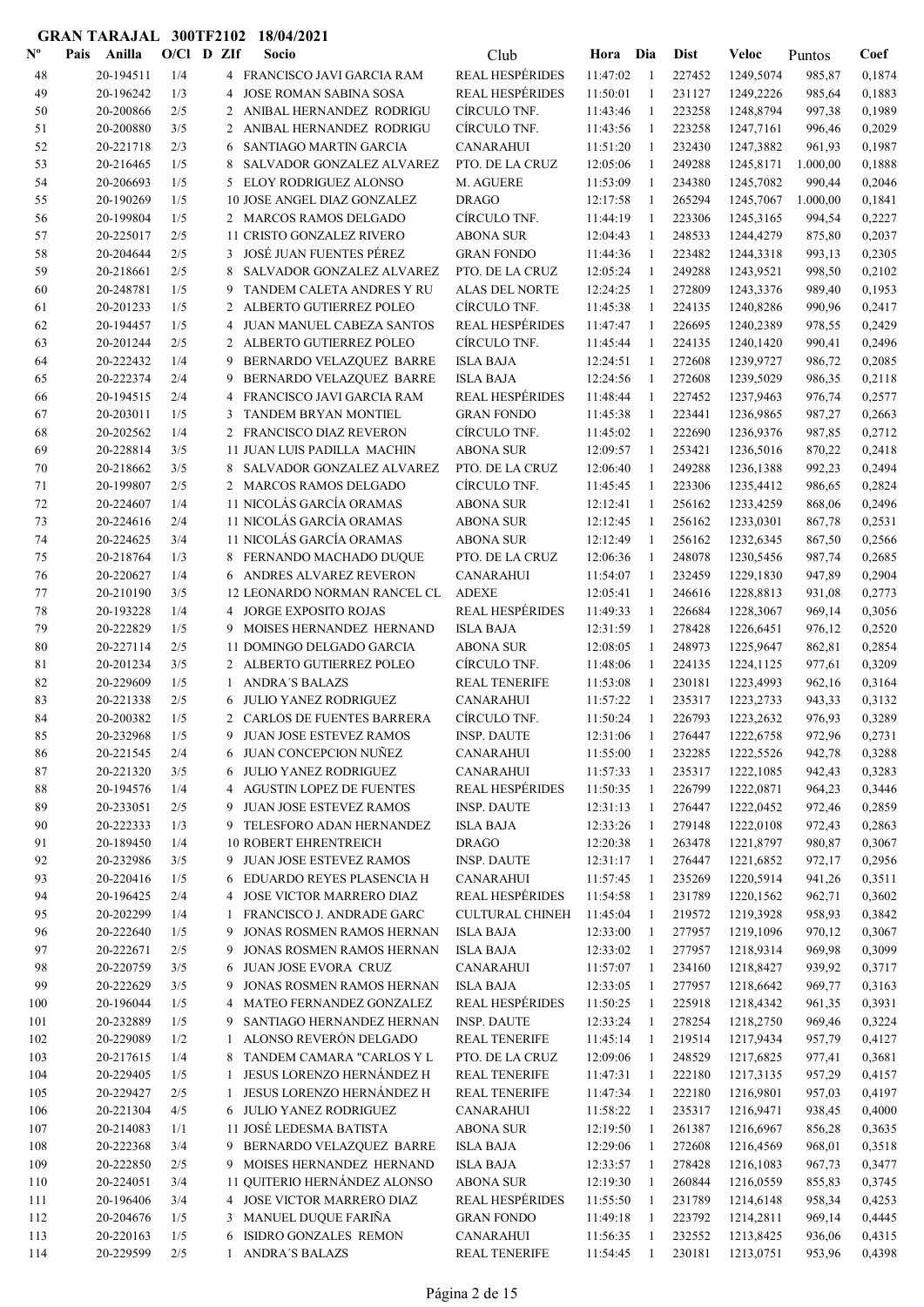| $N^{\text{o}}$ | Pais | Anilla                 | $O/CI$ D ZIf |        | Socio                                                      | Club                                   | Hora                 | Dia                          | <b>Dist</b>      | Veloc                  | Puntos           | Coef             |
|----------------|------|------------------------|--------------|--------|------------------------------------------------------------|----------------------------------------|----------------------|------------------------------|------------------|------------------------|------------------|------------------|
| 115            |      | 20-204203              | 3/4          |        | 11 SIXTO GONZALEZ SOSA                                     | <b>ABONA SUR</b>                       | 12:11:49             | $\mathbf{1}$                 | 250870           | 1213,0067              | 853,69           | 0,4071           |
| 116            |      | 20-219403              | 1/4          | 6      | VICTOR DOMINGO GUTIERREZ                                   | <b>CANARAHUI</b>                       | 11:45:50             | $\mathbf{1}$                 | 219349           | 1212,9899              | 935,40           | 0,4697           |
| 117            |      | 20-196802              | 1/5          | 4      | JUAN MANUEL DIAZ ALVAREZ                                   | <b>REAL HESPÉRIDES</b>                 | 11:51:34             | $\mathbf{1}$                 | 226293           | 1212,9337              | 957,01           | 0,4592           |
| 118            |      | 20-194575              | 2/4          |        | <b>4 AGUSTIN LOPEZ DE FUENTES</b>                          | REAL HESPÉRIDES                        | 11:52:06             | $\mathbf{1}$                 | 226799           | 1212,1807              | 956,42           | 0,4621           |
| 119            |      | 20-199824              | 3/5          |        | 2 MARCOS RAMOS DELGADO                                     | CÍRCULO TNF.                           | 11:49:20             | -1                           | 223306           | 1211,4250              | 967,47           | 0,4733           |
| 120            |      | 20-206468              | 1/5          | 5      | LAURA ACOSTA JORGE                                         | M. AGUERE                              | 11:52:04             | $\mathbf{1}$                 | 226568           | 1211,1618              | 962,97           | 0,4704           |
| 121            |      | 20-196968              | 1/5          | 1      | <b>JOSE MANUEL REYES PADILLA</b>                           | <b>REAL HESPÉRIDES</b>                 | 11:48:53             | 1                            | 222457           | 1209,7725              | 951,36           | 0,4831           |
| 122            |      | 20-200981              | 1/5          |        | 2 PEDRO RODRIGUEZ PEREZ                                    | CÍRCULO TNF.                           | 11:50:28             | 1                            | 224274           | 1209,2416              | 965,73           | 0,4831           |
| 123            |      | 20-194436              | 2/5          |        | 4 JUAN MANUEL CABEZA SANTOS                                | <b>REAL HESPÉRIDES</b>                 | 11:52:37             | -1                           | 226695           | 1208,2882              | 953,34           | 0,4819           |
| 124            |      | 20-226901              | 1/4          |        | 11 JOSÉ LUIS PAZ OVAL                                      | <b>ABONA SUR</b>                       | 12:11:12             | -1                           | 249134           | 1208,2153              | 850,32           | 0,4420           |
| 125            |      | 20-217377              | 1/3          |        | 8 JAVIER PALOMARES GONZALEZ                                | PTO. DE LA CRUZ                        | 12:11:31             | 1                            | 249354           | 1207,4280              | 969,18           | 0,4452           |
| 126            |      | 20-190028              | 1/4          |        | <b>10 JOSE MANUEL MARTIN AFONSO</b>                        | <b>DRAGO</b>                           | 12:23:50             | 1                            | 264209           | 1207,3526              | 969,21           | 0,4235           |
| 127            |      | 20-226044              | 3/5          |        | 11 CRISTO GONZALEZ RIVERO                                  | <b>ABONA SUR</b>                       | 12:10:55             | 1                            | 248533           | 1206,9591              | 849,43           | 0,4538           |
| 128<br>129     |      | 20-190391<br>20-193957 | 1/5<br>1/4   |        | <b>10 TANDEM TORIBIO JONAY</b><br>4 ANTONIO EXPOSITO ROJAS | <b>DRAGO</b><br><b>REAL HESPÉRIDES</b> | 12:22:09<br>11:53:05 | $\mathbf{1}$<br>$\mathbf{1}$ | 262091<br>226691 | 1206,9583              | 968,89           | 0,4337<br>0,5054 |
| 130            |      | 20-232820              | 1/5          | 9      | JUAN ISIDRO PERERA CASAÑA                                  | <b>INSP. DAUTE</b>                     | 12:35:47             | $\mathbf{1}$                 | 278133           | 1205,2689<br>1205,1694 | 950,96<br>959,03 | 0,4151           |
| 131            |      | 20-203384              | 1/5          | 3      | NAUZET DENIZ IZQUIERDO                                     | <b>GRAN FONDO</b>                      | 11:52:19             | -1                           | 225677           | 1204,7887              | 961,57           | 0,5155           |
| 132            |      | 20-232930              | 2/5          | 9      | SANTIAGO HERNANDEZ HERNAN                                  | <b>INSP. DAUTE</b>                     | 12:36:13             | $\mathbf{1}$                 | 278254           | 1203,4340              | 957,65           | 0,4213           |
| 133            |      | 20-195625              | 1/4          | 4      | <b>MIGUEL MEDINA LEON</b>                                  | <b>REAL HESPÉRIDES</b>                 | 11:51:38             | 1                            | 224579           | 1203,3167              | 949,42           | 0,5259           |
| 134            |      | 20-222682              | 4/5          | 9      | <b>JONAS ROSMEN RAMOS HERNAN</b>                           | <b>ISLA BAJA</b>                       | 12:36:05             | 1                            | 277957           | 1202,8431              | 957,18           | 0,4281           |
| 135            |      | 20-201797              | 1/4          | 2      | JESUS D. GARCIA CANO                                       | CÍRCULO TNF.                           | 11:51:07             | 1                            | 223642           | 1201,6226              | 959,64           | 0,5361           |
| 136            |      | 20-222917              | 1/4          | 9      | HECTOR JESUS VELAZQUEZ                                     | <b>ISLA BAJA</b>                       | 12:36:42             | 1                            | 278353           | 1201,3509              | 955,99           | 0,4339           |
| 137            |      | 20-220769              | 4/5          |        | 6 JUAN JOSE EVORA CRUZ                                     | <b>CANARAHUI</b>                       | 12:00:01             | 1                            | 234160           | 1200,7179              | 925,94           | 0,5196           |
| 138            |      | 20-192087              | 1/5          |        | 10 MANUEL ANGEL PESCOSO DOMI                               | <b>DRAGO</b>                           | 12:21:52             | -1                           | 260314           | 1200,3412              | 963,58           | 0,4708           |
| 139            |      | 20-194431              | 3/5          |        | 4 JUAN MANUEL CABEZA SANTOS                                | <b>REAL HESPÉRIDES</b>                 | 11:53:52             | -1                           | 226695           | 1200,2912              | 947,03           | 0,5445           |
| 140            |      | 20-193135              | 1/4          | 4      | <b>SERGIO EXPOSITO ROJAS</b>                               | <b>REAL HESPÉRIDES</b>                 | 11:53:56             | 1                            | 226684           | 1199,8095              | 946,65           | 0,5485           |
| 141            |      | 20-190072              | 1/5          |        | 10 JOSE MARIA ALVARO AFONSO                                | <b>DRAGO</b>                           | 12:25:27             | $\mathbf{1}$                 | 264275           | 1198,7979              | 962,34           | 0,4738           |
| 142            |      | 20-248102              | 1/5          | 8      | DANIEL CABRERA GONZALEZ                                    | ALAS DEL NORTE                         | 12:14:01             | -1                           | 250561           | 1198,7609              | 962,22           | 0,5033           |
| 143            |      | 20-220130              | 2/5          | 6      | <b>ISIDRO GONZALES REMON</b>                               | <b>CANARAHUI</b>                       | 11:59:02             | -1                           | 232552           | 1198,5157              | 924,24           | 0,5461           |
| 144            |      | 20-203398              | 2/5          |        | 3 NAUZET DENIZ IZQUIERDO                                   | <b>GRAN FONDO</b>                      | 11:53:23             | -1                           | 225677           | 1197,9669              | 956,12           | 0,5667           |
| 145            |      | 20-234654              | 1/5          | 7      | FCO. JAVIER PEREZ GONZALE                                  | VALLE OROTAVA                          | 12:08:01             | 1                            | 243207           | 1197,9657              | 1.000,00         | 0,5295           |
| 146            |      | 20-232763              | 2/5          | 9      | JUAN ISIDRO PERERA CASAÑA                                  | <b>INSP. DAUTE</b>                     | 12:37:14             | -1                           | 278133           | 1197,6446              | 953,04           | 0,4662           |
| 147            |      | 20-216437              | 1/4          | 8      | RICHARD EDWARD FROST                                       | PTO. DE LA CRUZ                        | 12:12:17             | -1                           | 248221           | 1197,4962              | 961,21           | 0,5259           |
| 148            |      | 20-194785              | 1/5          | 4      | FERNANDO PEÑA MELIAN                                       | CÍRCULO TNF.                           | 11:53:28             | 1                            | 225476           | 1196,3707              | 943,94           | 0,5829           |
| 149            |      | 20-193918              | 1/4          | 4      | MIGUEL ANGEL EXPOSITO ROJ                                  | <b>REAL HESPÉRIDES</b>                 | 11:54:30             | 1                            | 226691           | 1196,2586              | 943,85           | 0,5837           |
| 150            |      | 20-230041              | 1/5          | -1     | JOSÉ MARTÍN HERNÁNDEZ                                      | <b>REAL TENERIFE</b>                   | 11:50:45             | 1                            | 222195           | 1196,2046              | 940,69           | 0,5995           |
| 151            |      | 20-204434              | 1/5          |        | 3 MANUEL TOLEDO BAUTE                                      | <b>GRAN FONDO</b>                      | 11:53:03             | $\mathbf{1}$                 | 224898           | 1195,9479              | 954,51           | 0,5963           |
| 152            |      | 20-233825              | 1/3          | 7      | FCO. JAVIER HERNANDEZ PER                                  | VALLE OROTAVA                          | 12:12:27             |                              | 248072           | 1195,8159              | 998,20           | 0,5442           |
| 153            |      | 20-204149              | 1/2          |        | 3 SERGIO A. GONZÁLEZ ALMENA                                | <b>GRAN FONDO</b>                      | 11:52:28             | 1                            | 224171           | 1195,7913              | 954,39           | 0,6061           |
| 154            |      | 20-204424              | 2/5          |        | 3 MANUEL TOLEDO BAUTE                                      | <b>GRAN FONDO</b>                      | 11:53:07             | 1                            | 224898           | 1195,5241              | 954,17           | 0,6081           |
| 155            |      | 20-222948              | 1/4          |        | 9 DANIEL FRANCIS HERNANDEZ<br>11 ROMÁN DOMINGO DIAZ MEDINA | <b>ISLA BAJA</b>                       | 12:36:24             | 1                            | 276629           | 1195,4581              | 951,30           | 0,4976           |
| 156            |      | 20-226514              | 1/3          |        |                                                            | <b>ABONA SUR</b><br>PTO. DE LA CRUZ    | 12:13:23<br>12:15:17 | 1                            | 249062           | 1195,2107              | 841,16           | 0,5563           |
| 157<br>158     |      | 20-218126<br>20-229423 | 1/5<br>3/5   | 1      | 8 ROBERTO MARTIN GARCIA<br>JESUS LORENZO HERNÁNDEZ H       | <b>REAL TENERIFE</b>                   | 11:51:02             | $\mathbf{1}$<br>$\mathbf{1}$ | 251258<br>222180 | 1194,8546<br>1194,3021 | 959,09<br>939,20 | 0,5549<br>0,6316 |
| 159            |      | 20-199562              | 1/4          |        | 2 ENRIQUE GONZALEZ RODRIGUE                                | CÍRCULO TNF.                           | 11:55:17             | 1                            | 227228           | 1194,1561              | 953,68           | 0,6214           |
| 160            |      | 20-191009              | 1/2          |        | 10 ADONAY TOLEDO RIZO                                      | <b>DRAGO</b>                           | 12:23:04             | 1                            | 260302           | 1193,6808              | 958,23           | 0,5459           |
| 161            |      | 20-206064              | 1/3          |        | 5 GUILLERMO GALVAN LOPEZ                                   | M. AGUERE                              | 11:59:14             | 1                            | 231715           | 1192,9724              | 948,51           | 0,6171           |
| 162            |      | 20-205801              | 1/5          |        | 5 FRANCISCO MARRERO TEJERA                                 | M. AGUERE                              | 11:55:19             | 1                            | 227000           | 1192,7489              | 948,33           | 0,6338           |
| 163            |      | 20-196227              | 2/3          | 4      | JOSE ROMAN SABINA SOSA                                     | <b>REAL HESPÉRIDES</b>                 | 11:58:49             | $\mathbf{1}$                 | 231127           | 1192,5032              | 940,89           | 0,6263           |
| 164            |      | 20-204509              | 1/5          | 3      | VICTOR DARIO GÓMEZ BAUTE                                   | <b>GRAN FONDO</b>                      | 11:53:59             | 1                            | 225271           | 1192,0152              | 951,37           | 0,6465           |
| 165            |      | 20-195670              | 1/4          | 4      | <b>ISIDRO DIAZ ALVAREZ</b>                                 | <b>REAL HESPÉRIDES</b>                 | 11:55:10             | 1                            | 226646           | 1191,8282              | 940,36           | 0,6465           |
| 166            |      | 20-233989              | 1/5          |        | 7 ESTEBAN MARRERO MACHADO                                  | VALLE OROTAVA                          | 12:14:37             | 1                            | 249794           | 1191,6705              | 994,74           | 0,5902           |
| 167            |      | 20-201105              | 1/5          |        | 2 JUAN PEDRO GONZALO DUBOY                                 | CÍRCULO TNF.                           | 11:51:37             | 1                            | 222317           | 1191,3030              | 951,40           | 0,6671           |
| 168            |      | 20-235454              | 1/3          | $\tau$ | URBANO SOSA HERNANDEZ                                      | VALLE OROTAVA                          | 12:11:30             | 1                            | 245928           | 1190,9346              | 994,13           | 0,6067           |
| 169            |      | 20-248095              | 2/5          |        | 8 DANIEL CABRERA GONZALEZ                                  | ALAS DEL NORTE                         | 12:15:27             | $\mathbf{1}$                 | 250561           | 1190,5963              | 955,67           | 0,5990           |
| 170            |      | 20-189520              | 1/4          |        | <b>10 TANDEM BARRETO-CARLOS</b>                            | <b>DRAGO</b>                           | 12:25:12             | $\mathbf{1}$                 | 262077           | 1190,1771              | 955,42           | 0,5761           |
| 171            |      | 20-196103              | 1/5          |        | 4 ADOLFO MARTIN BRITO                                      | <b>REAL HESPÉRIDES</b>                 | 11:57:23             | 1                            | 228926           | 1189,9472              | 938,87           | 0,6634           |
| 172            |      | 20-201207              | 4/5          |        | 2 ALBERTO GUTIERREZ POLEO                                  | CÍRCULO TNF.                           | 11:53:26             | 1                            | 224135           | 1189,4658              | 949,94           | 0,6815           |
| 173            |      | 20-196953              | 2/5          | 1      | JOSE MANUEL REYES PADILLA                                  | <b>REAL HESPÉRIDES</b>                 | 11:52:03             | 1                            | 222457           | 1189,2916              | 935,26           | 0,6907           |
| 174            |      | 20-196124              | 2/5          |        | 4 ADOLFO MARTIN BRITO                                      | <b>REAL HESPÉRIDES</b>                 | 11:57:34             | 1                            | 228926           | 1188,8143              | 937,98           | 0,6750           |
| 175            |      | 20-202164              | 1/5          |        | 2 JOSE JAVIER DENIZ CABRERA                                | CÍRCULO TNF.                           | 11:52:20             | 1                            | 222693           | 1188,7527              | 949,37           | 0,6979           |
| 176            |      | 20-200612              | 1/5          |        | 2 DOMINGO HERNANDEZ MORA                                   | CÍRCULO TNF.                           | 11:52:40             | 1                            | 223043           | 1188,5062              | 949,17           | 0,7008           |
| 177            |      | 20-219102              | 1/4          | 6      | <b>MIGUEL RAMOS RAMOS</b>                                  | <b>CANARAHUI</b>                       | 12:02:15             | 1                            | 234423           | 1188,4563              | 916,48           | 0,6706           |
| 178            |      | 20-203765              | 1/5          | 3      | JOSÉ MANUEL AFONSO RUANO                                   | <b>GRAN FONDO</b>                      | 11:54:33             | -1                           | 225257           | 1188,3777              | 948,47           | 0,7018           |
| 179            |      | 20-193741              | 1/5          | 3      | FERNANDO CARRILLO DEL CAS                                  | <b>REAL HESPÉRIDES</b>                 | 11:56:36             | 1                            | 227598           | 1187,8810              | 948,07           | 0,6985           |
| 180            |      | 20-202706              | 1/5          |        | 2 HECTOR HERNANDEZ RAMOS                                   | CÍRCULO TNF.                           | 11:54:29             | 1                            | 225050           | 1187,7034              | 948,53           | 0,7103           |
| 181            |      | 20-200843              | 1/2          |        | 2 ALFREDO HERNANDEZ RODRIGU                                | CÍRCULO TNF.                           | 11:53:35             | -1                           | 223965           | 1187,6182              | 948,46           | 0,7177           |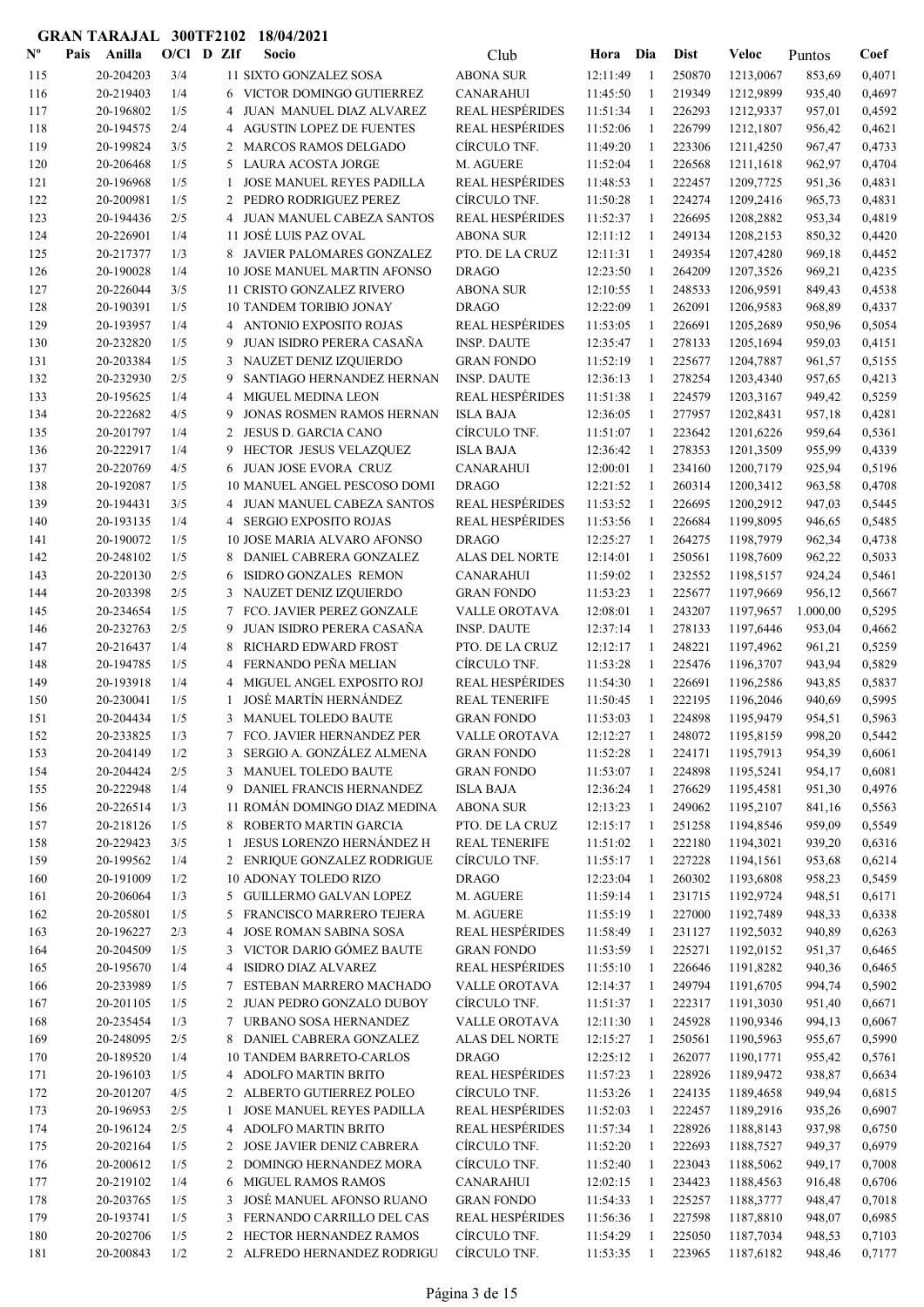| $\mathbf{N}^{\mathbf{o}}$ | Pais | Anilla                 | $O/Cl$ D ZIf |                 | Socio                                                          | Club                              | Hora                 | Dia               | <b>Dist</b>      | Veloc                  | Puntos           | Coef             |
|---------------------------|------|------------------------|--------------|-----------------|----------------------------------------------------------------|-----------------------------------|----------------------|-------------------|------------------|------------------------|------------------|------------------|
| 182                       |      | 20-202712              | 2/5          |                 | 2 HECTOR HERNANDEZ RAMOS                                       | CÍRCULO TNF.                      | 11:54:33             | -1                | 225050           | 1187,2857              | 948,19           | 0,7182           |
| 183                       |      | 20-219845              | 1/5          | 6               | <b>ELIAS REYES PEREZ</b>                                       | <b>CANARAHUI</b>                  | 11:58:58             | $\mathbf{1}$      | 230281           | 1187,2195              | 915,53           | 0,7058           |
| 184                       |      | 20-201655              | 1/5          | 2               | <b>GAZMIRA PERAZA MARQUEZ</b>                                  | CÍRCULO TNF.                      | 11:53:37             | -1                | 223903           | 1187,0796              | 948,03           | 0,7298           |
| 185                       |      | 20-219835              | 2/5          | 6               | <b>ELIAS REYES PEREZ</b>                                       | <b>CANARAHUI</b>                  | 11:59:00             | -1                | 230281           | 1187,0155              | 915,37           | 0,7135           |
| 186                       |      | 20-194812              | 1/3          |                 | 4 JUAN REBOSO ACOSTA                                           | <b>REAL HESPÉRIDES</b>            | 12:06:47             | 1                 | 239441           | 1186,6243              | 936,25           | 0,6899           |
| 187                       |      | 20-192092              | 2/5          |                 | 10 MANUEL ANGEL PESCOSO DOMI                                   | <b>DRAGO</b>                      | 12:24:23             | $\mathbf{1}$      | 260314           | 1186,5715              | 952,52           | 0,6380           |
| 188                       |      | 20-190395              | 2/5          |                 | <b>10 TANDEM TORIBIO JONAY</b>                                 | <b>DRAGO</b>                      | 12:25:58             | 1                 | 262091           | 1186,1110              | 952,15           | 0,6370           |
| 189                       |      | 20-189991              | 3/5          |                 | <b>10 TANDEM TORIBIO JONAY</b>                                 | <b>DRAGO</b>                      | 12:26:00             | -1                | 262091           | 1185,9321              | 952,01           | 0,6404           |
| 190                       |      | 20-201581              | 2/5          |                 | 2 GAZMIRA PERAZA MARQUEZ                                       | CÍRCULO TNF.                      | 11:53:50             | 1                 | 223903           | 1185,7176              | 946,94           | 0,7536           |
| 191                       |      | 20-206706              | 2/5          |                 | 5 PEDRO ESTEVEZ DIAZ                                           | M. AGUERE                         | 11:54:31             | 1                 | 224693           | 1185,6108              | 942,66           | 0,7549           |
| 192                       |      | 20-206672              | 2/5          | 5               | ELOY RODRIGUEZ ALONSO                                          | M. AGUERE                         | 12:02:42             | 1                 | 234380           | 1185,5336              | 942,60           | 0,7275           |
| 193                       |      | 20-201538              | 3/5          |                 | 2 GAZMIRA PERAZA MARQUEZ                                       | CÍRCULO TNF.                      | 11:53:54             | 1                 | 223903           | 1185,2991              | 946,61           | 0,7655           |
| 194                       |      | 20-232622              | 1/2          | $7\phantom{.0}$ | <b>JUAN MANUEL PEREZ FORTES</b>                                | <b>INSP. DAUTE</b>                | 12:32:51             | 1                 | 269955           | 1184,7926              | 989,00           | 0,6382           |
| 195                       |      | 20-196106              | 3/5          | 4               | <b>ADOLFO MARTIN BRITO</b>                                     | <b>REAL HESPÉRIDES</b>            | 11:58:28             | $\mathbf{1}$      | 228926           | 1183,2839              | 933,62           | 0,7565           |
| 196                       |      | 20-196615              | 1/5          | 4               | MANUEL JEREZ HERRERA                                           | <b>REAL HESPÉRIDES</b>            | 12:01:45             | 1                 | 232656           | 1182,4956              | 932,99           | 0,7482           |
| 197                       |      | 20-201337              | 1/5          | 2               | <b>CESAR ESCOBAR HERNANDEZ</b>                                 | CÍRCULO TNF.                      | 11:54:01             | -1                | 223506           | 1182,4672              | 944,35           | 0,7828           |
| 198                       |      | 20-224846              | 3/3          |                 | <b>11 JAVIER PEREZ ESTEVEZ</b>                                 | <b>ABONA SUR</b>                  | 12:15:30             | $\mathbf{1}$      | 248867           | 1182,2660              | 832,05           | 0,7066           |
| 199                       |      | 20-199435              | 1/4          |                 | 2 CIRIACO RAMOS CARTAYA                                        | CÍRCULO TNF.                      | 11:54:55             | $\mathbf{1}$      | 224371           | 1181,4182              | 943,51           | 0,7877           |
| 200                       |      | 20-206807              | 1/5          | 5               | SALVADOR ACOSTA CAMACHO                                        | M. AGUERE                         | 11:56:06             | 1                 | 225589           | 1180,4762              | 938,57           | 0,7874           |
| 201                       |      | 20-201565              | 4/5          | $\overline{2}$  | <b>GAZMIRA PERAZA MARQUEZ</b>                                  | CÍRCULO TNF.                      | 11:54:41             | 1                 | 223903           | 1180,4042              | 942,70           | 0,7973           |
| 202                       |      | 20-221554              | 3/4          | 6               | JUAN CONCEPCION NUÑEZ                                          | <b>CANARAHUI</b>                  | 12:01:49             | 1                 | 232285           | 1180,2100              | 910,12           | 0,7723           |
| 203                       |      | 20-222835              | 3/5          | 9               | MOISES HERNANDEZ HERNAND                                       | <b>ISLA BAJA</b>                  | 12:41:04             | 1                 | 278428           | 1179,4465              | 938,56           | 0,6475           |
| 204                       |      | 20-221524              | 4/4          | 6               | JUAN CONCEPCION NUÑEZ                                          | <b>CANARAHUI</b>                  | 12:02:03             | 1                 | 232285           | 1178,8125              | 909,05           | 0,7800           |
| 205                       |      | 20-220940              | 1/4          | 6               | <b>SHUKRI MERIQI</b>                                           | <b>CANARAHUI</b>                  | 12:02:32             | 1                 | 232783           | 1178,4492              | 908,77           | 0,7821           |
| 206                       |      | 20-228838              | 4/5          |                 | 11 JUAN LUIS PADILLA MACHIN                                    | <b>ABONA SUR</b>                  | 12:20:03             | 1                 | 253421           | 1178,4283              | 829,35           | 0,7219           |
| 207                       |      | 20-199860              | 4/5          |                 | 2 MARCOS RAMOS DELGADO                                         | CÍRCULO TNF.                      | 11:54:31             | $\mathbf{1}$      | 223306           | 1178,2921              | 941,01           | 0,8232           |
| 208                       |      | 20-216910              | 1/3          | 8               | PRIMOS ESPINOSA MANUEL Y                                       | PTO. DE LA CRUZ                   | 12:17:36             | -1                | 250401           | 1177,8034              | 945,40           | 0,7377           |
| 209                       |      | 20-202654              | 1/4          |                 | 2 PEDRO SIVERIO MARTIN                                         | CÍRCULO TNF.                      | 11:56:59             | -1                | 226080           | 1177,6022              | 940,46           | 0,8210           |
| 210                       |      | 20-230114              | 1/3          | -1              | <b>GABRIEL SOCAS MARTIN</b>                                    | <b>REAL TENERIFE</b>              | 11:55:13             | -1                | 223982           | 1177,5099              | 925,99           | 0,8327           |
| 211                       |      | 20-203763              | 2/5          | 3               | JOSÉ MANUEL AFONSO RUANO                                       | <b>GRAN FONDO</b>                 | 11:56:19             | 1                 | 225257           | 1177,4040              | 939,71           | 0,8319           |
| 212                       |      | 20-232567              | 1/3          | 9               | DOMINGO TOMAS HERNANDEZ W                                      | <b>INSP. DAUTE</b>                | 12:41:14             | 1                 | 278085           | 1177,1624              | 936,74           | 0,6770           |
| 213                       |      | 20-200897              | 1/3          | 7               | JESUS HERNANDEZ HERNANDEZ                                      | VALLE OROTAVA                     | 12:12:42             | -1                | 244479           | 1177,0775              | 982,56           | 0,7737           |
| 214                       |      | 20-232553              | 2/3          | 9               | DOMINGO TOMAS HERNANDEZ W                                      | <b>INSP. DAUTE</b>                | 12:41:16             | 1                 | 278085           | 1176,9963              | 936,61           | 0,6834           |
| 215                       |      | 20-216909              | 2/3          | 8               | PRIMOS ESPINOSA MANUEL Y                                       | PTO. DE LA CRUZ                   | 12:17:45             | 1                 | 250401           | 1176,9730              | 944,73           | 0,7625           |
| 216                       |      | 20-193104              | 2/4          | 4               | <b>SERGIO EXPOSITO ROJAS</b>                                   | <b>REAL HESPÉRIDES</b>            | 11:57:37             | 1                 | 226684           | 1176,8660              | 928,55           | 0,8462           |
| 217                       |      | 20-204909              | 1/4          | 1               | DOMINGO JOSE HERNANDEZ TO                                      | <b>GRAN FONDO</b>                 | 11:53:40             | $\mathbf{1}$      | 222019           | 1176,7792              | 925,42           | 0,8680           |
| 218                       |      | 20-234119              | 2/3          | 7               | <b>JESUS HERNANDEZ HERNANDEZ</b>                               | <b>VALLE OROTAVA</b>              | 12:12:47             | $\mathbf{1}$      | 244479           | 1176,6054              | 982,16           | 0,7919           |
| 219                       |      | 20-202571              | 2/4          | 2               | FRANCISCO DIAZ REVERON                                         | CÍRCULO TNF.                      | 11:54:17             |                   | 222690           | 1176,4903              | 939,57           | 0,8734           |
| 220                       |      | 20-206057              | 2/3          |                 | 5 GUILLERMO GALVAN LOPEZ                                       | M. AGUERE                         | 12:01:58             | 1                 | 231715           | 1176,4173              | 935,35           | 0,8432           |
| 221                       |      | 20-200956              | 2/5          |                 | 2 PEDRO RODRIGUEZ PEREZ                                        | CÍRCULO TNF.                      | 11:55:46             | 1                 | 224274           | 1175,6456              | 938,90           | 0,8751           |
| 222                       |      | 20-222678              | 5/5          | 9               | JONAS ROSMEN RAMOS HERNAN                                      | <b>ISLA BAJA</b>                  | 12:41:26             | -1                | 277957           | 1175,6253              | 935,52           | 0,7093           |
| 223                       |      | 20-556409              | 1/5          | 4               | RUBEN HERNANDEZ MENDEZ                                         | <b>REAL HESPÉRIDES</b>            | 11:56:32<br>12:27:22 | -1                | 225053           | 1175,0070              | 927,08           | 0,8800           |
| 224                       |      | 20-191778<br>20-203347 | 1/5<br>1/5   |                 | <b>10 MANUEL GARCIA BENITEZ</b><br>3 JUAN VICENTE LLLARENA GON | <b>DRAGO</b><br><b>GRAN FONDO</b> |                      | 1                 | 261259<br>223634 | 1174,9018<br>1174,6511 | 943,16           | 0,7614<br>0,8935 |
| 225<br>226                |      | 20-204428              | 3/5          |                 | 3 MANUEL TOLEDO BAUTE                                          | <b>GRAN FONDO</b>                 | 11:55:23<br>11:56:28 | 1                 | 224898           | 1174,6065              | 937,51           | 0,8925           |
| 227                       |      | 20-207327              | 1/4          | 5               | JOSUE ARENCIBIA MENDOZA                                        | M. AGUERE                         | 11:58:23             | 1<br>$\mathbf{1}$ | 227111           | 1174,4083              | 937,48<br>933,75 | 0,8877           |
| 228                       |      | 20-194589              | 3/4          |                 | 4 AGUSTIN LOPEZ DE FUENTES                                     | <b>REAL HESPÉRIDES</b>            | 11:58:09             | 1                 | 226799           | 1174,2118              | 926,46           | 0,8928           |
| 229                       |      | 20-203356              | 2/5          |                 | 3 JUAN VICENTE LLLARENA GON                                    | <b>GRAN FONDO</b>                 | 11:55:29             | 1                 | 223634           | 1174,0345              | 937,02           | 0,9094           |
| 230                       |      | 20-202811              | 1/4          |                 | 2 EUFEMIO CABRERA BETANCORT                                    | CÍRCULO TNF.                      | 11:55:31             | 1                 | 223661           | 1173,9708              | 937,56           | 0,9133           |
| 231                       |      | 20-228725              | 1/3          |                 | 11 JAVIER MOSQUERA PANIAGUA                                    | <b>ABONA SUR</b>                  | 12:09:13             | 1                 | 239734           | 1173,9199              | 826,18           | 0,8557           |
| 232                       |      | 20-200001              | 2/4          |                 | 2 EUFEMIO CABRERA BETANCORT                                    | CÍRCULO TNF.                      | 11:55:35             | -1                | 223661           | 1173,5601              | 937,23           | 0,9212           |
| 233                       |      | 20-213022              | 4/4          |                 | <b>12 TANDEM ACHAMAN</b>                                       | <b>ADEXE</b>                      | 12:25:13             | -1                | 258401           | 1173,3944              | 889,04           | 0,8008           |
| 234                       |      | 20-221228              | 1/4          |                 | 6 DAN MISAEL MORALES ALVARE                                    | <b>CANARAHUI</b>                  | 11:54:30             | -1                | 222343           | 1173,3140              | 904,81           | 0,9347           |
| 235                       |      | 20-231924              | 1/5          | 1               | JONATHAN EXPOSITO CRUZ                                         | <b>REAL TENERIFE</b>              | 11:55:29             | 1                 | 223482           | 1173,2365              | 922,63           | 0,9339           |
| 236                       |      | 20-201132              | 1/3          |                 | 2 NAIRA PADILLA DELGADO                                        | CÍRCULO TNF.                      | 11:59:19             | 1                 | 227856           | 1172,6014              | 936,47           | 0,9198           |
| 237                       |      | 20-193506              | 1/4          |                 | 4 JAVIER F. SANTANA ARBEL                                      | <b>REAL HESPÉRIDES</b>            | 11:59:18             | 1                 | 227803           | 1172,4292              | 925,05           | 0,9240           |
| 238                       |      | 20-216466              | 4/5          | 8               | SALVADOR GONZALEZ ALVAREZ                                      | PTO. DE LA CRUZ                   | 12:17:39             | 1                 | 249288           | 1172,2925              | 940,98           | 0,8479           |
| 239                       |      | 20-216849              | 1/1          | 8               | <b>JOSE GONZALEZ GARCIA</b>                                    | PTO. DE LA CRUZ                   | 12:17:54             | 1                 | 249581           | 1172,2922              | 940,98           | 0,8504           |
| 240                       |      | 20-217306              | 2/3          |                 | 8 JAVIER PALOMARES GONZALEZ                                    | PTO. DE LA CRUZ                   | 12:17:43             | 1                 | 249354           | 1172,2354              | 940,93           | 0,8548           |
| 241                       |      | 20-226947              | 3/4          |                 | 11 JOSÉ LUIS PAZ OVAL                                          | <b>ABONA SUR</b>                  | 12:17:33             | -1                | 249134           | 1172,1195              | 824,91           | 0,8591           |
| 242                       |      | 20-226954              | 2/4          |                 | 11 JOSÉ LUIS PAZ OVAL                                          | <b>ABONA SUR</b>                  | 12:17:33             | -1                | 249134           | 1172,1195              | 824,91           | 0,8627           |
| 243                       |      | 20-233052              | 4/5          |                 | 9 JUAN JOSE ESTEVEZ RAMOS                                      | <b>INSP. DAUTE</b>                | 12:41:00             | 1                 | 276447           | 1171,3856              | 932,15           | 0,7806           |
| 244                       |      | 20-193134              | 3/4          | 4               | SERGIO EXPOSITO ROJAS                                          | <b>REAL HESPÉRIDES</b>            | 11:58:33             | 1                 | 226684           | 1171,1909              | 924,07           | 0,9559           |
| 245                       |      | 20-207643              | 1/5          |                 | 5 JUAN CANO CANO                                               | M. AGUERE                         | 11:57:41             | -1                | 225609           | 1170,8797              | 930,94           | 0,9644           |
| 246                       |      | 20-202566              | 3/4          |                 | 2 FRANCISCO DIAZ REVERON                                       | CÍRCULO TNF.                      | 11:55:12             | $\mathbf{1}$      | 222690           | 1170,8202              | 935,04           | 0,9811           |
| 247                       |      | 20-193003              | 1/5          | 4               | RICARDO SIMO EDEL                                              | <b>REAL HESPÉRIDES</b>            | 11:58:42             | $\mathbf{1}$      | 226730           | 1170,5214              | 923,54           | 0,9675           |
| 248                       |      | 20-223375              | 1/2          |                 | 9 JUAN ANTONIO ACOSTA MARTI                                    | <b>ISLA BAJA</b>                  | 12:39:56             | -1                | 274966           | 1170,4001              | 931,36           | 0,8010           |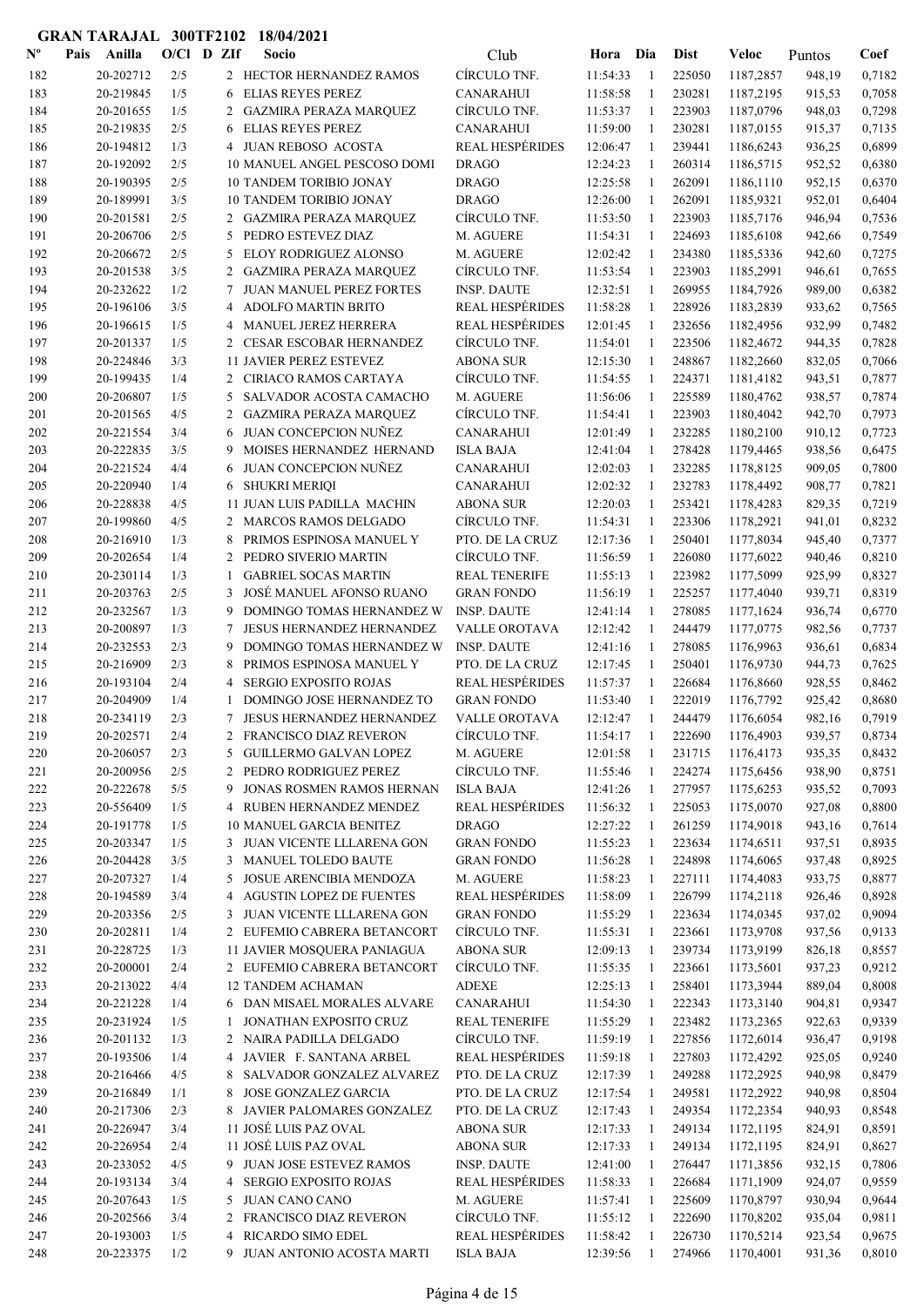| $N^{\text{o}}$ | Pais | Anilla                 | $O/Cl$ D ZIf |                 | Socio                                                     | Club                   | Hora     | Dia          | <b>Dist</b> | Veloc     | Puntos | Coef   |
|----------------|------|------------------------|--------------|-----------------|-----------------------------------------------------------|------------------------|----------|--------------|-------------|-----------|--------|--------|
| 249            |      | 20-193120              | 4/4          |                 | 4 SERGIO EXPOSITO ROJAS                                   | <b>REAL HESPÉRIDES</b> | 11:58:45 | -1           | 226684      | 1169,9819 | 923,12 | 0,9755 |
| 250            |      | 20-206109              | 1/5          | 5               | SIMEI ALONSO RODDRÍGUEZ                                   | M. AGUERE              | 12:02:43 | $\mathbf{1}$ | 231280      | 1169,7547 | 930,05 | 0,9600 |
| 251            |      | 20-203449              | 1/4          | 3               | IGNACIO MANUEL PÉREZ AFON                                 | <b>GRAN FONDO</b>      | 11:56:21 | 1            | 223809      | 1169,6316 | 933,51 | 0,9960 |
| 252            |      | 20-248063              | 1/4          | 8               | MARIO MIGUEL GARCIA QUINT                                 | ALAS DEL NORTE         | 12:21:11 | -1           | 252846      | 1169,5906 | 938,81 | 0,8851 |
| 253            |      | 20-248022              | 2/4          | 8               | MARIO MIGUEL GARCIA QUINT                                 | <b>ALAS DEL NORTE</b>  | 12:21:12 | 1            | 252846      | 1169,5005 | 938,74 | 0,8886 |
| 254            |      | 20-234514              | 1/5          | 7               | PABLO GONZALEZ LUIS                                       | <b>VALLE OROTAVA</b>   | 12:15:52 | $\mathbf{1}$ | 246543      | 1169,1891 | 975,97 | 0,9150 |
| 255            |      | 20-218153              | 2/5          | 8               | ROBERTO MARTIN GARCIA                                     | PTO. DE LA CRUZ        | 12:19:54 | -1           | 251258      | 1169,1857 | 938,48 | 0,9013 |
| 256            |      | 20-229321              | 1/5          | 1               | JUAN CARLOS HERRERA HERNÁ                                 | <b>REAL TENERIFE</b>   | 11:52:46 | -1           | 219530      | 1169,1639 | 919,43 | 1,0356 |
| 257            |      | 20-204379              | 1/5          | 3               | JUAN DANIEL LUGO DÍAZ                                     | <b>GRAN FONDO</b>      | 11:56:28 | 1            | 223825      | 1169,0024 | 933,01 | 1,0197 |
| 258            |      | 20-204421              | 4/5          | 3               | MANUEL TOLEDO BAUTE                                       | <b>GRAN FONDO</b>      | 11:57:24 | -1           | 224898      | 1168,9085 | 932,93 | 1,0188 |
| 259            |      | 20-216698              | 1/4          | 8               | <b>ANTONIO MESA DIAZ</b>                                  | PTO. DE LA CRUZ        | 12:16:58 | -1           | 247718      | 1168,6649 | 938,07 | 0,9285 |
| 260            |      | 20-202568              | 4/4          | 2               | <b>FRANCISCO DIAZ REVERON</b>                             | CÍRCULO TNF.           | 11:55:34 | 1            | 222690      | 1168,5674 | 933,24 | 1,0369 |
| 261            |      | 20-195460              | 1/3          | 4               | <b>MANUEL GIL GARCIA</b>                                  | <b>REAL HESPÉRIDES</b> | 11:58:50 | $\mathbf{1}$ | 226496      | 1168,5090 | 921,96 | 1,0234 |
| 262            |      | 20-205951              | 2/5          | 5               | <b>JUAN CANO CANO</b>                                     | M. AGUERE              | 11:58:05 | $\mathbf{1}$ | 225609      | 1168,4540 | 929,02 | 1,0314 |
| 263            |      | 20-202627              | 2/4          |                 | 2 PEDRO SIVERIO MARTIN                                    | CÍRCULO TNF.           | 11:58:33 | 1            | 226080      | 1168,0703 | 932,85 | 1,0331 |
| 264            |      | 20-217648              | 2/4          | 8               | TANDEM CAMARA "CARLOS Y L                                 | PTO. DE LA CRUZ        | 12:17:51 | -1           | 248529      | 1167,6251 | 937,23 | 0,9434 |
| 265            |      | 20-203200              | 1/5          | 3               | DIEGO MONTIEL TORRES                                      | <b>GRAN FONDO</b>      | 11:56:23 | 1            | 223441      | 1167,5050 | 931,81 | 1,0533 |
| 266            |      | 20-194615              | 1/5          | 4               | ANTONIO RAMON PEÑA MELIAN                                 | <b>REAL HESPÉRIDES</b> | 11:58:09 | $\mathbf{1}$ | 225493      | 1167,4502 | 921,12 | 1,0476 |
| 267            |      | 20-194939              | 1/4          | 4               | <b>JULIO A. EXPOSITO GARCIA</b>                           | <b>REAL HESPÉRIDES</b> | 11:58:37 | -1           | 226021      | 1167,3633 | 921,05 | 1,0491 |
| 268            |      | 20-196053              | 2/5          | 4               | MATEO FERNANDEZ GONZALEZ                                  | <b>REAL HESPÉRIDES</b> | 11:58:38 | 1            | 225918      | 1166,7309 | 920,55 | 1,0535 |
| 269            |      | 20-196049              | 3/5          | 4               | MATEO FERNANDEZ GONZALEZ                                  | <b>REAL HESPÉRIDES</b> | 11:58:40 | 1            | 225918      | 1166,5301 | 920,40 | 1,0575 |
| 270            |      | 20-220184              | 3/5          | 6               | ISIDRO GONZALES REMON                                     | <b>CANARAHUI</b>       | 12:04:24 | 1            | 232552      | 1166,2588 | 899,37 | 1,0311 |
| 271            |      | 20-196048              | 4/5          | 4               | MATEO FERNANDEZ GONZALEZ                                  | <b>REAL HESPÉRIDES</b> | 11:58:45 | 1            | 225918      | 1166,0284 | 920,00 | 1,0653 |
| 272            |      | 20-193211              | 2/4          | 4               | <b>JORGE EXPOSITO ROJAS</b>                               | <b>REAL HESPÉRIDES</b> | 11:59:33 | 1            | 226684      | 1165,1709 | 919,32 | 1,0656 |
| 273            |      | 20-203457              | 2/4          | 3               | <b>IGNACIO MANUEL PEREZ AFON</b>                          | <b>GRAN FONDO</b>      | 11:57:13 | -1           | 223809      | 1164,3579 | 929,30 | 1,0833 |
| 274            |      | 20-196107              | 4/5          | 4               | ADOLFO MARTIN BRITO                                       | <b>REAL HESPÉRIDES</b> | 12:01:44 | $\mathbf{1}$ | 228926      | 1163,6361 | 918,11 | 1,0630 |
| 275            |      | 20-206783              | 2/5          | 5               | SALVADOR ACOSTA CAMACHO                                   | M. AGUERE              | 11:58:54 | -1           | 225589      | 1163,4296 | 925,02 | 1,0826 |
| 276            |      | 20-197516              | 1/4          | 4               | TANDEM PEPITO Y HUGO PALM                                 | <b>REAL HESPÉRIDES</b> | 11:59:24 | -1           | 226160      | 1163,3745 | 917,91 | 1,0838 |
| 277            |      | 20-229968              | 1/4          | -1              | <b>JOSE MANUEL MARTIN GARCIA</b>                          | <b>REAL TENERIFE</b>   | 11:56:01 | 1            | 222190      | 1163,1969 | 914,74 | 1,1072 |
| 278            |      | 20-200399              | 2/5          |                 | 2 CARLOS DE FUENTES BARRERA                               | CÍRCULO TNF.           | 12:00:05 | 1            | 226793      | 1162,5442 | 928,43 | 1,0886 |
| 279            |      | 20-191301              | 2/5          |                 | <b>10 MANUEL GARCIA BENITEZ</b>                           | <b>DRAGO</b>           | 12:29:48 | -1           | 261259      | 1162,1842 | 932,95 | 0,9484 |
| 280            |      | 20-216248              | 1/5          | 8               | PEDRO JOSE RODRIGUEZ ZARZ                                 | PTO. DE LA CRUZ        | 12:20:05 | -1           | 249896      | 1161,8566 | 932,60 | 0,9951 |
| 281            |      | 20-197475              | 1/4          | 4               | ALEJANDRO HERNANDEZ HERNA                                 | <b>REAL HESPÉRIDES</b> | 12:00:36 | 1            | 227241      | 1161,7638 | 916,64 | 1,0982 |
| 282            |      | 20-227030              | 4/4          |                 | 11 SIXTO GONZALEZ SOSA                                    | <b>ABONA SUR</b>       | 12:21:01 | 1            | 250870      | 1161,3456 | 817,33 | 0,9983 |
| 283            |      | 20-197625              | 1/5          |                 | 4 JUAN MIGUEL VALENCIA HE                                 | <b>REAL HESPÉRIDES</b> | 12:02:20 | 1            | 229117      | 1161,0659 | 916,08 | 1,0970 |
| 284            |      | 20-231829              | 3/5          |                 | <b>ANDRA'S BALAZS</b>                                     | <b>REAL TENERIFE</b>   | 12:03:15 | 1            | 230181      | 1161,0643 | 913,06 | 1,0957 |
| 285            |      | 20-235375              | 1/2          | $7\overline{ }$ | FERNANDO MANUEL SOSA PADR                                 | <b>VALLE OROTAVA</b>   | 12:20:36 | $\mathbf{1}$ | 250210      | 1160,5288 | 968,74 | 1,0116 |
|                |      | 20-189448              | 2/4          |                 | <b>10 ROBERT EHRENTREICH</b>                              | <b>DRAGO</b>           | 12:32:03 | $\mathbf{1}$ | 263478      |           | 931,55 | 0,9640 |
| 286            |      |                        |              |                 | 9 GREGORIO EULOGI HERNANDEZ                               |                        |          |              |             | 1160,4404 |        |        |
| 287            |      | 20-223621<br>20-217759 | 1/5          |                 |                                                           | <b>ISLA BAJA</b>       | 12:45:21 | 1            | 278765      | 1159,8294 | 922,95 | 0,9143 |
| 288            |      |                        | 1/5          | 8               | CRISTIAN GARCIA HERNANDEZ<br>11 QUITERIO HERNÁNDEZ ALONSO | PTO. DE LA CRUZ        | 12:21:01 | 1            | 250487      | 1159,5726 | 930,77 | 1,0211 |
| 289            |      | 20-224030              | 4/4          |                 |                                                           | <b>ABONA SUR</b>       | 12:29:57 | -1           | 260844      | 1159,5643 | 816,08 | 0,9840 |
| 290            |      | 20-190813              | 1/4          |                 | 10 SALVADOR EXPOSITO RODRIGU                              | <b>DRAGO</b>           | 12:33:31 | $\mathbf{1}$ | 264926      | 1159,3290 | 930,65 | 0,9722 |
| 291            |      | 20-197628              | 2/5          |                 | 4 JUAN MIGUEL VALENCIA HE                                 | <b>REAL HESPÉRIDES</b> | 12:02:40 | $\mathbf{1}$ | 229117      | 1159,1079 | 914,54 | 1,1280 |
| 292            |      | 20-202458              | 1/4          |                 | 2 PEDRO JORGE GONZALEZ PERE                               | CÍRCULO TNF.           | 12:07:18 | 1            | 234474      | 1159,0410 | 925,64 | 1,1060 |
| 293            |      | 20-197609              | 3/5          |                 | 4 JUAN MIGUEL VALENCIA HE                                 | <b>REAL HESPÉRIDES</b> | 12:02:41 | 1            | 229117      | 1159,0102 | 914,46 | 1,1357 |
| 294            |      | 20-222033              | 1/5          | 9               | ALFREDO CARBALLO GONZALEZ                                 | <b>ISLA BAJA</b>       | 12:37:24 | $\mathbf{1}$ | 269115      | 1157,9819 | 921,48 | 0,9702 |
| 295            |      | 20-230753              | 1/5          | 1               | OSCAR QUESADA LÓPEZ                                       | REAL TENERIFE          | 11:56:54 | 1            | 222208      | 1157,9364 | 910,60 | 1,1790 |
| 296            |      | 20-203749              | 3/5          | 3               | JOSÉ MANUEL AFONSO RUANO                                  | <b>GRAN FONDO</b>      | 11:59:35 | 1            | 225257      | 1157,6377 | 923,94 | 1,1670 |
| 297            |      | 20-193827              | 1/4          | 4               | RAMON RODRIGUEZ RODRIGUEZ                                 | <b>REAL HESPÉRIDES</b> | 12:02:15 | 1            | 228308      | 1157,4550 | 913,24 | 1,1553 |
| 298            |      | 20-217872              | 1/2          | 8               | EMILIO BELLO GONZALEZ                                     | PTO. DE LA CRUZ        | 12:20:23 | $\mathbf{1}$ | 249242      | 1157,2019 | 928,87 | 1,0618 |
| 299            |      | 20-204272              | 1/5          | 3               | TÁNDEM ARMAS                                              | <b>GRAN FONDO</b>      | 11:58:07 | $\mathbf{1}$ | 223421      | 1156,9224 | 923,36 | 1,1885 |
| 300            |      | 20-193687              | 1/5          |                 | 2 MANUEL RIVERO MELIAN                                    | <b>REAL HESPÉRIDES</b> | 11:59:25 | 1            | 224902      | 1156,8041 | 923,85 | 1,1846 |
| 301            |      | 20-201994              | 1/4          |                 | 2 FERNANDO DE FUENTES BARRE                               | CÍRCULO TNF.           | 12:00:54 | -1           | 226616      | 1156,7943 | 923,84 | 1,1796 |
| 302            |      | 20-204148              | 2/2          | 3 <sup>1</sup>  | SERGIO A. GONZÁLEZ ALMENA                                 | <b>GRAN FONDO</b>      | 11:59:01 | 1            | 224171      | 1155,4214 | 922,17 | 1,1964 |
| 303            |      | 20-221788              | 3/3          | 6               | SANTIAGO MARTIN GARCIA                                    | <b>CANARAHUI</b>       | 12:06:12 | -1           | 232430      | 1155,2187 | 890,85 | 1,1577 |
| 304            |      | 20-230045              | 2/5          | 1               | JOSÉ MARTÍN HERNÁNDEZ                                     | <b>REAL TENERIFE</b>   | 11:57:21 | 1            | 222195      | 1155,1599 | 908,42 | 1,2151 |
| 305            |      | 20-201923              | 1/4          |                 | 2 FCO. JAVIER GOYA RODRIGUE                               | CÍRCULO TNF.           | 12:12:49 | 1            | 240055      | 1155,1287 | 922,51 | 1,1284 |
| 306            |      | 20-230834              | 1/4          | 1               | DIEGO VEGA IZQUIERDO                                      | <b>REAL TENERIFE</b>   | 12:04:28 | 1            | 230192      | 1154,0374 | 907,53 | 1,1806 |
| 307            |      | 20-202683              | 3/5          |                 | 2 HECTOR HERNANDEZ RAMOS                                  | CÍRCULO TNF.           | 12:00:01 | 1            | 225050      | 1154,0039 | 921,61 | 1,2115 |
| 308            |      | 20-232777              | 3/5          |                 | 9 JUAN ISIDRO PERERA CASAÑA                               | <b>INSP. DAUTE</b>     | 12:46:01 | 1            | 278133      | 1153,9990 | 918,31 | 0,9835 |
| 309            |      | 20-205844              | 2/5          |                 | 5 FRANCISCO MARRERO TEJERA                                | M. AGUERE              | 12:01:43 | 1            | 227000      | 1153,9439 | 917,48 | 1,2089 |
| 310            |      | 20-216086              | 1/5          | 8               | RAFAEL JOSE SIVERIO GRILL                                 | PTO. DE LA CRUZ        | 12:23:20 | 1            | 251876      | 1153,6305 | 926,00 | 1,0930 |
| 311            |      | 20-229931              | 3/5          | 1               | JOSÉ MARTÍN HERNÁNDEZ                                     | <b>REAL TENERIFE</b>   | 11:57:37 | 1            | 222195      | 1153,5606 | 907,16 | 1,2430 |
| 312            |      | 20-248109              | 3/5          | 8               | DANIEL CABRERA GONZALEZ                                   | ALAS DEL NORTE         | 12:22:14 | 1            | 250561      | 1153,4188 | 925,83 | 1,1059 |
| 313            |      | 20-232149              | 1/5          | 1               | MAXIMINO DE FRANCISCO LOR                                 | <b>REAL TENERIFE</b>   | 11:57:38 | 1            | 222012      | 1152,5108 | 906,33 | 1,2521 |
| 314            |      | 20-195494              | 1/2          | 4               | ROBIN RODRIGUEZ GIL                                       | <b>REAL HESPÉRIDES</b> | 12:02:41 | -1           | 227744      | 1152,0648 | 908,98 | 1,2245 |
| 315            |      | 20-226004              | 4/5          |                 | 11 CRISTO GONZALEZ RIVERO                                 | <b>ABONA SUR</b>       | 12:20:48 | 1            | 248533      | 1151,6821 | 810,53 | 1,1256 |
|                |      |                        |              |                 |                                                           |                        |          |              |             |           |        |        |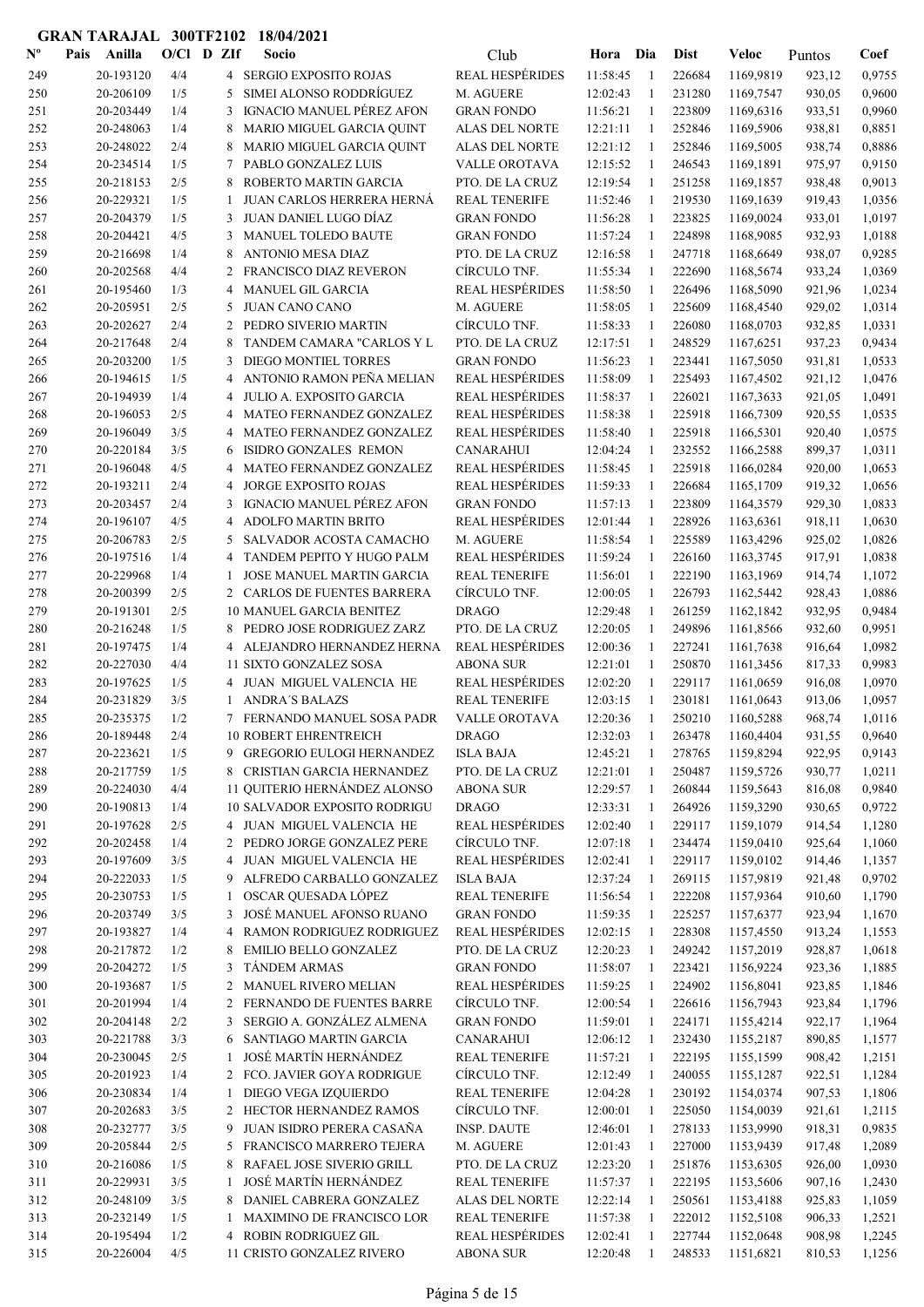| $\mathbf{N}^{\mathbf{o}}$ | Pais | Anilla                 | O/Cl D ZIf |                | Socio                                                         | Club                                     | Hora                 | Dia          | <b>Dist</b>      | Veloc                  | Puntos           | Coef             |
|---------------------------|------|------------------------|------------|----------------|---------------------------------------------------------------|------------------------------------------|----------------------|--------------|------------------|------------------------|------------------|------------------|
| 316                       |      | 20-231933              | 2/5        |                | 1 JONATHAN EXPOSITO CRUZ                                      | <b>REAL TENERIFE</b>                     | 11:59:03             | -1           | 223482           | 1151,6722              | 905,67           | 1,2558           |
| 317                       |      | 20-226001              | $5/5$      |                | 11 CRISTO GONZALEZ RIVERO                                     | <b>ABONA SUR</b>                         | 12:20:51             | 1            | 248533           | 1151,4153              | 810,34           | 1,1328           |
| 318                       |      | 20-194449              | 4/5        |                | 4 JUAN MANUEL CABEZA SANTOS                                   | REAL HESPÉRIDES                          | 12:02:02             | -1           | 226695           | 1150,5414              | 907,78           | 1,2458           |
| 319                       |      | 20-234670              | 2/5        | 7              | FCO. JAVIER PEREZ GONZALE                                     | VALLE OROTAVA                            | 12:16:24             | -1           | 243207           | 1150,4588              | 960,34           | 1,1649           |
| 320                       |      | 20-193052              | 2/5        |                | 4 RICARDO SIMO EDEL                                           | REAL HESPÉRIDES                          | 12:02:05             | 1            | 226730           | 1150,4271              | 907,69           | 1,2534           |
| 321                       |      | 20-190756              | 2/4        |                | 10 SALVADOR EXPOSITO RODRIGU                                  | <b>DRAGO</b>                             | 12:35:23             | $\mathbf{1}$ | 264926           | 1149,9356              | 923,11           | 1,0761           |
| 322                       |      | 20-234630              | 3/5        |                | 7 FCO. JAVIER PEREZ GONZALE                                   | VALLE OROTAVA                            | 12:16:30             | -1           | 243207           | 1149,9149              | 959,88           | 1,1758           |
| 323                       |      | 20-204445              | 2/4        | 1              | DOMINGO JOSE HERNANDEZ TO                                     | <b>GRAN FONDO</b>                        | 11:58:06             | -1           | 222019           | 1149,7618              | 904,17           | 1,2920           |
| 324                       |      | 20-219129              | 2/4        | 6              | <b>MIGUEL RAMOS RAMOS</b>                                     | <b>CANARAHUI</b>                         | 12:08:55             | -1           | 234423           | 1149,6020              | 886,52           | 1,2275           |
| 325                       |      | 20-197508              | 2/4        | 4              | TANDEM PEPITO Y HUGO PALM                                     | <b>REAL HESPÉRIDES</b>                   | 12:01:45             | 1            | 226160           | 1149,4790              | 906,94           | 1,2762           |
| 326                       |      | 20-204562              | 3/5        | 3              | JOSÉ JUAN FUENTES PÉREZ<br>ANTONIO RODRÍGUEZ DELGADO          | <b>GRAN FONDO</b>                        | 11:59:32             | -1           | 223482           | 1148,8108              | 916,89           | 1,2955           |
| 327                       |      | 20-231234<br>20-234094 | 1/4        | 1              | CARMELO BENJAMI MARTIN PE                                     | <b>REAL TENERIFE</b>                     | 11:58:24<br>12:22:07 | 1<br>1       | 222157<br>249374 | 1148,6918              | 903,33           | 1,3072           |
| 328<br>329                |      | 20-218738              | 1/2<br>2/3 | 7<br>8         | FERNANDO MACHADO DUQUE                                        | <b>VALLE OROTAVA</b><br>PTO. DE LA CRUZ  | 12:21:03             | 1            | 248078           | 1148,5714<br>1148,2435 | 958,76<br>921,67 | 1,1681<br>1,1778 |
| 330                       |      | 20-220402              | 2/5        | 6              | EDUARDO REYES PLASENCIA H                                     | <b>CANARAHUI</b>                         | 12:09:57             | 1            | 235269           | 1147,9336              | 885,23           | 1,2457           |
| 331                       |      | 20-196614              | 2/5        | 4              | MANUEL JEREZ HERRERA                                          | REAL HESPÉRIDES                          | 12:07:45             | -1           | 232656           | 1147,5018              | 905,38           | 1,2635           |
| 332                       |      | 20-228844              | 5/5        |                | 11 JUAN LUIS PADILLA MACHIN                                   | <b>ABONA SUR</b>                         | 12:25:56             | 1            | 253421           | 1147,0474              | 807,27           | 1,1635           |
| 333                       |      | 20-195158              | 1/3        |                | 4 JOSE ANTONIO RODRÍGUEZ GO                                   | <b>REAL HESPÉRIDES</b>                   | 12:01:21             | $\mathbf{1}$ | 225188           | 1146,8704              | 904,88           | 1,3133           |
| 334                       |      | 20-234520              | 2/5        |                | 7 PABLO GONZALEZ LUIS                                         | VALLE OROTAVA                            | 12:20:02             | $\mathbf{1}$ | 246543           | 1146,5339              | 957,06           | 1,2031           |
| 335                       |      | 20-221237              | 2/4        | 6              | DAN MISAEL MORALES ALVARE                                     | <b>CANARAHUI</b>                         | 11:59:02             | $\mathbf{1}$ | 222343           | 1145,9010              | 883,67           | 1,3381           |
| 336                       |      | 20-231586              | 1/5        | 1              | <b>JOSE MIGUEL MESA LLANOS</b>                                | <b>REAL TENERIFE</b>                     | 12:04:43             | 1            | 228831           | 1145,7782              | 901,04           | 1,3040           |
| 337                       |      | 20-193186              | 2/4        | 4              | ANTONIO EXPOSITO ROJAS                                        | <b>REAL HESPÉRIDES</b>                   | 12:02:52             | 1            | 226691           | 1145,6755              | 903,94           | 1,3203           |
| 338                       |      | 20-203069              | 2/5        | 3              | DIEGO MONTIEL TORRES                                          | <b>GRAN FONDO</b>                        | 12:00:09             | 1            | 223441           | 1144,9705              | 913,83           | 1,3434           |
| 339                       |      | 20-203143              | 3/5        | 3              | <b>DIEGO MONTIEL TORRES</b>                                   | <b>GRAN FONDO</b>                        | 12:00:19             | $\mathbf{1}$ | 223441           | 1143,9935              | 913,05           | 1,3474           |
| 340                       |      | 20-204510              | 2/5        | 3              | VICTOR DARIO GÓMEZ BAUTE                                      | <b>GRAN FONDO</b>                        | 12:01:58             | 1            | 225271           | 1143,7011              | 912,81           | 1,3404           |
| 341                       |      | 20-231569              | 2/5        | 1              | <b>JOSE MIGUEL MESA LLANOS</b>                                | <b>REAL TENERIFE</b>                     | 12:05:06             | 1            | 228831           | 1143,5832              | 899,31           | 1,3234           |
| 342                       |      | 20-204029              | 1/3        | 1              | <b>JOSE JUAN RODRIGUEZ PAVON</b>                              | <b>GRAN FONDO</b>                        | 12:00:28             | 1            | 223401           | 1142,9110              | 898,78           | 1,3596           |
| 343                       |      | 20-203708              | 3/5        | 3              | JUAN VICENTE LLLARENA GON                                     | <b>GRAN FONDO</b>                        | 12:00:47             | -1           | 223634           | 1142,2525              | 911,66           | 1,3621           |
| 344                       |      | 20-203539              | 1/5        | 3              | RICARDO GARCÍA ALBERTO                                        | <b>GRAN FONDO</b>                        | 12:00:57             | -1           | 223805           | 1142,1536              | 911,58           | 1,3651           |
| 345                       |      | 20-217030              | 1/5        | 8              | CRISTOBAL PERERA MOLINA                                       | PTO. DE LA CRUZ                          | 12:13:57             | $\mathbf{1}$ | 238448           | 1141,1725              | 916,00           | 1,2850           |
| 346                       |      | 20-217846              | 2/2        | 8              | <b>EMILIO BELLO GONZALEZ</b>                                  | PTO. DE LA CRUZ                          | 12:23:28             | -1           | 249242           | 1140,8697              | 915,76           | 1,2329           |
| 347                       |      | 20-195527              | 2/5        | 2              | <b>MANUEL RIVERO MELIAN</b>                                   | <b>REAL HESPÉRIDES</b>                   | 12:02:08             | 1            | 224902           | 1140,8624              | 911,12           | 1,3702           |
| 348                       |      | 20-233823              | 2/3        | 7              | FCO. JAVIER HERNANDEZ PER                                     | VALLE OROTAVA                            | 12:22:31             | $\mathbf{1}$ | 248072           | 1140,4735              | 952,00           | 1,2458           |
| 349                       |      | 20-234021              | 2/2        | 7              | CARMELO BENJAMI MARTIN PE                                     | VALLE OROTAVA                            | 12:23:44             | 1            | 249374           | 1140,0823              | 951,68           | 1,2429           |
| 350                       |      | 20-194524              | 3/4        | 4              | FRANCISCO JAVI GARCIA RAM                                     | REAL HESPÉRIDES                          | 12:04:32             | 1            | 227452           | 1139,9198              | 899,40           | 1,3666           |
| 351                       |      | 20-234113              | 3/3        |                | JESUS HERNANDEZ HERNANDEZ                                     | <b>VALLE OROTAVA</b>                     | 12:19:30             | $\mathbf{1}$ | 244479           | 1139,7622              | 951,41           | 1,2750           |
| 352                       |      | 20-196977              | 3/5        |                | <b>JOSE MANUEL REYES PADILLA</b><br>JESUS LORENZO HERNÁNDEZ H | REAL HESPÉRIDES                          | 12:00:19             | 1            | 222457           | 1138,9555              | 895,67           | 1,4053           |
| 353                       |      | 20-229424              | 4/5        |                |                                                               | <b>REAL TENERIFE</b>                     | 12:00:06             | -1           | 222180           | 1138,8006              | 895,55           | 1,4110           |
| 354<br>355                |      | 20-248605<br>20-197198 | 1/5<br>1/5 | 4              | 8 JUAN CARLOS HERNANDEZ CAS<br>DOMINGO MARICHAL AGUILAR       | ALAS DEL NORTE<br><b>REAL HESPÉRIDES</b> | 12:25:04<br>12:02:48 | 1<br>1       | 250561<br>225143 | 1138,5686<br>1138,2356 | 913,91<br>898,07 | 1,2547<br>1,4003 |
| 356                       |      | 20-206995              | 1/3        | 5              | VALENTIN DIAZ GARCIA                                          | M. AGUERE                                | 12:04:00             | -1           | 226492           | 1138,1508              | 904,92           | 1,3959           |
| 357                       |      | 20-223054              | 2/3        | 9              | RAUL LORENZO GARCIA                                           | <b>ISLA BAJA</b>                         | 12:48:51             | $\mathbf{1}$ | 277531           | 1138,1218              | 905,68           | 1,1424           |
| 358                       |      | 20-225124              | 3/5        |                | 11 DOMINGO DELGADO GARCIA                                     | <b>ABONA SUR</b>                         | 12:23:52             | $\mathbf{1}$ | 248973           | 1137,5556              | 800,59           | 1,2770           |
| 359                       |      | 20-203199              | 2/5        |                | 3 TANDEM BRYAN MONTIEL                                        | <b>GRAN FONDO</b>                        | 12:01:28             | 1            | 223441           | 1137,2973              | 907,70           | 1,4269           |
| 360                       |      | 20-202864              | 3/5        |                | 2 PEDRO RODRIGUEZ PEREZ                                       | CÍRCULO TNF.                             | 12:02:14             | 1            | 224274           | 1137,0999              | 908,11           | 1,4256           |
| 361                       |      | 20-227175              | 4/5        |                | 11 DOMINGO DELGADO GARCIA                                     | <b>ABONA SUR</b>                         | 12:23:58             | -1           | 248973           | 1137,0361              | 800,22           | 1,2877           |
| 362                       |      | 20-202203              | 1/4        |                | 2 IVAN JESUS NAVARRO RODRIG                                   | CÍRCULO TNF.                             | 12:00:37             | -1           | 222406           | 1136,9481              | 907,99           | 1,4455           |
| 363                       |      | 20-203525              | 1/5        | 3              | JONAY MARTÍN GARCÍA                                           | <b>GRAN FONDO</b>                        | 12:01:51             | 1            | 223805           | 1136,9317              | 907,41           | 1,4405           |
| 364                       |      | 20-248708              | 1/1        | 8              | ALONSO PEREZ DELGADO                                          | ALAS DEL NORTE                           | 12:25:19             | 1            | 250482           | 1136,9181              | 912,58           | 1,2906           |
| 365                       |      | 20-202284              | 2/4        | 1              | FRANCISCO J. ANDRADE GARC                                     | <b>CULTURAL CHINEH</b>                   | 11:58:10             | 1            | 219572           | 1136,6972              | 893,90           | 1,4763           |
| 366                       |      | 20-207625              | 3/3        | 5              | GUILLERMO GALVAN LOPEZ                                        | M. AGUERE                                | 12:08:57             | 1            | 231715           | 1136,1363              | 903,32           | 1,4028           |
| 367                       |      | 20-220768              | 5/5        | 6              | JUAN JOSE EVORA CRUZ                                          | <b>CANARAHUI</b>                         | 12:11:10             | 1            | 234160           | 1135,7801              | 875,86           | 1,3919           |
| 368                       |      | 20-193854              | 2/4        | 4              | RAMON RODRIGUEZ RODRIGUEZ                                     | <b>REAL HESPÉRIDES</b>                   | 12:06:03             | 1            | 228308           | 1135,5782              | 895,97           | 1,4315           |
| 369                       |      | 20-193809              | 3/4        | 4              | RAMON RODRIGUEZ RODRIGUEZ                                     | <b>REAL HESPÉRIDES</b>                   | 12:06:07             | $\mathbf{1}$ | 228308           | 1135,2018              | 895,68           | 1,4354           |
| 370                       |      | 20-196125              | 5/5        | 4              | <b>ADOLFO MARTIN BRITO</b>                                    | <b>REAL HESPÉRIDES</b>                   | 12:06:42             | $\mathbf{1}$ | 228926           | 1134,9826              | 895,51           | 1,4354           |
| 371                       |      | 20-201344              | 2/5        | $\overline{2}$ | CESAR ESCOBAR HERNANDEZ                                       | CÍRCULO TNF.                             | 12:02:03             | 1            | 223506           | 1134,2603              | 905,85           | 1,4742           |
| 372                       |      | 20-204645              | 4/5        |                | 3 JOSÉ JUAN FUENTES PÉREZ                                     | <b>GRAN FONDO</b>                        | 12:02:05             | 1            | 223482           | 1133,9467              | 905,03           | 1,4783           |
| 373                       |      | 20-206240              | 1/5        |                | 5 JUAN RAMON PEREZ LUIS                                       | M. AGUERE                                | 12:04:48             | 1            | 226550           | 1133,8839              | 901,53           | 1,4622           |
| 374                       |      | 20-202762              | 4/5        |                | 2 ANIBAL HERNANDEZ RODRIGU                                    | CÍRCULO TNF.                             | 12:01:55             | -1           | 223258           | 1133,7689              | 905,45           | 1,4877           |
| 375                       |      | 20-248769              | 2/5        | 9              | TANDEM CALETA ANDRES Y RU                                     | ALAS DEL NORTE                           | 12:45:46             | 1            | 272809           | 1133,0846              | 901,67           | 1,2208           |
| 376                       |      | 20-216336              | 1/3        | 8              | PEDRO JOSE RODRIGUEZ GONZ                                     | PTO. DE LA CRUZ                          | 12:22:47             | 1            | 246654           | 1132,5660              | 909,09           | 1,3538           |
| 377<br>378                |      | 20-206934<br>20-188978 | 1/5<br>1/4 |                | 5 MERCEDES MORALES JIMENEZ<br>10 JOSE ANTONIO LEON ARVELO     | M. AGUERE<br><b>DRAGO</b>                | 12:04:08<br>12:38:39 | 1<br>1       | 225516<br>264503 | 1132,4874<br>1132,0479 | 900,42<br>908,75 | 1,4847<br>1,2692 |
| 379                       |      | 20-188901              | 2/4        |                | 10 JOSE ANTONIO LEON ARVELO                                   | <b>DRAGO</b>                             | 12:38:42             | -1           | 264503           | 1131,8057              | 908,56           | 1,2725           |
| 380                       |      | 20-203441              | 3/4        |                | 3 IGNACIO MANUEL PÉREZ AFON                                   | <b>GRAN FONDO</b>                        | 12:02:46             | -1           | 223809           | 1131,6821              | 903,22           | 1,5079           |
| 381                       |      | 20-204429              | 5/5        |                | 3 MANUEL TOLEDO BAUTE                                         | <b>GRAN FONDO</b>                        | 12:03:46             | $\mathbf{1}$ | 224898           | 1131,4674              | 903,05           | 1,5045           |
| 382                       |      | 20-190447              | 4/5        |                | 10 TANDEM TORIBIO JONAY                                       | <b>DRAGO</b>                             | 12:36:41             | 1            | 262091           | 1131,2467              | 908,11           | 1,2944           |
|                           |      |                        |            |                |                                                               |                                          |                      |              |                  |                        |                  |                  |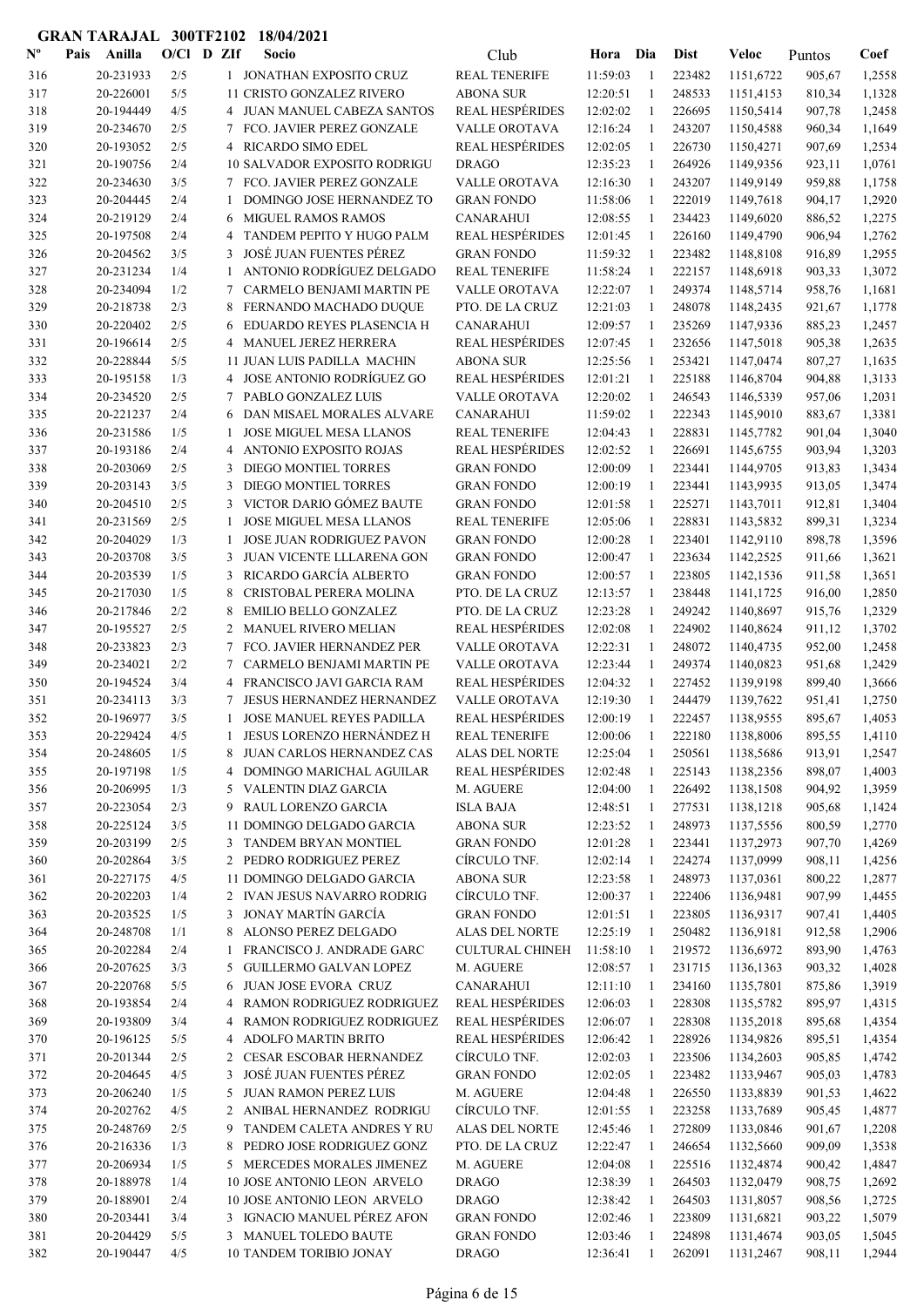| $\mathbf{N}^{\mathbf{o}}$ | Pais | Anilla                 | $O/C1$ D ZIf |                | Socio                                                    | Club                                           | Hora                 | Dia            | <b>Dist</b>      | Veloc                  | Puntos           | Coef             |
|---------------------------|------|------------------------|--------------|----------------|----------------------------------------------------------|------------------------------------------------|----------------------|----------------|------------------|------------------------|------------------|------------------|
| 383                       |      | 20-196666              | 3/5          |                | 4 MANUEL JEREZ HERRERA                                   | <b>REAL HESPÉRIDES</b>                         | 12:10:42             | $\overline{1}$ | 232656           | 1131.0452              | 892,40           | 1,4620           |
| 384                       |      | 20-232917              | 3/5          | 9              | SANTIAGO HERNANDEZ HERNAN                                | <b>INSP. DAUTE</b>                             | 12:51:18             | $\overline{1}$ | 278254           | 1129,7361              | 899,00           | 1,2256           |
| 385                       |      | 20-206475              | 2/5          | 5              | LAURA ACOSTA JORGE                                       | M. AGUERE                                      | 12:05:36             | $\overline{1}$ | 226568           | 1129,4516              | 898,01           | 1,5091           |
| 386                       |      | 20-217138              | 1/5          | 8              | LUIS ANGEL MELIAN FUMERO                                 | PTO. DE LA CRUZ                                | 12:16:07             | -1             | 238253           | 1128,5371              | 905,86           | 1,4388           |
| 387                       |      | 20-229426              | 5/5          | 1              | <b>JESUS LORENZO HERNÁNDEZ H</b>                         | <b>REAL TENERIFE</b>                           | 12:01:54             | -1             | 222180           | 1128,3900              | 887,36           | 1,5469           |
| 388                       |      | 20-197488              | 2/4          | 4              | ALEJANDRO HERNANDEZ HERNA                                | <b>REAL HESPÉRIDES</b>                         | 12:06:25             | -1             | 227241           | 1128,2135              | 890,16           | 1,5164           |
| 389                       |      | 20-217178<br>20-189504 | 2/5<br>2/4   |                | 8 LUIS ANGEL MELIAN FUMERO                               | PTO. DE LA CRUZ<br><b>DRAGO</b>                | 12:16:17<br>12:37:29 | -1<br>-1       | 238253<br>262077 | 1127,6469              | 905,14           | 1,4500<br>1,3216 |
| 390<br>391                |      | 20-235460              | 2/3          | 7              | <b>10 TANDEM BARRETO-CARLOS</b><br>URBANO SOSA HERNANDEZ | <b>VALLE OROTAVA</b>                           | 12:23:14             | -1             | 245928           | 1127,2937<br>1126,9039 | 904,94<br>940,68 | 1,4120           |
| 392                       |      | 20-221938              | 1/3          | 9              | FCO. ENRIQUE MARTIN ACEV                                 | <b>ISLA BAJA</b>                               | 12:51:57             | 1              | 278100           | 1126,1389              | 896,14           | 1,2518           |
| 393                       |      | 20-199119              | 1/5          |                | 2 LIDIA ESPINOSA GONZALEZ                                | CÍRCULO TNF.                                   | 12:02:17             | -1             | 222165           | 1126,1215              | 899,35           | 1,5710           |
| 394                       |      | 20-220164              | 4/5          | 6              | ISIDRO GONZALES REMON                                    | <b>CANARAHUI</b>                               | 12:11:35             | -1             | 232552           | 1125,7055              | 868,09           | 1,5047           |
| 395                       |      | 20-199089              | 2/4          |                | 2 IVAN JESUS NAVARRO RODRIG                              | CÍRCULO TNF.                                   | 12:02:39             | 1              | 222406           | 1125,2517              | 898,65           | 1,5773           |
| 396                       |      | 20-216715              | 2/4          | 8              | <b>ANTONIO MESA DIAZ</b>                                 | PTO. DE LA CRUZ                                | 12:25:11             | 1              | 247718           | 1125,0534              | 903,06           | 1,4197           |
| 397                       |      | 20-193731              | 2/5          | 3              | FERNANDO CARRILLO DEL CAS                                | <b>REAL HESPÉRIDES</b>                         | 12:07:18             | $\overline{1}$ | 227598           | 1125,0519              | 897,93           | 1,5491           |
| 398                       |      | 20-203388              | 3/5          | 3              | NAUZET DENIZ IZQUIERDO                                   | <b>GRAN FONDO</b>                              | 12:05:39             | -1             | 225677           | 1124,7296              | 897,67           | 1,5662           |
| 399                       |      | 20-201220              | 5/5          |                | 2 ALBERTO GUTIERREZ POLEO                                | CÍRCULO TNF.                                   | 12:04:20             | -1             | 224135           | 1124,4231              | 897,99           | 1,5810           |
| 400                       |      | 20-205524              | 1/4          | 5              | BENIGNO GUTIERREZ SANTOS                                 | M. AGUERE                                      | 12:05:38             | 1              | 225275           | 1122,8194              | 892,73           | 1,5769           |
| 401                       |      | 20-202123              | 2/5          | $\overline{2}$ | <b>JOSE JAVIER DENIZ CABRERA</b>                         | CÍRCULO TNF.                                   | 12:03:28             | -1             | 222693           | 1122,0675              | 896,11           | 1,5992           |
| 402                       |      | 20-206481              | 3/5          | 5              | LAURA ACOSTA JORGE                                       | M. AGUERE                                      | 12:06:56             | -1             | 226568           | 1121,9941              | 892,08           | 1,5758           |
| 403                       |      | 20-193209              | 3/4          | 4              | JORGE EXPOSITO ROJAS                                     | <b>REAL HESPÉRIDES</b>                         | 12:07:04             | 1              | 226684           | 1121,8278              | 885,13           | 1,5789           |
| 404                       |      | 20-193313              | 4/4          | 4              | <b>JORGE EXPOSITO ROJAS</b>                              | <b>REAL HESPÉRIDES</b>                         | 12:07:09             | -1             | 226684           | 1121,3653              | 884,76           | 1,5828           |
| 405                       |      | 20-207522              | 2/4<br>2/5   | 5              | <b>BENIGNO GUTIERREZ SANTOS</b>                          | M. AGUERE                                      | 12:05:55             | -1             | 225275           | 1121,2360              | 891,47           | 1,5966           |
| 406<br>407                |      | 20-230790<br>20-229856 | 1/4          | 1<br>1         | OSCAR QUESADA LÓPEZ<br><b>JOSE SIVERIO PEREZ</b>         | <b>REAL TENERIFE</b><br><b>REAL TENERIFE</b>   | 12:03:12<br>12:00:51 | -1<br>-1       | 222208<br>219538 | 1121,1302<br>1120,9497 | 881,65<br>881,51 | 1,6227<br>1,6464 |
| 408                       |      | 20-201108              | 2/5          | 2              | JUAN PEDRO GONZALO DUBOY                                 | CÍRCULO TNF.                                   | 12:03:25             | $\overline{1}$ | 222317           | 1120,4553              | 894,82           | 1,6299           |
| 409                       |      | 20-201539              | 5/5          | 2              | GAZMIRA PERAZA MARQUEZ                                   | CÍRCULO TNF.                                   | 12:04:56             | $\overline{1}$ | 223903           | 1119,8883              | 894,37           | 1,6223           |
| 410                       |      | 20-205635              | 1/5          | 5              | <b>ELIAN BRITO SANCHEZ</b>                               | M. AGUERE                                      | 12:05:45             | -1             | 224751           | 1119,5567              | 890,14           | 1,6201           |
| 411                       |      | 20-190784              | 3/4          |                | <b>10 SALVADOR EXPOSITO RODRIGU</b>                      | <b>DRAGO</b>                                   | 12:41:41             | -1             | 264926           | 1119,3268              | 898,54           | 1,3778           |
| 412                       |      | 20-207311              | 2/4          | 5              | <b>JOSUE ARENCIBIA MENDOZA</b>                           | M. AGUERE                                      | 12:07:55             | -1             | 227111           | 1119,2329              | 889,88           | 1,6111           |
| 413                       |      | 20-193053              | 3/5          | 4              | RICARDO SIMO EDEL                                        | <b>REAL HESPÉRIDES</b>                         | 12:07:44             | -1             | 226730           | 1118,3657              | 882,39           | 1,6177           |
| 414                       |      | 20-207388              | 1/5          | 5              | FERNANDO GARCIA RODRIGUEZ                                | M. AGUERE                                      | 12:11:47             | -1             | 231259           | 1118,3638              | 889,19           | 1,5899           |
| 415                       |      | 20-193674              | 3/5          | 2              | MANUEL RIVERO MELIAN                                     | <b>REAL HESPÉRIDES</b>                         | 12:06:12             | -1             | 224902           | 1117,8032              | 892,70           | 1,6388           |
| 416                       |      | 20-197506              | 3/4          | 4              | TANDEM PEPITO Y HUGO PALM                                | <b>REAL HESPÉRIDES</b>                         | 12:07:23             | 1              | 226160           | 1117,4833              | 881,70           | 1,6336           |
| 417                       |      | 20-207140              | 1/1          | 5              | <b>LORENZO GUTIERREZ CABRER</b>                          | M. AGUERE                                      | 12:17:44             | 1              | 237611           | 1116,9430              | 888,06           | 1,5586           |
| 418                       |      | 20-217055              | 2/5          | 8              | CRISTOBAL PERERA MOLINA                                  | PTO. DE LA CRUZ                                | 12:18:29             | -1             | 238448           | 1116,9397              | 896,55           | 1,5568           |
| 419                       |      | 20-203448              | 4/4          | 3              | IGNACIO MANUEL PÉREZ AFON                                | <b>GRAN FONDO</b>                              | 12:05:23             | 1<br>1         | 223809           | 1116,9043              | 891,42           | 1,6626           |
| 420<br>421                |      | 20-206115<br>20-203185 | 2/5<br>3/5   | 5              | SIMEI ALONSO RODDRÍGUEZ<br>3 TANDEM BRYAN MONTIEL        | M. AGUERE<br><b>GRAN FONDO</b>                 | 12:12:08<br>12:05:13 | 1              | 231280<br>223441 | 1116,5755<br>1115,9960 | 887,77<br>890,70 | 1,6128           |
| 422                       |      | 20-201691              | 1/3          | 3              | JOSÉ RAMÓN FEBLES MARTÍN                                 | <b>GRAN FONDO</b>                              | 12:06:14             | -1             | 224565           | 1115,9433              | 890,66           | 1,6733<br>1,6689 |
| 423                       |      | 20-217003              | 3/5          | 8              | CRISTOBAL PERERA MOLINA                                  | PTO. DE LA CRUZ                                | 12:18:43             | -1             | 238448           | 1115,7202              | 895,57           | 1,5755           |
| 424                       |      | 20-230832              | 2/4          | 1              | DIEGO VEGA IZQUIERDO                                     | <b>REAL TENERIFE</b>                           | 12:11:23             | -1             | 230192           | 1115,3614              | 877,12           | 1,6358           |
| 425                       |      | 20-234594              | 1/4          | 7              | MATIAS DAVID MARTIN MORAL                                | VALLE OROTAVA                                  | 12:23:15             | 1              | 243186           | 1114,2543              | 930,12           | 1,5521           |
| 426                       |      | 20-216245              | 2/5          | 8              | PEDRO JOSE RODRIGUEZ ZARZ                                | PTO. DE LA CRUZ                                | 12:29:19             | 1              | 249896           | 1114,0322              | 894,21           | 1,5140           |
| 427                       |      | 20-197493              | 3/4          | 4              | ALEJANDRO HERNANDEZ HERNA                                | <b>REAL HESPÉRIDES</b>                         | 12:09:02             | -1             | 227241           | 1113,7445              | 878,75           | 1,6688           |
| 428                       |      | 20-206277              | 2/5          | 5              | <b>JUAN RAMON PEREZ LUIS</b>                             | M. AGUERE                                      | 12:08:30             | 1              | 226550           | 1113,2678              | 885,14           | 1,6778           |
| 429                       |      | 20-197474              | 4/4          | 4              | ALEJANDRO HERNANDEZ HERNA                                | <b>REAL HESPÉRIDES</b>                         | 12:09:28             | -1             | 227241           | 1111,3841              | 876,89           | 1,6766           |
| 430                       |      | 20-222930              | 2/4          | 9              | HECTOR JESUS VELAZQUEZ                                   | <b>ISLA BAJA</b>                               | 12:55:31             | -1             | 278353           | 1111,1157              | 884,18           | 1,3719           |
| 431                       |      | 20-217754              | 2/5          | 8              | CRISTIAN GARCIA HERNANDEZ                                | PTO. DE LA CRUZ                                | 12:30:28             | 1              | 250487           | 1110,9713              | 891,76           | 1,5281           |
| 432                       |      | 20-196341              | 1/4          | 4              | JESUS RODRIGUEZ ALMENARA                                 | <b>REAL HESPÉRIDES</b>                         | 12:09:09             | 1              | 226472           | 1109,3412              | 875,27           | 1,6941           |
| 433                       |      | 20-218786              | 4/5          | 8              | CRISTOBAL PERERA MOLINA                                  | PTO. DE LA CRUZ                                | 12:20:01             | $\mathbf{1}$   | 238448           | 1108,9745              | 890,15           | 1,6127           |
| 434                       |      | 20-195097              | 1/5          | 4              | JUAN RAMON MEDEROS CASTEL                                | <b>REAL HESPÉRIDES</b>                         | 12:15:02             | $\mathbf{1}$   | 232731           | 1108,0670              | 874,27           | 1,6561           |
| 435<br>436                |      | 20-229913<br>20-196501 | 2/4<br>1/5   | 1              | JOSE MANUEL MARTIN GARCIA<br>4 ALVARO VALENCIA RAMOS     | <b>REAL TENERIFE</b><br><b>REAL HESPÉRIDES</b> | 12:05:32<br>12:10:57 | -1<br>-1       | 222190<br>228157 | 1107,9953<br>1107,8271 | 871,32<br>874,08 | 1,7387<br>1,6971 |
| 437                       |      | 20-204569              | 5/5          | 3              | JOSÉ JUAN FUENTES PÉREZ                                  | <b>GRAN FONDO</b>                              | 12:06:45             | 1              | 223482           | 1107,7175              | 884,09           | 1,7366           |
| 438                       |      | 20-196488              | 2/5          | 4              | ALVARO VALENCIA RAMOS                                    | <b>REAL HESPÉRIDES</b>                         | 12:11:00             | 1              | 228157           | 1107,5583              | 873,87           | 1,7049           |
| 439                       |      | 20-194750              | 2/5          | 4              | FERNANDO PEÑA MELIAN                                     | CÍRCULO TNF.                                   | 12:08:40             | -1             | 225476           | 1107,0835              | 873,49           | 1,7291           |
| 440                       |      | 20-223178              | 2/5          | 9              | <b>GREGORIO EULOGI HERNANDEZ</b>                         | <b>ISLA BAJA</b>                               | 12:57:06             | 1              | 278765           | 1105,7715              | 879,93           | 1,4018           |
| 441                       |      | 20-199055              | 1/4          | 2              | TANDEM JAVIER RIVERO Y JU                                | CÍRCULO TNF.                                   | 12:17:17             | -1             | 234732           | 1105,7486              | 883,08           | 1,6685           |
| 442                       |      | 20-219860              | 3/5          | 6              | <b>ELIAS REYES PEREZ</b>                                 | <b>CANARAHUI</b>                               | 12:13:16             | -1             | 230281           | 1105,7026              | 852,67           | 1,7046           |
| 443                       |      | 20-206726              | 3/5          | 5              | PEDRO ESTEVEZ DIAZ                                       | M. AGUERE                                      | 12:08:14             | -1             | 224693           | 1105,5913              | 879,03           | 1,7510           |
| 444                       |      | 20-199002              | 2/4          | $\overline{2}$ | TANDEM JAVIER RIVERO Y JU                                | CÍRCULO TNF.                                   | 12:17:24             | -1             | 234732           | 1105,1412              | 882,59           | 1,6799           |
| 445                       |      | 20-205703              | 2/5          | 5              | ELIAN BRITO SANCHEZ                                      | M. AGUERE                                      | 12:08:27             | 1              | 224751           | 1104,6989              | 878,32           | 1,7584           |
| 446                       |      | 20-194609              | 2/5          | 4              | ANTONIO RAMON PEÑA MELIAN                                | REAL HESPÉRIDES                                | 12:09:11             | $\overline{1}$ | 225493           | 1104,3654              | 871,35           | 1,7566           |
| 447                       |      | 20-202651              | 3/4          |                | 2 PEDRO SIVERIO MARTIN                                   | CÍRCULO TNF.                                   | 12:09:44             | $\mathbf{1}$   | 226080           | 1104,2657              | 881,89           | 1,7559           |
| 448                       |      | 20-229591              | 4/5          | $\mathbf{1}$   | <b>ANDRA'S BALAZS</b>                                    | <b>REAL TENERIFE</b>                           | 12:13:27             | -1             | 230181           | 1104,2504              | 868,38           | 1,7285           |
| 449                       |      | 20-201143              | 2/3          |                | 2 NAIRA PADILLA DELGADO                                  | CÍRCULO TNF.                                   | 12:11:21             | 1              | 227856           | 1104,2210              | 881,86           | 1,7500           |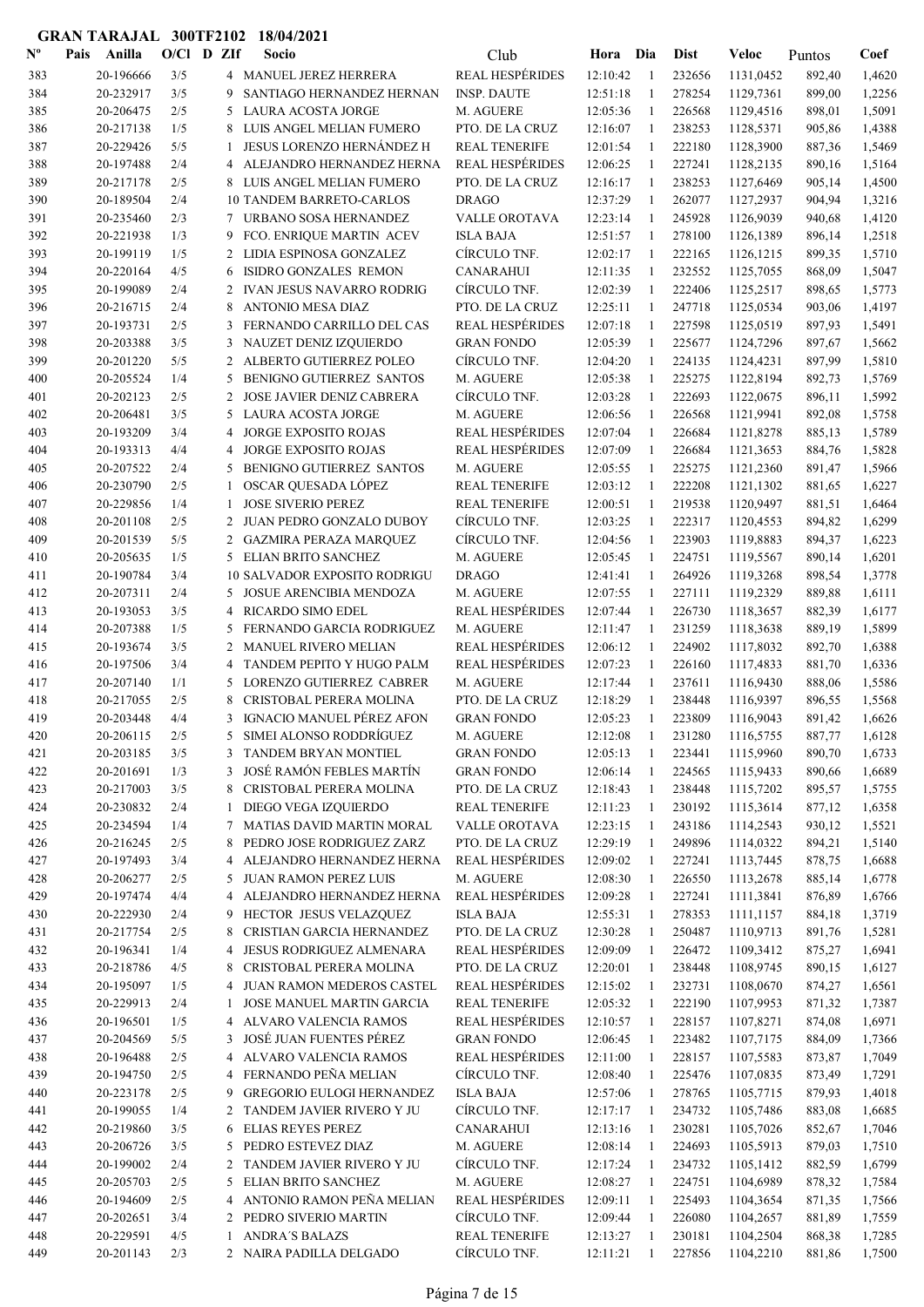| $\mathbf{N}^{\mathbf{o}}$ | Pais | Anilla                 | $O/C1$ D ZIf |                | Socio                                           | Club                                           | Hora                 | Dia            | <b>Dist</b>      | Veloc                  | Puntos           | Coef             |
|---------------------------|------|------------------------|--------------|----------------|-------------------------------------------------|------------------------------------------------|----------------------|----------------|------------------|------------------------|------------------|------------------|
| 450                       |      | 20-230825              | 3/4          |                | 1 DIEGO VEGA IZQUIERDO                          | <b>REAL TENERIFE</b>                           | 12:13:35             | -1             | 230192           | 1103,5973              | 867,87           | 1,7361           |
| 451                       |      | 20-219228              | 1/3          | 6              | JUAN PEDRO MORENO GUTIERR                       | <b>CANARAHUI</b>                               | 12:17:33             | $\overline{1}$ | 234423           | 1102,9076              | 850,51           | 1,7086           |
| 452                       |      | 20-203531              | 2/5          | 3              | <b>JONAY MARTÍN GARCÍA</b>                      | <b>GRAN FONDO</b>                              | 12:08:01             | -1             | 223805           | 1102,3972              | 879,85           | 1,7936           |
| 453                       |      | 20-200386              | 3/5          |                | 2 CARLOS DE FUENTES BARRERA                     | CÍRCULO TNF.                                   | 12:10:44             | -1             | 226793           | 1102,3639              | 880,37           | 1,7739           |
| 454                       |      | 20-229587              | 5/5          | 1              | <b>ANDRA'S BALAZS</b>                           | <b>REAL TENERIFE</b>                           | 12:13:53             | -1             | 230181           | 1101,9596              | 866,58           | 1,7517           |
| 455                       |      | 20-202854              | 2/5          |                | 2 LIDIA ESPINOSA GONZALEZ                       | CÍRCULO TNF.                                   | 12:06:37             | $\mathbf{1}$   | 222165           | 1101,9178              | 880,02           | 1,8189           |
| 456                       |      | 20-248731              | 3/5          | 9              | TANDEM CALETA ANDRES Y RU                       | ALAS DEL NORTE                                 | 12:52:38             | 1              | 272809           | 1101,6651              | 876,66           | 1,4845           |
| 457                       |      | 20-226504              | 2/3          |                | 11 ROMÁN DOMINGO DIAZ MEDINA                    | <b>ABONA SUR</b>                               | 12:31:07             | -1             | 249062           | 1101,4756              | 775,19           | 1,6296           |
| 458                       |      | 20-220189              | 5/5          | 6              | ISIDRO GONZALES REMON                           | <b>CANARAHUI</b>                               | 12:16:17             | 1              | 232552           | 1100,6642              | 848,78           | 1,7491           |
| 459                       |      | 20-194099              | 2/2          | $\overline{4}$ | <b>ROBIN RODRIGUEZ GIL</b>                      | <b>REAL HESPÉRIDES</b>                         | 12:12:11             | -1             | 227744           | 1099,2390              | 867,30           | 1,7899           |
| 460                       |      | 20-189382              | 1/3          |                | <b>10 ORLANDO MEDINA HERNANDEZ</b>              | <b>DRAGO</b>                                   | 12:46:14             | -1             | 265160           | 1099,1847              | 882,37           | 1,5407           |
| 461                       |      | 20-207297              | 3/4          | 5              | <b>JOSUE ARENCIBIA MENDOZA</b>                  | M. AGUERE                                      | 12:11:39             | 1              | 227111           | 1099,0128              | 873,80           | 1,8027           |
| 462                       |      | 20-201056              | 2/4          | 2              | <b>FERNANDO DE FUENTES BARRE</b>                | CIRCULO TNF.                                   | 12:11:14             | -1             | 226616           | 1098,8330              | 877,55           | 1,8106           |
| 463                       |      | 20-197502              | 4/4          | 4              | TANDEM PEPITO Y HUGO PALM                       | <b>REAL HESPÉRIDES</b>                         | 12:10:50             | 1              | 226160           | 1098,7530              | 866,92           | 1,8181           |
| 464                       |      | 20-202101              | 3/5          | 2              | JOSE JAVIER DENIZ CABRERA                       | CÍRCULO TNF.                                   | 12:07:45             | -1             | 222693           | 1098,3625              | 877,18           | 1,8504           |
| 465                       |      | 20-205620              | 3/5          | 5              | ELIAN BRITO SANCHEZ                             | M. AGUERE                                      | 12:09:38             | -1             | 224751           | 1098,3108              | 873,25           | 1,8374           |
| 466                       |      | 20-203139              | 4/5<br>3/5   | 3              | DIEGO MONTIEL TORRES<br>JONATHAN EXPOSITO CRUZ  | <b>GRAN FONDO</b>                              | 12:08:27             | 1<br>1         | 223441           | 1098,2600              | 876,54           | 1,8522           |
| 467                       |      | 20-231923              | 1/4          | 1              | HUMBERTO PERERA HERNANDEZ                       | <b>REAL TENERIFE</b><br><b>REAL HESPÉRIDES</b> | 12:08:30             |                | 223482           | 1098,1916              | 863,62           | 1,8558           |
| 468                       |      | 20-198010              | 4/5          | 4              |                                                 | CÍRCULO TNF.                                   | 12:13:43             | -1             | 229074           | 1097,5357              | 865,96           | 1,8144           |
| 469                       |      | 20-200975<br>20-196735 | 1/5          | 2<br>4         | PEDRO RODRIGUEZ PEREZ<br>SERGIO GROSSO GONZALEZ | <b>REAL HESPÉRIDES</b>                         | 12:09:23<br>12:12:06 | -1<br>1        | 224274<br>227216 | 1097,3204<br>1097,1318 | 876,35           | 1,8572<br>1,8370 |
| 470                       |      | 20-221218              | 3/4          | 6              | DAN MISAEL MORALES ALVARE                       | <b>CANARAHUI</b>                               | 12:07:42             | 1              | 222343           |                        | 865,64           | 1,8813           |
| 471<br>472                |      | 20-234673              | 4/5          | 7              | FCO. JAVIER PEREZ GONZALE                       | VALLE OROTAVA                                  | 12:26:48             | -1             | 243207           | 1096,9068<br>1096,5149 | 845,88<br>915,31 | 1,7236           |
| 473                       |      | 20-215892              | 1/5          |                | <b>JAVIER PEREZ PEREZ</b>                       | PTO. DE LA CRUZ                                | 12:32:29             | 1              | 249299           | 1095,9001              | 879,66           | 1,6850           |
| 474                       |      | 20-196811              | 2/5          | 4              | JUAN MANUEL DIAZ ALVAREZ                        | <b>REAL HESPÉRIDES</b>                         | 12:11:33             | 1              | 226293           | 1095,5846              | 864,42           | 1,8602           |
| 475                       |      | 20-204262              | 2/5          | 3              | <b>TÁNDEM ARMAS</b>                             | <b>GRAN FONDO</b>                              | 12:09:07             | 1              | 223421           | 1094,5750              | 873,60           | 1,8881           |
| 476                       |      | 20-193011              | 4/5          | 4              | RICARDO SIMO EDEL                               | <b>REAL HESPÉRIDES</b>                         | 12:12:11             | -1             | 226730           | 1094,3448              | 863,44           | 1,8645           |
| 477                       |      | 20-220937              | 2/4          | 6              | <b>SHUKRI MERIQI</b>                            | <b>CANARAHUI</b>                               | 12:17:50             | -1             | 232783           | 1093,7338              | 843,44           | 1,8198           |
| 478                       |      | 20-200394              | 4/5          | 2              | CARLOS DE FUENTES BARRERA                       | CÍRCULO TNF.                                   | 12:12:26             | -1             | 226793           | 1093,3296              | 873,16           | 1,8718           |
| 479                       |      | 20-231945              | 4/5          | 1              | JONATHAN EXPOSITO CRUZ                          | <b>REAL TENERIFE</b>                           | 12:09:27             | 1              | 223482           | 1093,0888              | 859,60           | 1,9035           |
| 480                       |      | 20-200856              | 5/5          | $\overline{2}$ | ANIBAL HERNANDEZ RODRIGU                        | CÍRCULO TNF.                                   | 12:09:29             | -1             | 223258           | 1091,8151              | 871,95           | 1,9094           |
| 481                       |      | 20-193499              | 2/4          | 4              | JAVIER F. SANTANA ARBEL                         | <b>REAL HESPÉRIDES</b>                         | 12:13:44             | -1             | 227803           | 1091,3590              | 861,09           | 1,8752           |
| 482                       |      | 20-207419              | 2/5          | 5              | FERNANDO GARCIA RODRIGUEZ                       | M. AGUERE                                      | 12:16:58             | -1             | 231259           | 1091,0159              | 867,45           | 1,8510           |
| 483                       |      | 20-227210              | 1/3          |                | 11 AIRAM MEDEROS BORGES                         | <b>ABONA SUR</b>                               | 12:35:25             | 1              | 251359           | 1090,8890              | 767,74           | 1,7065           |
| 484                       |      | 20-203533              | 3/5          | 3              | <b>JONAY MARTÍN GARCÍA</b>                      | <b>GRAN FONDO</b>                              | 12:10:13             | -1             | 223805           | 1090,5791              | 870,41           | 1,9206           |
| 485                       |      | 20-216996              | 1/4          |                | <b>JULIO CALZADILLA LORENZO</b>                 | PTO. DE LA CRUZ                                | 12:33:28             | -1             | 249132           | 1090,4523              | 875,29           | 1,7289           |
| 486                       |      | 20-199520              | 2/4          |                | 2 ENRIQUE GONZALEZ RODRIGUE                     | CÍRCULO TNF.                                   | 12:13:23             | 1              | 227228           | 1090,4327              | 870,84           | 1,8995           |
| 487                       |      | 20-189489              | 3/4          |                | 10 ROBERT EHRENTREICH                           | <b>DRAGO</b>                                   | 12:46:49             | 1              | 263478           | 1089,5775              | 874,66           | 1,6415           |
| 488                       |      | 20-229976              | 3/4          |                | 1 DOMINGO JOSE HERNANDEZ TO                     | <b>GRAN FONDO</b>                              | 12:08:49             | -1             | 222019           | 1089,3074              | 856,63           | 1,9521           |
| 489                       |      | 20-191416              | 1/4          |                | 10 ALEXANDER GONZALEZ CARDEN                    | <b>DRAGO</b>                                   | 12:50:17             | $\mathbf{1}$   | 267188           | 1089,3035              | 874,44           | 1,6254           |
| 490                       |      | 20-224627              | 4/4          |                | 11 NICOLÁS GARCÍA ORAMAS                        | <b>ABONA SUR</b>                               | 12:40:11             | -1             | 256162           | 1089,2013              | 766,56           | 1,6988           |
| 491                       |      | 20-196966              | 4/5          |                | 1 JOSE MANUEL REYES PADILLA                     | <b>REAL HESPÉRIDES</b>                         | 12:09:18             | 1              | 222457           | 1088,8742              | 856,29           | 1,9602           |
| 492                       |      | 20-196129              | 4/4          | $\mathbf{1}$   | DIEGO VEGA IZQUIERDO                            | <b>REAL TENERIFE</b>                           | 12:16:29             | 1              | 230192           | 1088,4640              | 855,97           | 1,8982           |
| 493                       |      | 20-190775              | 4/4          |                | <b>10 SALVADOR EXPOSITO RODRIGU</b>             | <b>DRAGO</b>                                   | 12:48:27             | $\mathbf{1}$   | 264926           | 1088,2152              | 873,57           | 1,6527           |
| 494                       |      | 20-203012              | 4/5          |                | 3 TANDEM BRYAN MONTIEL                          | <b>GRAN FONDO</b>                              | 12:10:21             | 1              | 223441           | 1088,0984              | 868,43           | 1,9635           |
| 495                       |      | 20-230543              | 3/5          | 1              | ARMANDO HERRERA HERNÁNDEZ REAL TENERIFE         |                                                | 12:05:54             | -1             | 218548           | 1087,8447              | 855,48           | 2,0115           |
| 496                       |      | 20-196040              | 1/1          | 4              | DANIEL JONATHAN GONZALEZ                        | <b>REAL HESPÉRIDES</b>                         | 12:15:32             | -1             | 228787           | 1086,7020              | 857,41           | 1,9254           |
| 497                       |      | 20-196788              | 2/5          | 4              | SERGIO GROSSO GONZALEZ                          | <b>REAL HESPÉRIDES</b>                         | 12:14:08             | -1             | 227216           | 1086,4648              | 857,22           | 1,9426           |
| 498                       |      | 20-196721              | 3/5          | 4              | SERGIO GROSSO GONZALEZ                          | <b>REAL HESPÉRIDES</b>                         | 12:14:09             | 1              | 227216           | 1086,3782              | 857,16           | 1,9465           |
| 499                       |      | 20-204672              | 2/5          | 3              | MANUEL DUQUE FARIÑA                             | <b>GRAN FONDO</b>                              | 12:11:00             | $\mathbf{1}$   | 223792           | 1086,3689              | 867,05           | 1,9802           |
| 500                       |      | 20-215510              | 1/5          | 8              | MANUEL L. ABRANTE MARTIN                        | PTO. DE LA CRUZ                                | 12:36:35             | -1             | 251516           | 1086,0712              | 871,77           | 1,7655           |
| 501                       |      | 20-193906              | 2/4          | 4              | MIGUEL ANGEL EXPOSITO ROJ                       | <b>REAL HESPÉRIDES</b>                         | 12:13:58             | $\mathbf{1}$   | 226691           | 1084,8190              | 855,93           | 1,9628           |
| 502                       |      | 20-199430              | 2/4          | $\mathbf{2}$   | CIRIACO RAMOS CARTAYA                           | CÍRCULO TNF.                                   | 12:11:52             | -1             | 224371           | 1084,6165              | 866,20           | 1,9870           |
| 503                       |      | 20-202682              | 4/5          | $\overline{2}$ | HECTOR HERNANDEZ RAMOS                          | CÍRCULO TNF.                                   | 12:12:30             | $\mathbf{1}$   | 225050           | 1084,5783              | 866,17           | 1,9850           |
| 504                       |      | 20-193217              | 1/2          | 4              | <b>SERGIO DAVID DIAZ TEJERA</b>                 | <b>REAL HESPÉRIDES</b>                         | 12:14:05             | 1              | 226645           | 1083,9936              | 855,27           | 1,9749           |
| 505                       |      | 20-204401              | 2/5          | 3              | JUAN DANIEL LUGO DÍAZ                           | <b>GRAN FONDO</b>                              | 12:11:30             | $\mathbf{1}$   | 223825           | 1083,8983              | 865,08           | 2,0038           |
| 506                       |      | 20-248794              | 4/5          | 9              | TANDEM CALETA ANDRES Y RU                       | ALAS DEL NORTE                                 | 12:56:43             | 1              | 272809           | 1083,7939              | 862,44           | 1,6472           |
| 507                       |      | 20-200218              | 3/4          | 2              | ENRIQUE GONZALEZ RODRIGUE                       | CÍRCULO TNF.                                   | 12:14:48             | -1             | 227228           | 1083,0696              | 864,96           | 1,9816           |
| 508                       |      | 20-197608              | 4/5          | 4              | JUAN MIGUEL VALENCIA HE                         | <b>REAL HESPÉRIDES</b>                         | 12:16:33             | -1             | 229117           | 1083,0395              | 854,52           | 1,9691           |
| 509                       |      | 20-222089              | 1/3          | 9              | KEVIN LUIS DIAZ                                 | <b>ISLA BAJA</b>                               | 12:54:49             | 1              | 270264           | 1081,8494              | 860,89           | 1,6726           |
| 510                       |      | 20-230392              | 1/3          | 1              | DOMINGO PEREZ HERNANDEZ                         | <b>REAL TENERIFE</b>                           | 12:08:03             | 1              | 219554           | 1081,2805              | 850,32           | 2,0630           |
| 511                       |      | 20-203555              | 2/5          | 3              | RICARDO GARCÍA ALBERTO                          | <b>GRAN FONDO</b>                              | 12:12:00             | 1              | 223805           | 1081,1836              | 862,92           | 2,0277           |
| 512                       |      | 20-235502              | 1/3          | 7              | JOSE FRANCISCO PERDOMO GU                       | VALLE OROTAVA                                  | 12:27:42             | $\overline{1}$ | 240510           | 1079,9731              | 901,50           | 1,8906           |
| 513                       |      | 20-219360              | 2/4          | 6              | VICTOR DOMINGO GUTIERREZ                        | CANARAHUI                                      | 12:08:22             | -1             | 219349           | 1078,5888              | 831,76           | 2,0770           |
| 514                       |      | 20-222079              | 2/5          | 9              | ALFREDO CARBALLO GONZALEZ                       | <b>ISLA BAJA</b>                               | 12:54:33             | -1             | 269115           | 1078,4011              | 858,15           | 1,6962           |
| 515                       |      | 20-223151              | 3/5          | 9              | <b>GREGORIO EULOGI HERNANDEZ</b>                | <b>ISLA BAJA</b>                               | 13:03:33             | 1              | 278765           | 1078,1860              | 857,98           | 1,6407           |
| 516                       |      | 20-214460              | 1/2          |                | 12 LEOPOLDO R MARTIN TABARES                    | <b>ADEXE</b>                                   | 12:52:09             | $\mathbf{1}$   | 266385           | 1077,8272              | 816,64           | 1,7203           |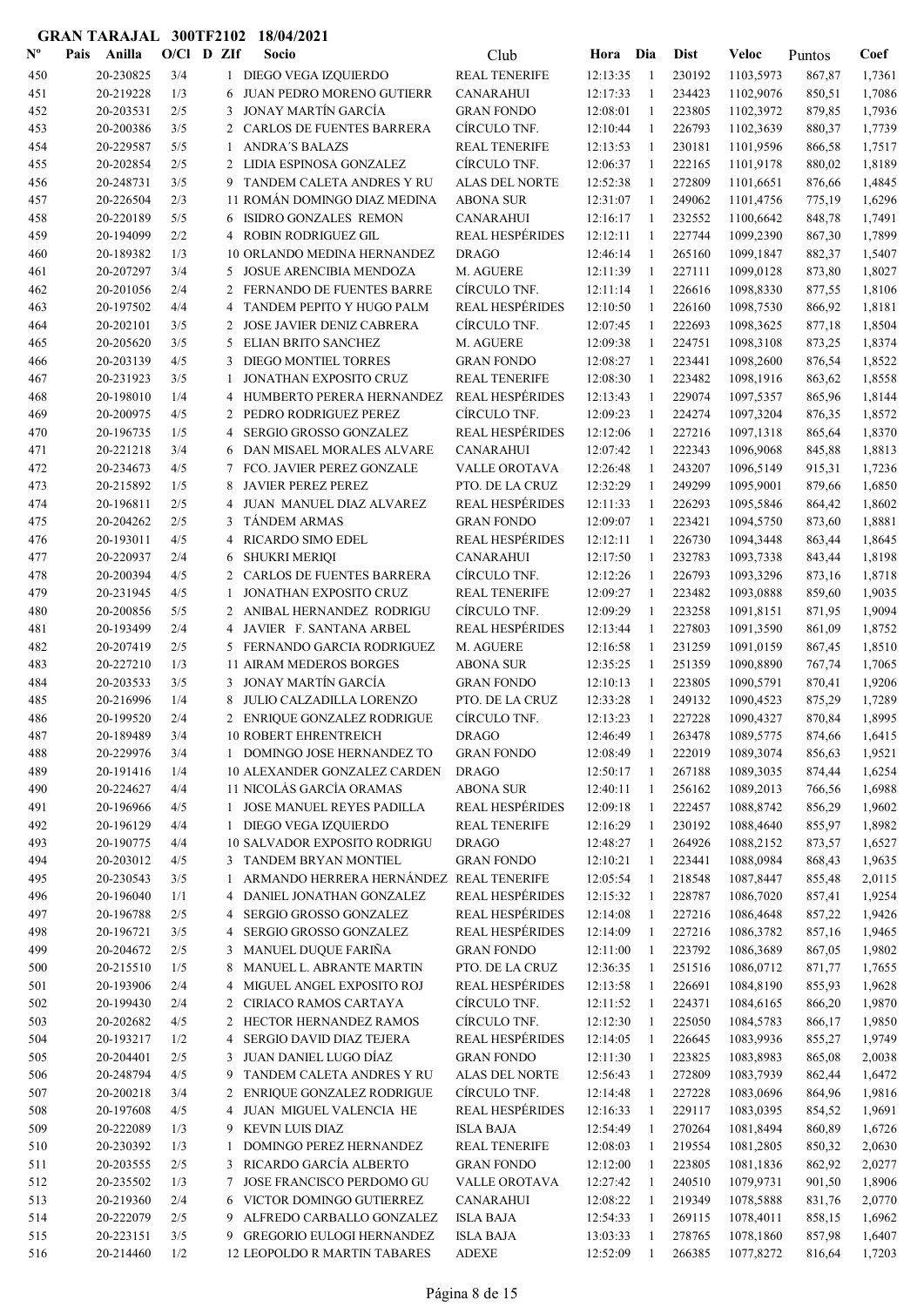| $N^{\text{o}}$ | Pais | Anilla                 | $O/CI$ D ZIf |                | Socio                                                      | Club                                 | Hora Dia             |                              | <b>Dist</b>      | Veloc                  | Puntos           | Coef             |
|----------------|------|------------------------|--------------|----------------|------------------------------------------------------------|--------------------------------------|----------------------|------------------------------|------------------|------------------------|------------------|------------------|
| 517            |      | 20-216704              | 3/4          |                | 8 ANTONIO MESA DIAZ                                        | PTO. DE LA CRUZ                      | 12:34:55             | -1                           | 247718           | 1077,4252              | 864,83           | 1,8535           |
| 518            |      | 20-215553              | 2/5          | 8              | MANUEL L. ABRANTE MARTIN                                   | PTO. DE LA CRUZ                      | 12:38:29             | -1                           | 251516           | 1077,2332              | 864,68           | 1,8291           |
| 519            |      | 20-205846              | 3/5          | 5              | FRANCISCO MARRERO TEJERA                                   | M. AGUERE                            | 12:15:57             | -1                           | 227000           | 1076,0844              | 855,57           | 2,0305           |
| 520            |      | 20-235572              | 2/3          | 7              | <b>JOSE FRANCISCO PERDOMO GU</b>                           | VALLE OROTAVA                        | 12:28:37             | 1                            | 240510           | 1075,5459              | 897,81           | 1,9201           |
| 521            |      | 20-196789              | 4/5          | 4              | SERGIO GROSSO GONZALEZ                                     | <b>REAL HESPÉRIDES</b>               | 12:16:20             | $\mathbf{1}$                 | 227216           | 1075,1546              | 848,30           | 2,0364           |
| 522            |      | 20-202309              | 3/4          | 1              | FRANCISCO J. ANDRADE GARC                                  | <b>CULTURAL CHINEH</b>               | 12:09:16             | -1                           | 219572           | 1074,9282              | 845,32           | 2,1113           |
| 523            |      | 20-194286              | 2/5          |                | 4 RUBEN HERNANDEZ MENDEZ                                   | <b>REAL HESPÉRIDES</b>               | 12:14:22             | -1                           | 225053           | 1074,9228              | 848,12           | 2,0639           |
| 524            |      | 20-203072              | 5/5          | 3              | <b>DIEGO MONTIEL TORRES</b>                                | <b>GRAN FONDO</b>                    | 12:12:53             | 1                            | 223441           | 1074,8385              | 857,85           | 2,0827           |
| 525            |      | 20-232690              | 2/2          | 7              | <b>JUAN MANUEL PEREZ FORTES</b>                            | <b>INSP. DAUTE</b>                   | 12:56:10             | $\mathbf{1}$                 | 269955           | 1074,8042              | 897,19           | 1,7271           |
| 526            |      | 20-221845              | 1/1          | 9              | FCO. JAVIER LUIS MARTIN                                    | <b>ISLA BAJA</b>                     | 13:04:18             | -1                           | 278429           | 1073,7717              | 854,47           | 1,6778           |
| 527            |      | 20-223176              | 4/5          | 9              | <b>GREGORIO EULOGI HERNANDEZ</b>                           | <b>ISLA BAJA</b>                     | 13:04:46             | -1                           | 278765           | 1073,1361              | 853,96           | 1,6789           |
| 528            |      | 20-230754              | 3/5          | 1              | OSCAR QUESADA LÓPEZ                                        | <b>REAL TENERIFE</b>                 | 12:12:08             | 1                            | 222208           | 1072,7776              | 843,63           | 2,1103           |
| 529            |      | 20-197740              | 1/1          |                | 4 FRANCISCO DAVILA MARTINE                                 | <b>REAL HESPÉRIDES</b>               | 12:16:17             | 1                            | 226656           | 1072,7585              | 846,41           | 2,0728           |
| 530            |      | 20-229926              | 4/5          | 1              | JOSÉ MARTÍN HERNÁNDEZ                                      | <b>REAL TENERIFE</b>                 | 12:12:14             | 1                            | 222195           | 1072,1972              | 843,17           | 2,1184           |
| 531            |      | 20-216115              | 2/5          | 8              | RAFAEL JOSE SIVERIO GRILL                                  | PTO. DE LA CRUZ                      | 12:39:58             | 1                            | 251876           | 1071,9648              | 860,45           | 1,8723           |
| 532            |      | 20-231804<br>20-248618 | 5/5<br>2/5   | 1<br>8         | <b>JONATHAN EXPOSITO CRUZ</b><br>JUAN CARLOS HERNANDEZ CAS | <b>REAL TENERIFE</b>                 | 12:13:40<br>12:39:01 | $\mathbf{1}$<br>$\mathbf{1}$ | 223482<br>250561 | 1071,0000              | 842,23<br>859,43 | 2,1141<br>1,8892 |
| 533<br>534     |      | 20-204260              | 3/5          | 3              | <b>TÁNDEM ARMAS</b>                                        | ALAS DEL NORTE<br><b>GRAN FONDO</b>  | 12:13:43             | 1                            | 223421           | 1070,6972<br>1070,4512 | 854,35           | 2,1227           |
| 535            |      | 20-201086              | 3/5          |                | 2 JUAN PEDRO GONZALO DUBOY                                 | CÍRCULO TNF.                         | 12:12:45             | -1                           | 222317           | 1070,1179              | 854,62           | 2,1372           |
| 536            |      | 20-229810              | 2/4          | 1              | <b>JOSE SIVERIO PEREZ</b>                                  | <b>REAL TENERIFE</b>                 | 12:10:11             | 1                            | 219538           | 1069,9602              | 841,41           | 2,1683           |
| 537            |      | 20-201091              | 4/5          |                | 2 JUAN PEDRO GONZALO DUBOY                                 | CÍRCULO TNF.                         | 12:12:50             | $\mathbf{1}$                 | 222317           | 1069,6889              | 854,28           | 2,1452           |
| 538            |      | 20-222292              | 2/3          | 9              | TELESFORO ADAN HERNANDEZ                                   | <b>ISLA BAJA</b>                     | 13:06:08             | -1                           | 279148           | 1068,9865              | 850,66           | 1,7116           |
| 539            |      | 20-201838              | 2/4          | 2              | FCO. JAVIER GOYA RODRIGUE                                  | CÍRCULO TNF.                         | 12:29:35             | -1                           | 240055           | 1068,8905              | 853,64           | 1,9941           |
| 540            |      | 20-203522              | 4/5          | 3              | JONAY MARTÍN GARCÍA                                        | <b>GRAN FONDO</b>                    | 12:14:24             | $\mathbf{1}$                 | 223805           | 1068,7918              | 853,03           | 2,1428           |
| 541            |      | 20-195621              | 2/4          | $\overline{4}$ | MIGUEL MEDINA LEON                                         | <b>REAL HESPÉRIDES</b>               | 12:15:08             | 1                            | 224579           | 1068,7452              | 843,24           | 2,1394           |
| 542            |      | 20-229672              | 1/3          | 1              | <b>DOMINGO FIGUEROA ÉVORA</b>                              | <b>REAL TENERIFE</b>                 | 12:13:01             | 1                            | 222209           | 1068,2269              | 840,05           | 2,1662           |
| 543            |      | 20-194951              | 2/4          |                | 4 JULIO A. EXPOSITO GARCIA                                 | <b>REAL HESPÉRIDES</b>               | 12:16:37             | 1                            | 226021           | 1068,0680              | 842,71           | 2,1336           |
| 544            |      | 20-190264              | 2/5          |                | 10 JOSE ANGEL DIAZ GONZALEZ                                | <b>DRAGO</b>                         | 12:53:36             | $\mathbf{1}$                 | 265294           | 1067,1521              | 856,66           | 1,8211           |
| 545            |      | 20-222910              | 3/4          |                | 9 HECTOR JESUS VELAZQUEZ                                   | <b>ISLA BAJA</b>                     | 13:05:51             | $\mathbf{1}$                 | 278353           | 1067,0999              | 849,16           | 1,7389           |
| 546            |      | 20-232928              | 4/5          | 9              | SANTIAGO HERNANDEZ HERNAN                                  | <b>INSP. DAUTE</b>                   | 13:05:47             | -1                           | 278254           | 1066,9930              | 849,07           | 1,7427           |
| 547            |      | 20-216034              | 1/4          | 8              | JOSE ANTONIO PADRON RODRI                                  | PTO. DE LA CRUZ                      | 12:42:18             | 1                            | 252607           | 1064,5048              | 854,46           | 1,9231           |
| 548            |      | 20-194867              | 2/3          | 4              | JUAN REBOSO ACOSTA                                         | <b>REAL HESPÉRIDES</b>               | 12:30:03             | 1                            | 239441           | 1063,9458              | 839,46           | 2,0326           |
| 549            |      | 20-198302              | 1/5          | 4              | <b>JOSE FERNANDO RODRÍGUEZ D</b>                           | <b>REAL HESPÉRIDES</b>               | 12:17:30             | $\mathbf{1}$                 | 226015           | 1063,6000              | 839,18           | 2,1572           |
| 550            |      | 20-220936              | 3/4          | 6              | <b>SHUKRI MERIOI</b>                                       | <b>CANARAHUI</b>                     | 12:23:53             | -1                           | 232783           | 1063,5026              | 820,12           | 2,0983           |
| 551            |      | 20-202287              | 1/4          | 2              | <b>RAMON AGUILAR PEREZ</b>                                 | CÍRCULO TNF.                         | 12:11:32             | -1                           | 219573           | 1063,1359              | 849,04           | 2,2286           |
| 552            |      | 20-229322              | 2/5          | 1              | JUAN CARLOS HERRERA HERNÁ                                  | <b>REAL TENERIFE</b>                 | 12:11:32             | 1                            | 219530           | 1062,9277              | 835,88           | 2,2331           |
| 553            |      | 20-229981              | 3/4          | 1              | <b>JOSE MANUEL MARTIN GARCIA</b>                           | <b>REAL TENERIFE</b>                 | 12:14:12             | -1                           | 222190           | 1062,0937              | 835,23           | 2,2104           |
| 554            |      | 20-229330              | 3/5          | -1             | <b>JUAN CARLOS HERRERA HERNÁ</b>                           | <b>REAL TENERIFE</b>                 | 12:11:42             | -1                           | 219530           | 1062,0706              | 835,21           | 2,2412           |
| 555            |      | 20-199881              | 1/1          |                | 2 FRANCISCO GARCIA CARBAJAL                                | CÍRCULO TNF.                         | 12:15:15             | -1                           | 223273           | 1061,9405              | 848,09           | 2,2076           |
| 556            |      | 20-193721              | 3/5          |                | 3 FERNANDO CARRILLO DEL CAS                                | <b>REAL HESPÉRIDES</b>               | 12:19:22             | 1                            | 227598           | 1061,7229              | 847,38           | 2,1695           |
| 557            |      | 20-216075              | 3/5          |                | 8 RAFAEL JOSE SIVERIO GRILL                                | PTO. DE LA CRUZ                      | 12:42:15             | -1                           | 251876           | 1061,6481              | 852,17           | 1,9639           |
| 558            |      | 20-206811              | 3/5          |                | 5 SALVADOR ACOSTA CAMACHO                                  | M. AGUERE                            | 12:17:40             | 1                            | 225589           | 1060,7633              | 843,39           | 2,1967           |
| 559<br>560     |      | 20-229812<br>20-191310 | 3/4<br>3/5   | $\mathbf{1}$   | <b>JOSE SIVERIO PEREZ</b><br>10 MANUEL GARCIA BENITEZ      | <b>REAL TENERIFE</b><br><b>DRAGO</b> | 12:11:58<br>12:51:21 | 1<br>1                       | 219538<br>261259 | 1060,7409<br>1060,5196 | 834,16<br>851,33 | 2,2613<br>1,9036 |
| 561            |      | 20-193417              | 3/4          |                | 4 JAVIER F. SANTANA ARBEL                                  | <b>REAL HESPÉRIDES</b>               | 12:19:51             | $\mathbf{1}$                 | 227803           | 1060,2886              | 836,57           | 2,1871           |
| 562            |      | 20-216982              | 2/4          | 8              | JULIO CALZADILLA LORENZO                                   | PTO. DE LA CRUZ                      | 12:40:02             | $\mathbf{1}$                 | 249132           | 1059,9858              | 850,83           | 2,0034           |
| 563            |      | 20-223206              | 1/2          | 9              | CLAUDIO MICHAEL GONZALEZ                                   | <b>ISLA BAJA</b>                     | 13:04:16             | -1                           | 274529           | 1058,8673              | 842,61           | 1,8213           |
| 564            |      | 20-204481              | 3/5          | 3              | VICTOR DARIO GÓMEZ BAUTE                                   | <b>GRAN FONDO</b>                    | 12:17:57             | 1                            | 225271           | 1057,8587              | 844,30           | 2,2235           |
| 565            |      | 20-233966              | 2/5          | 7              | ESTEBAN MARRERO MACHADO                                    | VALLE OROTAVA                        | 12:41:10             | 1                            | 249794           | 1057,7022              | 882,91           | 2,0088           |
| 566            |      | 20-200613              | 2/5          |                | 2 DOMINGO HERNANDEZ MORA                                   | CÍRCULO TNF.                         | 12:15:56             | -1                           | 223043           | 1057,4099              | 844,47           | 2,2537           |
| 567            |      | 20-223120              | 3/3          |                | 9 RAUL LORENZO GARCIA                                      | <b>ISLA BAJA</b>                     | 13:07:39             | 1                            | 277531           | 1056,6571              | 840,85           | 1,8144           |
| 568            |      | 20-233907              | 1/4          |                | 7 LORENZO MARTIN MARTIN                                    | <b>VALLE OROTAVA</b>                 | 12:15:33             | 1                            | 222424           | 1056,3952              | 881,82           | 2,2679           |
| 569            |      | 20-202512              | 2/4          |                | 2 PEDRO JORGE GONZALEZ PERE                                | CÍRCULO TNF.                         | 12:26:58             | 1                            | 234474           | 1056,3478              | 843,62           | 2,1552           |
| 570            |      | 20-230391              | 2/3          | 1              | DOMINGO PEREZ HERNANDEZ                                    | <b>REAL TENERIFE</b>                 | 12:12:58             | 1                            | 219554           | 1055,7173              | 830,21           | 2,3057           |
| 571            |      | 20-195112              | 2/5          |                | 4 JUAN RAMON MEDEROS CASTEL                                | <b>REAL HESPÉRIDES</b>               | 12:25:42             | 1                            | 232731           | 1054,5129              | 832,01           | 2,1789           |
| 572            |      | 20-203032              | 5/5          |                | 3 TANDEM BRYAN MONTIEL                                     | <b>GRAN FONDO</b>                    | 12:16:59             | 1                            | 223441           | 1054,0498              | 841,26           | 2,2735           |
| 573            |      | 20-189322              | 1/4          |                | 10 EUGENI0 LUIS RIZO                                       | <b>DRAGO</b>                         | 12:56:27             | 1                            | 264773           | 1052,9847              | 845,29           | 1,9220           |
| 574            |      | 20-207408              | 3/5          |                | 5 FERNANDO GARCIA RODRIGUEZ                                | M. AGUERE                            | 12:24:45             | -1                           | 231259           | 1052,3732              | 836,72           | 2,2043           |
| 575            |      | 20-220612              | 2/4          |                | 6 ANDRES ALVAREZ REVERON                                   | <b>CANARAHUI</b>                     | 12:25:57             | -1                           | 232459           | 1052,0887              | 811,32           | 2,1968           |
| 576            |      | 20-205804              | 4/5          |                | 5 FRANCISCO MARRERO TEJERA                                 | M. AGUERE                            | 12:20:51             | 1                            | 227000           | 1051,6562              | 836,15           | 2,2535           |
| 577            |      | 20-190272              | 3/5          |                | 10 JOSE ANGEL DIAZ GONZALEZ                                | <b>DRAGO</b>                         | 12:57:23             | -1                           | 265294           | 1051,1550              | 843,82           | 1,9316           |
| 578            |      | 20-220602              | 3/4          |                | 6 ANDRES ALVAREZ REVERON                                   | <b>CANARAHUI</b>                     | 12:26:12             | -1                           | 232459           | 1050,8996              | 810,41           | 2,2082           |
| 579            |      | 20-194269              | 3/5          |                | 4 RUBEN HERNANDEZ MENDEZ                                   | <b>REAL HESPÉRIDES</b>               | 12:19:13             | 1                            | 225053           | 1050,5859              | 828,92           | 2,2848           |
| 580            |      | 20-219850              | 4/5          |                | 6 ELIAS REYES PEREZ                                        | <b>CANARAHUI</b>                     | 12:24:15             | -1                           | 230281           | 1050,3124              | 809,95           | 2,2368           |
| 581            |      | 20-222309              | 3/3          |                | 9 TELESFORO ADAN HERNANDEZ                                 | <b>ISLA BAJA</b>                     | 13:10:58             | 1                            | 279148           | 1049,5601              | 835,20           | 1,8484           |
| 582<br>583     |      | 20-216019<br>20-204692 | 2/4<br>3/5   | 8              | JOSE ANTONIO PADRON RODRI<br>3 MANUEL DUQUE FARIÑA         | PTO. DE LA CRUZ                      | 12:45:46             | 1<br>-1                      | 252607<br>223792 | 1049,1776<br>1048,8611 | 842,16<br>837,12 | 2,0462           |
|                |      |                        |              |                |                                                            | <b>GRAN FONDO</b>                    | 12:18:22             |                              |                  |                        |                  | 2,3136           |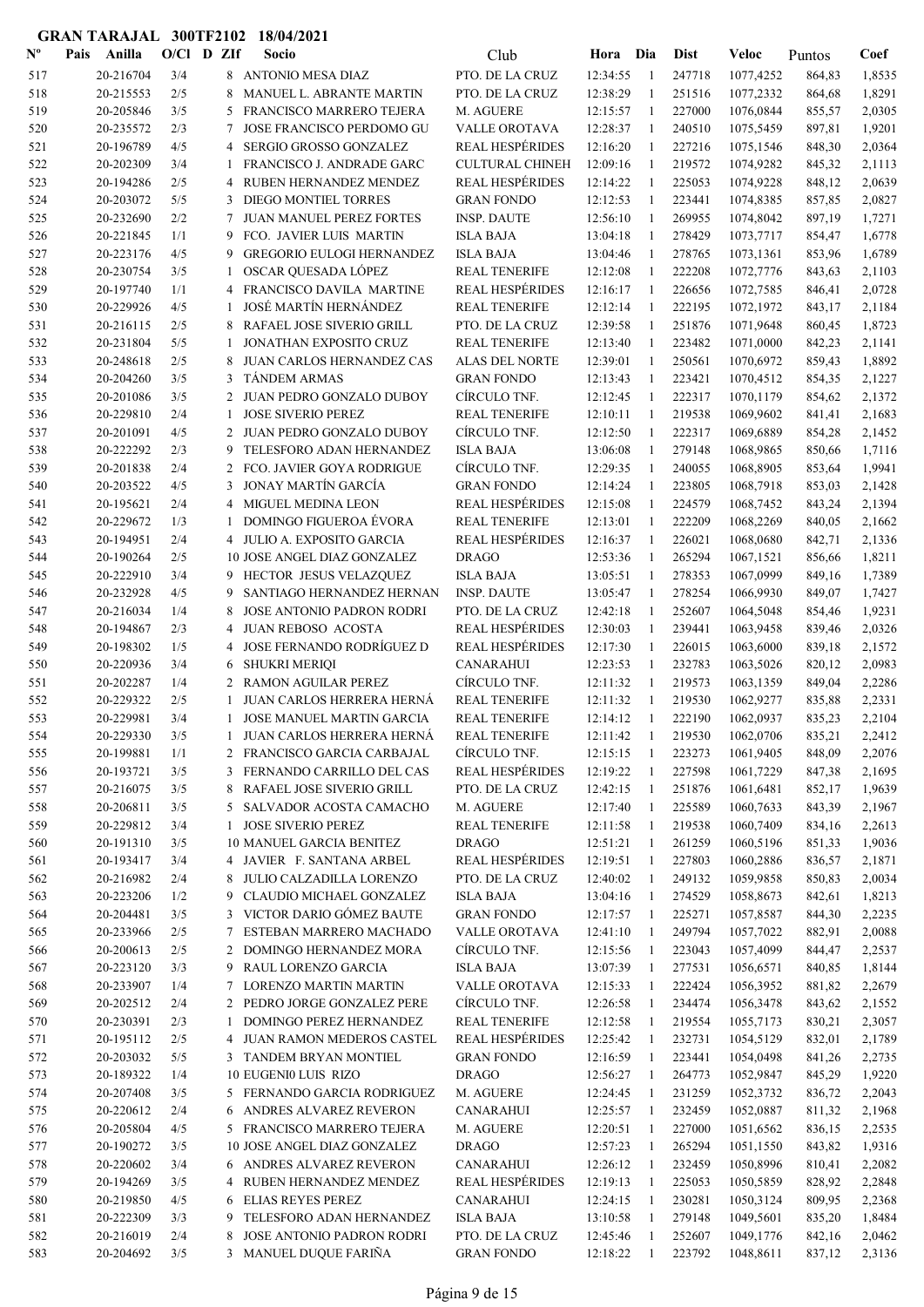| $\mathbf{N}^{\mathbf{o}}$ | Pais | Anilla    | $O/Cl$ D $Zlf$ |   | Socio                                   | Club                   | Hora     | Dia            | <b>Dist</b> | Veloc     | Puntos | Coef   |
|---------------------------|------|-----------|----------------|---|-----------------------------------------|------------------------|----------|----------------|-------------|-----------|--------|--------|
| 584                       |      | 20-195613 | 3/4            |   | 4 MIGUEL MEDINA LEON                    | <b>REAL HESPÉRIDES</b> | 12:19:11 | -1             | 224579      | 1048,5363 | 827,30 | 2,3094 |
| 585                       |      | 20-221988 | 2/3            | 9 | FCO. ENRIQUE MARTIN ACEV                | <b>ISLA BAJA</b>       | 13:10:24 | $\mathbf{1}$   | 278100      | 1047,8523 | 833,84 | 1,8682 |
| 586                       |      | 20-230893 | 1/5            | 1 | Mª ISABEL VARAS REYES                   | <b>REAL TENERIFE</b>   | 12:17:09 | -1             | 222290      | 1047,7964 | 823,98 | 2,3412 |
| 587                       |      | 20-216068 | 4/5            | 8 | RAFAEL JOSE SIVERIO GRILL               | PTO. DE LA CRUZ        | 12:45:27 | -1             | 251876      | 1047,5192 | 840,82 | 2,0697 |
| 588                       |      | 20-200991 | 5/5            | 2 | PEDRO RODRIGUEZ PEREZ                   | CÍRCULO TNF.           | 12:19:08 | -1             | 224274      | 1047,3568 | 836,44 | 2,3284 |
| 589                       |      | 20-202124 | 4/5            | 2 | <b>JOSE JAVIER DENIZ CABRERA</b>        | CÍRCULO TNF.           | 12:17:38 | -1             | 222693      | 1047,3099 | 836,41 | 2,3489 |
| 590                       |      | 20-205611 | 4/5            | 5 | ELIAN BRITO SANCHEZ                     | M. AGUERE              | 12:19:39 | -1             | 224751      | 1047,0580 | 832,50 | 2,3314 |
| 591                       |      | 20-196057 | 5/5            | 4 | MATEO FERNANDEZ GONZALEZ                | <b>REAL HESPÉRIDES</b> | 12:20:46 | -1             | 225918      | 1047,0477 | 826,12 | 2,3233 |
| 592                       |      | 20-210199 | 4/5            |   | 12 LEONARDO NORMAN RANCEL CL            | <b>ADEXE</b>           | 12:40:33 | 1              | 246616      | 1046,9794 | 793,26 | 2,1319 |
| 593                       |      | 20-248726 | 5/5            | 9 | TANDEM CALETA ANDRES Y RU               | ALAS DEL NORTE         | 13:05:55 | 1              | 272809      | 1045,5790 | 832,03 | 1,9304 |
| 594                       |      | 20-194089 | 2/3            | 4 | <b>MANUEL GIL GARCIA</b>                | <b>REAL HESPÉRIDES</b> | 12:21:52 | -1             | 226496      | 1044,4021 | 824,04 | 2,3291 |
| 595                       |      | 20-206908 | 2/5            | 5 | MERCEDES MORALES JIMENEZ                | M. AGUERE              | 12:21:12 | -1             | 225516      | 1043,0897 | 829,34 | 2,3432 |
| 596                       |      | 20-234583 | 2/4            | 7 | <b>MATIAS DAVID MARTIN MORAL</b>        | <b>VALLE OROTAVA</b>   | 12:38:29 | 1              | 243186      | 1041,5561 | 869,43 | 2,1766 |
| 597                       |      | 20-204414 | 3/5            | 3 | JUAN DANIEL LUGO DÍAZ                   | <b>GRAN FONDO</b>      | 12:20:02 | 1              | 223825      | 1040,8851 | 830,75 | 2,3688 |
| 598                       |      | 20-202667 | 4/4            |   | 2 PEDRO SIVERIO MARTIN                  | CÍRCULO TNF.           | 12:22:21 | -1             | 226080      | 1040,1656 | 830,70 | 2,3491 |
| 599                       |      | 20-192180 | 3/5            |   | 10 MANUEL ANGEL PESCOSO DOMI            | <b>DRAGO</b>           | 12:55:23 | -1             | 260314      | 1039,6619 | 834,59 | 2,0436 |
| 600                       |      | 20-189015 | 3/4            |   | <b>10 JOSE ANTONIO LEON ARVELO</b>      | <b>DRAGO</b>           | 12:59:38 | -1             | 264503      | 1038,7603 | 833,87 | 2,0146 |
| 601                       |      | 20-222373 | 4/4            | 9 | BERNARDO VELAZQUEZ BARRE                | <b>ISLA BAJA</b>       | 13:07:39 | $\mathbf{1}$   | 272608      | 1037,9136 | 825,93 | 1,9579 |
| 602                       |      | 20-200619 | 3/5            | 2 | DOMINGO HERNANDEZ MORA                  | CÍRCULO TNF.           | 12:19:57 | 1              | 223043      | 1037,6506 | 828,69 | 2,3970 |
| 603                       |      | 20-199064 | 3/4            | 2 | TANDEM JAVIER RIVERO Y JU               | CÍRCULO TNF.           | 12:31:18 | -1             | 234732      | 1037,2603 | 828,38 | 2,2814 |
| 604                       |      | 20-200609 | 4/5            |   | 2 DOMINGO HERNANDEZ MORA                | CÍRCULO TNF.           | 12:20:09 | 1              | 223043      | 1036,6860 | 827,92 | 2,4050 |
| 605                       |      | 20-230923 | 2/5            | 1 | M <sup>a</sup> ISABEL VARAS REYES       | <b>REAL TENERIFE</b>   | 12:19:28 | -1             | 222290      | 1036,4781 | 815,08 | 2,4171 |
| 606                       |      | 20-232864 | 5/5            | 9 | SANTIAGO HERNANDEZ HERNAN               | <b>INSP. DAUTE</b>     | 13:13:38 | -1             | 278254      | 1035,8134 | 824,26 | 1,9342 |
| 607                       |      | 20-193061 | 3/4            | 4 | ANTONIO EXPOSITO ROJAS                  | <b>REAL HESPÉRIDES</b> | 12:24:13 | 1              | 226691      | 1034,0956 | 815,90 | 2,3780 |
| 608                       |      | 20-216275 | 3/5            | 8 | PEDRO JOSE RODRIGUEZ ZARZ               | PTO. DE LA CRUZ        | 12:46:50 | 1              | 249896      | 1033,3398 | 829,44 | 2,1608 |
| 609                       |      | 20-230521 | 4/5            | 1 | ARMANDO HERRERA HERNÁNDEZ REAL TENERIFE |                        | 12:16:32 | $\mathbf{1}$   | 218548      | 1033,1610 | 812,48 | 2,4748 |
| 610                       |      | 20-198427 | 2/5            | 4 | JOSE FERNANDO RODRÍGUEZ D               | <b>REAL HESPÉRIDES</b> | 12:23:47 | -1             | 226015      | 1033,0540 | 815,08 | 2,3969 |
| 611                       |      | 20-230743 | 4/5            | 1 | OSCAR QUESADA LÓPEZ                     | <b>REAL TENERIFE</b>   | 12:20:11 | -1             | 222208      | 1032,6450 | 812,07 | 2,4420 |
| 612                       |      | 20-230118 | 2/3            | 1 | <b>GABRIEL SOCAS MARTIN</b>             | <b>REAL TENERIFE</b>   | 12:21:56 | -1             | 223982      | 1032,4923 | 811,95 | 2,4266 |
| 613                       |      | 20-196308 | 2/4            | 4 | JESUS RODRIGUEZ ALMENARA                | <b>REAL HESPÉRIDES</b> | 12:24:36 | 1              | 226472      | 1031,2933 | 813,69 | 2,4039 |
| 614                       |      | 20-192946 | 3/4            |   | <b>10 TANDEM BARRETO-CARLOS</b>         | <b>DRAGO</b>           | 12:59:09 | -1             | 262077      | 1031,1902 | 827,79 | 2,0807 |
| 615                       |      | 20-229280 | 2/5            | 1 | MAXIMINO DE FRANCISCO LOR               | <b>REAL TENERIFE</b>   | 12:20:41 | -1             | 222012      | 1029,3424 | 809,47 | 2,4601 |
| 616                       |      | 20-234662 | 5/5            | 7 | FCO. JAVIER PEREZ GONZALE               | <b>VALLE OROTAVA</b>   | 12:41:19 | 1              | 243207      | 1029,1572 | 859,08 | 2,2494 |
| 617                       |      | 20-216917 | 3/3            | 8 | PRIMOS ESPINOSA MANUEL Y                | PTO. DE LA CRUZ        | 12:48:19 | 1              | 250401      | 1029,1157 | 826,05 | 2,1883 |
| 618                       |      | 20-200597 | 3/4            |   | 2 FERNANDO DE FUENTES BARRE             | CÍRCULO TNF.           | 12:25:17 | -1             | 226616      | 1028,7478 | 821,58 | 2,4219 |
| 619                       |      | 20-215886 | 2/5            |   | <b>JAVIER PEREZ PEREZ</b>               | PTO. DE LA CRUZ        | 12:47:20 | -1             | 249299      | 1028,7442 | 825,75 | 2,2051 |
| 620                       |      | 20-233968 | 3/5            | 7 | ESTEBAN MARRERO MACHADO                 | <b>VALLE OROTAVA</b>   | 12:47:57 | 1              | 249794      | 1028,1704 | 858,26 | 2,2043 |
| 621                       |      | 20-230892 | 3/5            | 1 | Mª ISABEL VARAS REYES                   | <b>REAL TENERIFE</b>   | 12:21:25 | -1             | 222290      | 1027,1390 | 807,74 | 2,4810 |
| 622                       |      | 20-205821 | 5/5            |   | 5 FRANCISCO MARRERO TEJERA              | M. AGUERE              | 12:26:46 | 1              | 227000      | 1023,5984 | 813,84 | 2,4335 |
| 623                       |      | 20-216210 | 4/5            | 8 | PEDRO JOSE RODRIGUEZ ZARZ               | PTO. DE LA CRUZ        | 12:49:10 | $\mathbf{1}$   | 249896      | 1023,4648 | 821,52 | 2,2141 |
| 624                       |      | 20-194598 | 4/4            | 4 | AGUSTIN LOPEZ DE FUENTES                | <b>REAL HESPÉRIDES</b> | 12:26:40 | $\mathbf{1}$   | 226799      | 1023,1534 | 807,27 | 2,4435 |
| 625                       |      | 20-200586 | 4/4            | 2 | FERNANDO DE FUENTES BARRE               | CÍRCULO TNF.           | 12:26:35 | -1             | 226616      | 1022,7123 | 816,76 | 2,4494 |
| 626                       |      | 20-196333 | 3/4            | 4 | <b>JESUS RODRIGUEZ ALMENARA</b>         | <b>REAL HESPÉRIDES</b> | 12:26:31 | -1             | 226472      | 1022,3700 | 806,65 | 2,4548 |
| 627                       |      | 20-203562 | 3/5            | 3 | RICARDO GARCÍA ALBERTO                  | <b>GRAN FONDO</b>      | 12:23:55 | $\mathbf{1}$   | 223805      | 1022,3297 | 815,94 | 2,4881 |
| 628                       |      | 20-202801 | 3/4            | 2 | EUFEMIO CABRERA BETANCORT               | CÍRCULO TNF.           | 12:23:52 | 1              | 223661      | 1021,9053 | 816,12 | 2,4936 |
| 629                       |      | 20-222979 | 2/4            | 9 | DANIEL FRANCIS HERNANDEZ                | <b>ISLA BAJA</b>       | 13:15:52 | $\mathbf{1}$   | 276629      | 1021,2737 | 812,69 | 2,0194 |
| 630                       |      | 20-216372 | 1/2            |   | 8 AGUSTIN CABO MARTIN                   | PTO. DE LA CRUZ        | 12:47:51 | -1             | 247752      | 1020,1853 | 818,88 | 2,2583 |
| 631                       |      | 20-192023 | 4/5            |   | 10 MANUEL ANGEL PESCOSO DOMI            | <b>DRAGO</b>           | 13:00:11 | 1              | 260314      | 1020,1058 | 818,89 | 2,1527 |
| 632                       |      | 20-204261 | 4/5            |   | 3 TANDEM ARMAS                          | <b>GRAN FONDO</b>      | 12:24:09 | 1              | 223421      | 1019,4889 | 813,68 | 2,5122 |
| 633                       |      | 20-195096 | 3/5            | 4 | JUAN RAMON MEDEROS CASTEL               | <b>REAL HESPÉRIDES</b> | 12:33:23 | $\mathbf{1}$   | 232731      | 1019,0367 | 804,02 | 2,4155 |
| 634                       |      | 20-222942 | 3/4            | 9 | DANIEL FRANCIS HERNANDEZ                | <b>ISLA BAJA</b>       | 13:16:36 | 1              | 276629      | 1018,5162 | 810,50 | 2,0354 |
| 635                       |      | 20-193663 | 4/5            |   | 2 MANUEL RIVERO MELIAN                  | <b>REAL HESPÉRIDES</b> | 12:25:56 | $\mathbf{1}$   | 224902      | 1017,9632 | 812,97 | 2,5075 |
| 636                       |      | 20-230243 | 1/5            | 1 | MIGUEL ANGEL ABAD ABAD                  | <b>REAL TENERIFE</b>   | 12:17:07 | -1             | 215706      | 1016,9215 | 799,70 | 2,6185 |
| 637                       |      | 20-204416 | 4/5            | 3 | JUAN DANIEL LUGO DÍAZ                   | <b>GRAN FONDO</b>      | 12:25:08 | -1             | 223825      | 1016,7701 | 811,50 | 2,5275 |
| 638                       |      | 20-197229 | 2/5            | 4 | DOMINGO MARICHAL AGUILAR                | <b>REAL HESPÉRIDES</b> | 12:26:29 | 1              | 225143      | 1016,5234 | 802,04 | 2,5167 |
| 639                       |      | 20-220442 | 3/5            | 6 | EDUARDO REYES PLASENCIA H               | <b>CANARAHUI</b>       | 12:36:38 | 1              | 235269      | 1015,6958 | 783,26 | 2,4121 |
| 640                       |      | 20-215520 | 3/5            |   | 8 MANUEL L. ABRANTE MARTIN              | PTO. DE LA CRUZ        | 12:52:38 | $\mathbf{1}$   | 251516      | 1015,6791 | 815,27 | 2,2598 |
| 641                       |      | 20-189972 | 2/4            |   | 10 JOSE MANUEL MARTIN AFONSO            | <b>DRAGO</b>           | 13:05:16 | -1             | 264209      | 1015,1473 | 814,91 | 2,1546 |
| 642                       |      | 20-207539 | 3/4            |   | 5 BENIGNO GUTIERREZ SANTOS              | M. AGUERE              | 12:27:16 | -1             | 225275      | 1013,5348 | 805,84 | 2,5310 |
| 643                       |      | 20-218933 | 3/5            |   | 8 LUIS ANGEL MELIAN FUMERO              | PTO. DE LA CRUZ        | 12:40:28 | -1             | 238253      | 1011,8332 | 812,18 | 2,3968 |
| 644                       |      | 20-194435 | 5/5            | 4 | <b>JUAN MANUEL CABEZA SANTOS</b>        | <b>REAL HESPÉRIDES</b> | 12:29:05 | -1             | 226695      | 1011,6549 | 798,20 | 2,5229 |
| 645                       |      | 20-196775 | 5/5            | 4 | SERGIO GROSSO GONZALEZ                  | <b>REAL HESPÉRIDES</b> | 12:29:51 | 1              | 227216      | 1010,5226 | 797,31 | 2,5211 |
| 646                       |      | 20-222116 | 2/3            | 9 | <b>KEVIN LUIS DIAZ</b>                  | <b>ISLA BAJA</b>       | 13:12:42 | $\overline{1}$ | 270264      | 1009,5779 | 803,38 | 2,1228 |
| 647                       |      | 20-202681 | 5/5            |   | 2 HECTOR HERNANDEZ RAMOS                | CÍRCULO TNF.           | 12:27:56 | -1             | 225050      | 1009,4946 | 806,21 | 2,5532 |
| 648                       |      | 20-229911 | 4/4            | 1 | JOSE MANUEL MARTIN GARCIA               | <b>REAL TENERIFE</b>   | 12:25:08 | -1             | 222190      | 1009,3428 | 793,74 | 2,5901 |
| 649                       |      | 20-216001 | 3/4            | 8 | JOSE ANTONIO PADRON RODRI               | PTO. DE LA CRUZ        | 12:55:29 | 1              | 252607      | 1008,4783 | 809,49 | 2,2817 |
| 650                       |      | 20-196620 | 4/5            |   | 4 MANUEL JEREZ HERRERA                  | <b>REAL HESPÉRIDES</b> | 12:35:45 | 1              | 232656      | 1008,2600 | 795,52 | 2,4812 |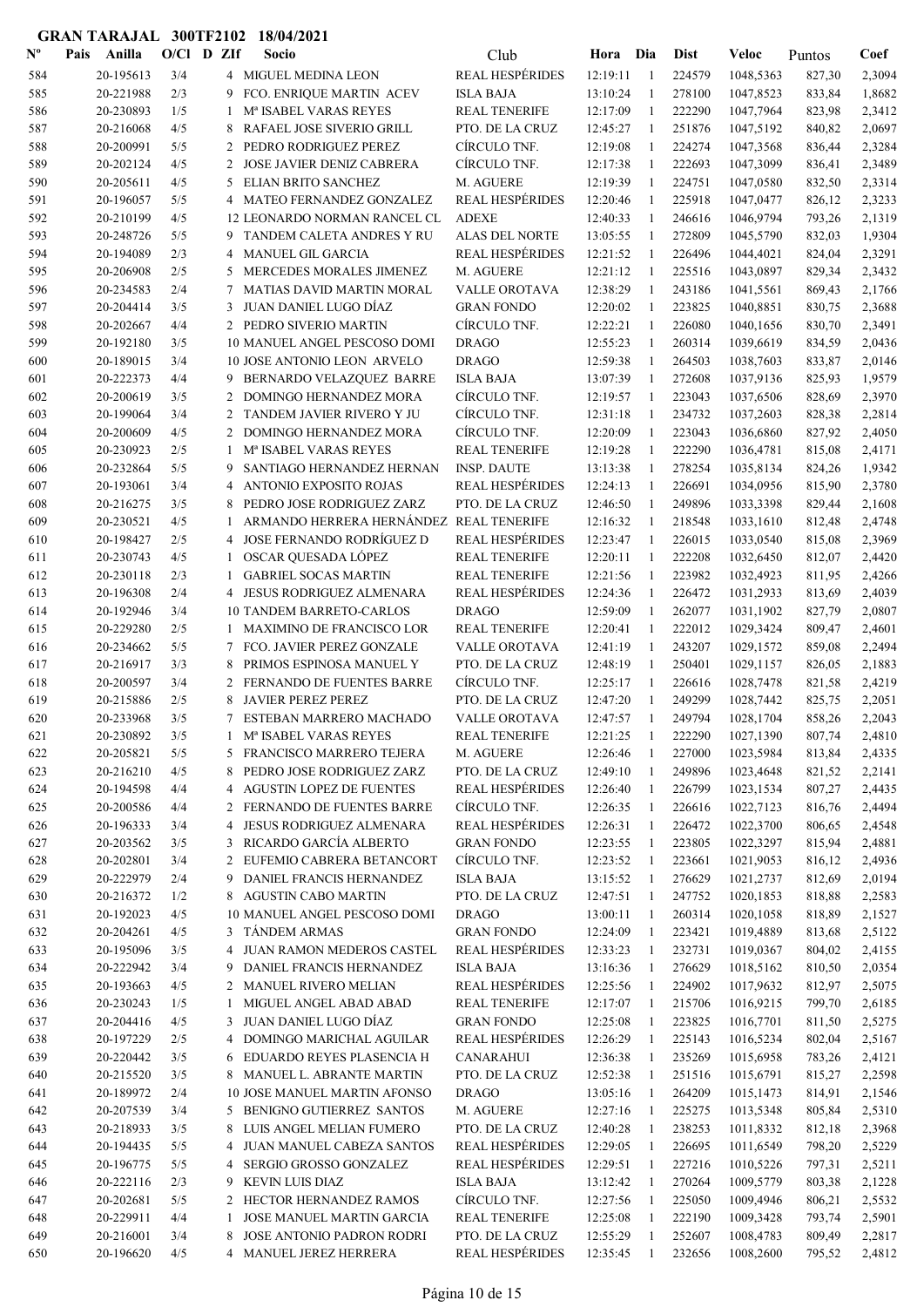| $N^{\text{o}}$ | Pais | Anilla                 | $O/CI$ D ZIf |                | Socio                                                     | Club                                 | Hora                 | Dia               | <b>Dist</b>      | Veloc                | Puntos           | Coef             |
|----------------|------|------------------------|--------------|----------------|-----------------------------------------------------------|--------------------------------------|----------------------|-------------------|------------------|----------------------|------------------|------------------|
| 651            |      | 20-230233              | 2/5          |                | 1 MIGUEL ANGEL ABAD ABAD                                  | <b>REAL TENERIFE</b>                 | 12:19:03             | -1                | 215706           | 1007,7365            | 792,48           | 2,6803           |
| 652            |      | 20-206101              | 3/5          | 5              | SIMEI ALONSO RODDRÍGUEZ                                   | M. AGUERE                            | 12:34:32             | $\mathbf{1}$      | 231280           | 1007,6096            | 801,13           | 2,5036           |
| 653            |      | 20-233883              | 2/4          | 7              | <b>LORENZO MARTIN MARTIN</b>                              | VALLE OROTAVA                        | 12:25:53             | -1                | 222424           | 1006,9750            | 840,57           | 2,6073           |
| 654            |      | 20-230307              | 3/3          | 1              | <b>DOMINGO PEREZ HERNANDEZ</b>                            | <b>REAL TENERIFE</b>                 | 12:23:04             | -1                | 219554           | 1006,8205            | 791,76           | 2,6454           |
| 655            |      | 20-206887              | 3/5          | 5              | MERCEDES MORALES JIMENEZ                                  | M. AGUERE                            | 12:29:11             | -1                | 225516           | 1005,9445            | 799,81           | 2,5794           |
| 656            |      | 20-196807              | 3/5          | 4              | JUAN MANUEL DIAZ ALVAREZ                                  | REAL HESPÉRIDES                      | 12:30:08             | $\mathbf{1}$      | 226293           | 1005,1510            | 793,07           | 2,5745           |
| 657            |      | 20-193641              | 5/5          | $\overline{2}$ | <b>MANUEL RIVERO MELIAN</b>                               | <b>REAL HESPÉRIDES</b>               | 12:28:50             | 1                 | 224902           | 1004,7744            | 802,44           | 2,5944           |
| 658            |      | 20-233885              | 3/4          | $\tau$         | <b>LORENZO MARTIN MARTIN</b>                              | <b>VALLE OROTAVA</b>                 | 12:26:25             | -1                | 222424           | 1004,5495            | 838,54           | 2,6273           |
| 659            |      | 20-219837              | 5/5          | 6              | <b>ELIAS REYES PEREZ</b>                                  | <b>CANARAHUI</b>                     | 12:34:19             | $\mathbf{1}$      | 230281           | 1004,2052            | 774,40           | 2,5415           |
| 660            |      | 20-207116              | 1/1          | 5              | <b>JOSE MIGUEL RODRIGUEZ MIR</b>                          | M. AGUERE                            | 12:40:13             | 1                 | 236125           | 1003,8617            | 798,15           | 2,4824           |
| 661            |      | 20-197614              | 5/5          | $\overline{4}$ | JUAN MIGUEL VALENCIA HE                                   | <b>REAL HESPÉRIDES</b>               | 12:33:15             | 1                 | 229117           | 1003,7985            | 792,00           | 2,5622           |
| 662            |      | 20-217130              | 4/5          | 8              | LUIS ANGEL MELIAN FUMERO                                  | PTO. DE LA CRUZ                      | 12:42:36             | 1                 | 238253           | 1002,7483            | 804,89           | 2,4676           |
| 663            |      | 20-193493              | 4/4          | 4              | JAVIER F. SANTANA ARBEL                                   | <b>REAL HESPÉRIDES</b>               | 12:32:13             | $\mathbf{1}$      | 227803           | 1002,5805            | 791,04           | 2,5847           |
| 664            |      | 20-204712              | 4/5          | 3              | MANUEL DUQUE FARIÑA                                       | <b>GRAN FONDO</b>                    | 12:28:55             | $\mathbf{1}$      | 223792           | 999,4432             | 797,68           | 2,6350           |
| 665            |      | 20-229923              | 5/5          | 1              | JOSÉ MARTÍN HERNÁNDEZ                                     | <b>REAL TENERIFE</b>                 | 12:27:20             | $\mathbf{1}$      | 222195           | 999,3778             | 785,91           | 2,6580           |
| 666            |      | 20-201099              | 5/5          |                | 2 JUAN PEDRO GONZALO DUBOY                                | CÍRCULO TNF.                         | 12:27:47             | 1                 | 222317           | 997,9068             | 796,95           | 2,6605           |
| 667            |      | 20-231533              | 1/2          | 1              | ASENCIO DELGADO NUÑEZ                                     | <b>REAL TENERIFE</b>                 | 12:29:45             | -1                | 223984           | 996,5918             | 783,72           | 2,6447           |
| 668            |      | 20-206665              | 3/5          | 5              | ELOY RODRIGUEZ ALONSO                                     | M. AGUERE                            | 12:40:21             | 1                 | 234380           | 995,8785             | 791,80           | 2,5311           |
| 669            |      | 20-217720              | 3/5          | 8              | CRISTIAN GARCIA HERNANDEZ                                 | PTO. DE LA CRUZ                      | 12:56:35             | 1                 | 250487           | 995,6423             | 799,18           | 2,3719           |
| 670            |      | 20-193885              | 4/4          | 4              | <b>ANTONIO EXPOSITO ROJAS</b>                             | <b>REAL HESPÉRIDES</b>               | 12:32:51             | -1                | 226691           | 994,9133             | 784,99           | 2,6248           |
| 671            |      | 20-222825<br>20-199226 | 4/5          | 9              | MOISES HERNANDEZ HERNAND<br><b>DOMINGO HERNANDEZ MORA</b> | <b>ISLA BAJA</b><br>CÍRCULO TNF.     | 13:25:02             | 1                 | 278428           | 994,2673             | 791,20           | 2,1403           |
| 672            |      | 20-232508              | 5/5          | 2              |                                                           |                                      | 12:29:22             | 1                 | 223043<br>278085 | 994,1004             | 793,91           | 2,6757           |
| 673            |      | 20-206234              | 3/3<br>3/5   | 9              | DOMINGO TOMAS HERNANDEZ W<br><b>JUAN RAMON PEREZ LUIS</b> | <b>INSP. DAUTE</b>                   | 13:25:06             | 1                 |                  | 992,8061             | 790,04           | 2,1493           |
| 674<br>675     |      | 20-203385              | 4/5          | 5              | 3 NAUZET DENIZ IZQUIERDO                                  | M. AGUERE<br><b>GRAN FONDO</b>       | 12:33:19<br>12:32:32 | 1<br>-1           | 226550<br>225677 | 992,2622<br>991,8415 | 788,93<br>791,61 | 2,6421<br>2,6563 |
| 676            |      | 20-219322              | 3/4          | 6              | VICTOR DOMINGO GUTIERREZ                                  | <b>CANARAHUI</b>                     | 12:26:25             | $\mathbf{1}$      | 219349           | 990,6616             | 763,95           | 2,7370           |
| 677            |      | 20-193717              | 4/5          | 3              | FERNANDO CARRILLO DEL CAS                                 | <b>REAL HESPÉRIDES</b>               | 12:34:48             | $\mathbf{1}$      | 227598           | 990,4178             | 790,47           | 2,6417           |
| 678            |      | 20-207642              | 3/5          | 5              | <b>JUAN CANO CANO</b>                                     | M. AGUERE                            | 12:32:50             | -1                | 225609           | 990,2370             | 787,32           | 2,6689           |
| 679            |      | 20-221056              | 1/1          | 6              | ELISEO ANASTASI GÓMEZ DEL                                 | <b>CANARAHUI</b>                     | 12:43:09             | -1                | 235697           | 989,6998             | 763,21           | 2,5585           |
| 680            |      | 20-196631              | 5/5          | 4              | MANUEL JEREZ HERRERA                                      | <b>REAL HESPÉRIDES</b>               | 12:40:05             | $\mathbf{1}$      | 232656           | 989,6746             | 780,86           | 2,5957           |
| 681            |      | 20-203750              | 4/5          | 3              | JOSÉ MANUEL AFONSO RUANO                                  | <b>GRAN FONDO</b>                    | 12:32:39             | 1                 | 225257           | 989,4882             | 789,73           | 2,6849           |
| 682            |      | 20-206451              | 4/5          | 5              | LAURA ACOSTA JORGE                                        | M. AGUERE                            | 12:34:02             | -1                | 226568           | 989,2359             | 786,52           | 2,6733           |
| 683            |      | 20-230589              | 5/5          | -1             | ARMANDO HERRERA HERNÁNDEZ                                 | <b>REAL TENERIFE</b>                 | 12:25:58             | -1                | 218548           | 989,0542             | 777,79           | 2,7755           |
| 684            |      | 20-217502              | 1/5          | 8              | FRANCISCO TAMAJON HERNAND                                 | PTO. DE LA CRUZ                      | 12:56:52             | 1                 | 249105           | 989,0352             | 793,88           | 2,4386           |
| 685            |      | 20-223343              | 2/2          | 9              | JUAN ANTONIO ACOSTA MARTI                                 | <b>ISLA BAJA</b>                     | 13:23:02             | -1                | 274966           | 988,9677             | 786,98           | 2,2124           |
| 686            |      | 20-219333              | 4/4          | 6              | VICTOR DOMINGO GUTIERREZ                                  | <b>CANARAHUI</b>                     | 12:26:50             | 1                 | 219349           | 988,8009             | 762,52           | 2,7775           |
| 687            |      | 20-234582              | 3/4          | 7              | <b>MATIAS DAVID MARTIN MORAL</b>                          | <b>VALLE OROTAVA</b>                 | 12:50:58             | $\mathbf{1}$      | 243186           | 988,6949             | 825,31           | 2,5089           |
| 688            |      | 20-248604              | 3/5          | 8              | JUAN CARLOS HERNANDEZ CAS                                 | ALAS DEL NORTE                       | 12:59:02             |                   | 250561           | 986,3312             | 791,71           | 2,4386           |
| 689            |      | 20-217632              | 3/4          |                | 8 TANDEM CAMARA "CARLOS Y L                               | PTO. DE LA CRUZ                      | 12:57:00             | -1                | 248529           | 986,2262             | 791,62           | 2,4621           |
| 690            |      | 20-229823              | 4/4          | 1              | <b>JOSE SIVERIO PEREZ</b>                                 | <b>REAL TENERIFE</b>                 | 12:27:54             | $\mathbf{1}$      | 219538           | 984,9170             | 774,54           | 2,7913           |
| 691            |      | 20-229754              | 3/4          |                | 2 CIRIACO RAMOS CARTAYA                                   | CÍRCULO TNF.                         | 12:33:04             | 1                 | 224371           | 983,7957             | 785,68           | 2,7351           |
| 692            |      | 20-206883              | 4/5          | 5              | MERCEDES MORALES JIMENEZ                                  | M. AGUERE                            | 12:34:18             | -1                | 225516           | 983,4976             | 781,96           | 2,7251           |
| 693            |      | 20-230211              | 3/5          | 1              | MIGUEL ANGEL ABAD ABAD                                    | <b>REAL TENERIFE</b>                 | 12:24:22             | $\mathbf{1}$      | 215706           | 983,3126             | 773,27           | 2,8532           |
| 694            |      | 20-198470              | 2/4          | 4              | HUMBERTO PERERA HERNANDEZ                                 | <b>REAL HESPÉRIDES</b>               | 12:38:14             | $\mathbf{1}$      | 229074           | 982,1666             | 774,93           | 2,6906           |
| 695            |      | 20-230727              | 1/2          | -1             | DIEGO TABARES RODRÍGUEZ                                   | <b>REAL TENERIFE</b>                 | 12:44:23             | 1                 | 234994           | 981,6640             | 771,98           | 2,6266           |
| 696            |      | 20-198305              | 3/5          | 4              | JOSE FERNANDO RODRÍGUEZ D                                 | <b>REAL HESPÉRIDES</b>               | 12:35:16             | 1                 | 226015           | 981,5359             | 774,43           | 2,7349           |
| 697            |      | 20-194506              | 4/4          |                | 4 FRANCISCO JAVI GARCIA RAM                               | <b>REAL HESPÉRIDES</b>               | 12:36:50             | 1                 | 227452           | 981,1014             | 774,09           | 2,7215           |
| 698            |      | 20-231603              | 3/5          | 1              | JOSE MIGUEL MESA LLANOS                                   | <b>REAL TENERIFE</b>                 | 12:38:15             | $\mathbf{1}$      | 228831           | 981,0547             | 771,50           | 2,7090           |
| 699            |      | 20-231220              | 2/4          | 1              | ANTONIO RODRÍGUEZ DELGADO                                 | <b>REAL TENERIFE</b>                 | 12:31:34             | 1                 | 222157           | 980,5370             | 771,09           | 2,7943           |
| 700            |      | 20-199772              | 2/3          | 3              | JOSÉ RAMÓN FEBLES MARTÍN                                  | <b>GRAN FONDO</b>                    | 12:34:04             | 1                 | 224565           | 980,3478             | 782,44           | 2,7683           |
| 701            |      | 20-219103              | 3/4          | 6              | MIGUEL RAMOS RAMOS                                        | <b>CANARAHUI</b>                     | 12:44:18             | $\mathbf{1}$      | 234423           | 979,6197             | 755,44           | 2,6557           |
| 702            |      | 20-215862              | 3/5          | 8              | <b>JAVIER PEREZ PEREZ</b>                                 | PTO. DE LA CRUZ                      | 12:59:33             | 1                 | 249299           | 979,3714             | 786,12           | 2,5008           |
| 703            |      | 20-205967              | 4/5          |                | 5 JUAN CANO CANO                                          | M. AGUERE                            | 12:35:22             | 1                 | 225609           | 979,3474             | 778,66           | 2,7673           |
| 704            |      | 20-207324              | 4/4          | 5              | JOSUE ARENCIBIA MENDOZA                                   | M. AGUERE                            | 12:36:57             | $\mathbf{1}$      | 227111           | 979,1377             | 778,49           | 2,7529           |
| 705            |      | 20-206116              | 4/5<br>4/5   | 5<br>3         | SIMEI ALONSO RODDRÍGUEZ<br>RICARDO GARCÍA ALBERTO         | M. AGUERE                            | 12:41:15<br>12:33:40 | $\mathbf{1}$<br>1 | 231280<br>223805 | 978,9630             | 778,35           | 2,7072           |
| 706            |      | 20-203559<br>20-204090 | 4/4          |                | DOMINGO JOSE HERNANDEZ TO                                 | <b>GRAN FONDO</b>                    | 12:31:53             |                   | 222019           | 978,7391             | 781,15           | 2,8015           |
| 707<br>708     |      | 20-216009              | 4/4          | 1<br>8         | JOSE ANTONIO PADRON RODRI                                 | <b>GRAN FONDO</b><br>PTO. DE LA CRUZ | 13:03:13             | 1<br>1            | 252607           | 978,5602<br>978,2754 | 769,54<br>785,24 | 2,8281<br>2,4891 |
| 709            |      | 20-195031              | 4/5          |                | 4 JUAN RAMON MEDEROS CASTEL                               | <b>REAL HESPÉRIDES</b>               | 12:43:11             | $\mathbf{1}$      | 232731           | 977,1087             | 770,94           | 2,7055           |
| 710            |      | 20-201927              | 3/4          |                | 2 FCO. JAVIER GOYA RODRIGUE                               | CÍRCULO TNF.                         | 12:50:49             | 1                 | 240055           | 976,5611             | 779,90           | 2,6267           |
| 711            |      | 20-219214              | 2/3          |                | 6 JUAN PEDRO MORENO GUTIERR                               | <b>CANARAHUI</b>                     | 12:45:08             | 1                 | 234423           | 976,2202             | 752,81           | 2,6936           |
| 712            |      | 20-217653              | 4/4          | 8              | TANDEM CAMARA "CARLOS Y L                                 | PTO. DE LA CRUZ                      | 12:59:49             | 1                 | 248529           | 975,3247             | 782,87           | 2,5443           |
| 713            |      | 20-201800              | 2/4          |                | 2 JESUS D. GARCIA CANO                                    | CÍRCULO TNF.                         | 12:34:51             | $\mathbf{1}$      | 223642           | 972,9911             | 777,05           | 2,8314           |
| 714            |      | 20-202850              | 3/5          |                | 2 LIDIA ESPINOSA GONZALEZ                                 | CÍRCULO TNF.                         | 12:33:27             | $\mathbf{1}$      | 222165           | 972,4885             | 776,65           | 2,8542           |
| 715            |      | 20-205630              | 4/5          |                | 5 PEDRO ESTEVEZ DIAZ                                      | M. AGUERE                            | 12:36:05             | $\mathbf{1}$      | 224693           | 972,3462             | 773,09           | 2,8260           |
| 716            |      | 20-206738              | 5/5          | 5              | PEDRO ESTEVEZ DIAZ                                        | M. AGUERE                            | 12:36:09             | -1                | 224693           | 972,0658             | 772,87           | 2,8300           |
| 717            |      | 20-234531              | 3/5          |                | 7 PABLO GONZALEZ LUIS                                     | <b>VALLE OROTAVA</b>                 | 12:58:40             | 1                 | 246543           | 971,9172             | 811,30           | 2,5828           |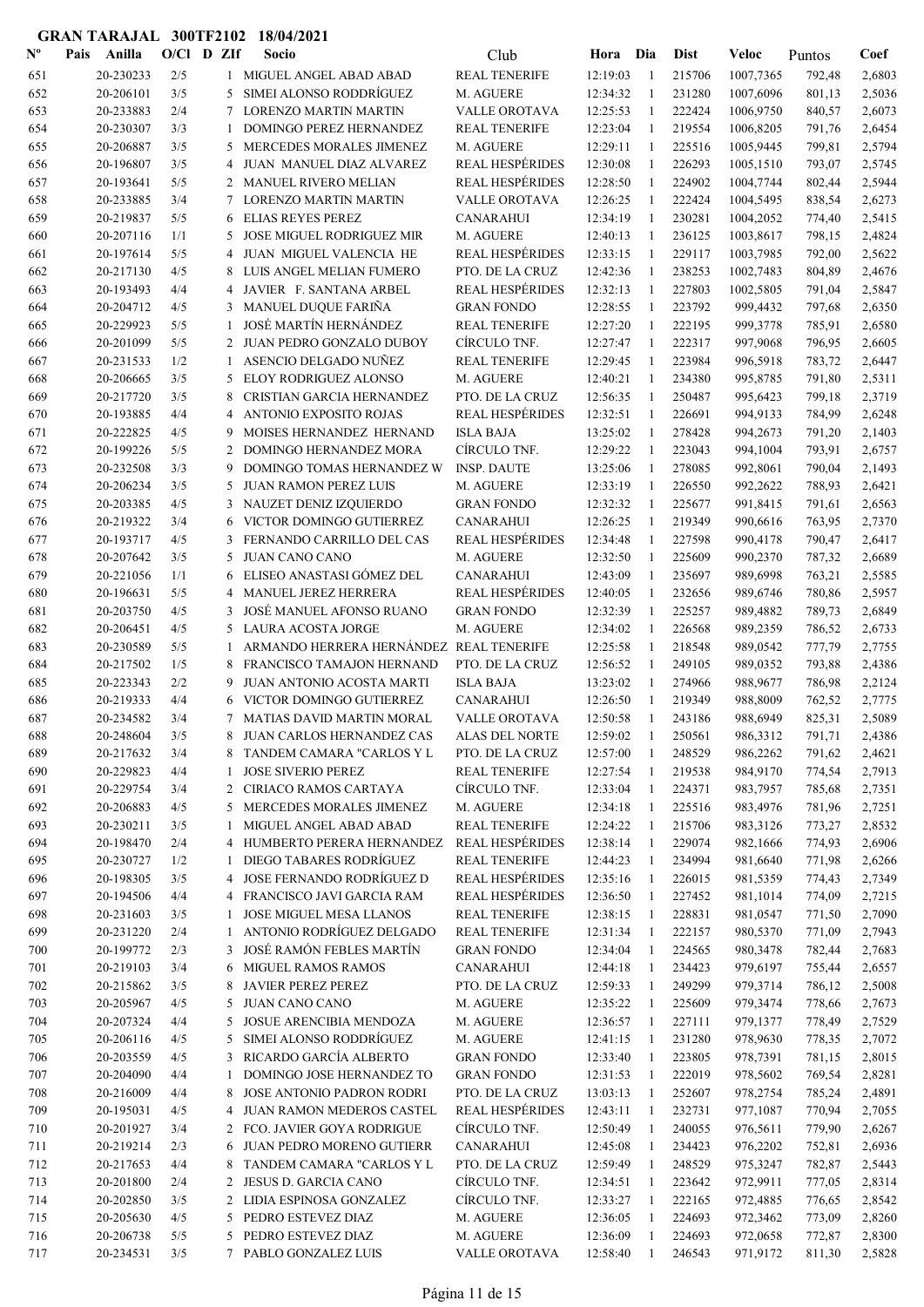| $\mathbf{N}^{\mathbf{o}}$ | Pais | Anilla    | $O/CI$ D ZIf |                | Socio                            | Club                   | Hora     | Dia          | <b>Dist</b> | Veloc    | Puntos | Coef   |
|---------------------------|------|-----------|--------------|----------------|----------------------------------|------------------------|----------|--------------|-------------|----------|--------|--------|
| 718                       |      | 20-203309 | 4/5          |                | 3 JUAN VICENTE LLLARENA GON      | <b>GRAN FONDO</b>      | 12:35:27 | -1           | 223634      | 970,4231 | 774,51 | 2,8513 |
| 719                       |      | 20-196484 | 3/5          | 4              | ALVARO VALENCIA RAMOS            | <b>REAL HESPÉRIDES</b> | 12:40:21 | $\mathbf{1}$ | 228157      | 969,4370 | 764,89 | 2,7987 |
| 720                       |      | 20-194874 | 3/3          | 4              | JUAN REBOSO ACOSTA               | <b>REAL HESPÉRIDES</b> | 12:52:14 | $\mathbf{1}$ | 239441      | 968,4819 | 764,13 | 2,6705 |
| 721                       |      | 20-222830 | 5/5          | 9              | MOISES HERNANDEZ HERNAND         | <b>ISLA BAJA</b>       | 13:32:35 | -1           | 278428      | 968,1646 | 770,43 | 2,2998 |
| 722                       |      | 20-203315 | 5/5          | 3              | JUAN VICENTE LLLARENA GON        | <b>GRAN FONDO</b>      | 12:36:08 | $\mathbf{1}$ | 223634      | 967,5541 | 772,22 | 2,8672 |
| 723                       |      | 20-194991 | 3/4          | 4              | JULIO A. EXPOSITO GARCIA         | <b>REAL HESPÉRIDES</b> | 12:38:39 | 1            | 226021      | 967,3486 | 763,24 | 2,8409 |
| 724                       |      | 20-202283 | 2/4          | $\overline{2}$ | <b>RAMON AGUILAR PEREZ</b>       | CÍRCULO TNF.           | 12:32:11 | 1            | 219573      | 966,5014 | 771,87 | 2,9283 |
| 725                       |      | 20-196951 | 5/5          | 1              | <b>JOSE MANUEL REYES PADILLA</b> | <b>REAL HESPÉRIDES</b> | 12:35:45 | $\mathbf{1}$ | 222457      | 964,0607 | 758,13 | 2,8944 |
| 726                       |      | 20-195382 | 1/5          | $\overline{4}$ | RICHARD DAMAS DAMAS              | <b>REAL HESPÉRIDES</b> | 12:49:19 | 1            | 235007      | 961,8951 | 758,94 | 2,7436 |
| 727                       |      | 20-228709 | 2/3          |                | 11 JAVIER MOSQUERA PANIAGUA      | <b>ABONA SUR</b>       | 12:54:20 | 1            | 239734      | 961,5000 | 676,68 | 2,6932 |
| 728                       |      | 20-217719 | 4/5          | 8              | CRISTIAN GARCIA HERNANDEZ        | PTO. DE LA CRUZ        | 13:05:40 | 1            | 250487      | 960,9476 | 771,33 | 2,5811 |
| 729                       |      | 20-217155 | 5/5          | 8              | LUIS ANGEL MELIAN FUMERO         | PTO. DE LA CRUZ        | 12:52:59 | $\mathbf{1}$ | 238253      | 960,7621 | 771,19 | 2,7174 |
| 730                       |      | 20-201364 | 3/5          | 2              | <b>CESAR ESCOBAR HERNANDEZ</b>   | CÍRCULO TNF.           | 12:38:14 | $\mathbf{1}$ | 223506      | 958,2936 | 765,32 | 2,9006 |
| 731                       |      | 20-221162 | 4/5          | 6              | EDUARDO REYES PLASENCIA H        | <b>CANARAHUI</b>       | 12:50:39 | $\mathbf{1}$ | 235269      | 957,7407 | 738,56 | 2,7594 |
| 732                       |      | 20-198461 | 3/4          |                | 4 HUMBERTO PERERA HERNANDEZ      | <b>REAL HESPÉRIDES</b> | 12:44:17 | 1            | 229074      | 957,3337 | 755,34 | 2,8379 |
| 733                       |      | 20-227233 | 2/3          |                | 11 AIRAM MEDEROS BORGES          | <b>ABONA SUR</b>       | 13:07:55 | -1           | 251359      | 956,0406 | 672,84 | 2,5898 |
| 734                       |      | 20-231566 | 4/5          | 1              | JOSE MIGUEL MESA LLANOS          | <b>REAL TENERIFE</b>   | 12:44:48 | $\mathbf{1}$ | 228831      | 954,2577 | 750,43 | 2,8487 |
| 735                       |      | 20-206370 | 4/4          |                | 9 HECTOR JESUS VELAZQUEZ         | <b>ISLA BAJA</b>       | 13:36:55 | $\mathbf{1}$ | 278353      | 953,5358 | 758,79 | 2,3451 |
| 736                       |      | 20-231228 | 3/4          | 1              | ANTONIO RODRÍGUEZ DELGADO        | <b>REAL TENERIFE</b>   | 12:38:15 | 1            | 222157      | 952,4416 | 749,00 | 2,9422 |
| 737                       |      | 20-215875 | 4/5          | 8              | <b>JAVIER PEREZ PEREZ</b>        | PTO. DE LA CRUZ        | 13:07:08 | 1            | 249299      | 951,0389 | 763,38 | 2,6255 |
| 738                       |      | 20-221971 | 3/3          | 9              | FCO. ENRIQUE MARTIN ACEV         | <b>ISLA BAJA</b>       | 13:37:28 | 1            | 278100      | 950,8776 | 756,67 | 2,3568 |
| 739                       |      | 20-216227 | 5/5          | 8              | PEDRO JOSE RODRIGUEZ ZARZ        | PTO. DE LA CRUZ        | 13:07:59 | -1           | 249896      | 950,2351 | 762,74 | 2,6263 |
| 740                       |      | 20-201367 | 4/5          |                | 2 CESAR ESCOBAR HERNANDEZ        | CÍRCULO TNF.           | 12:40:32 | 1            | 223506      | 948,9357 | 757,84 | 2,9404 |
| 741                       |      | 20-229249 | 3/3          |                | 11 JAVIER MOSQUERA PANIAGUA      | <b>ABONA SUR</b>       | 12:57:40 | $\mathbf{1}$ | 239734      | 948,8153 | 667,75 | 2,7450 |
| 742                       |      | 20-194671 | 3/5          |                | 4 ANTONIO RAMON PEÑA MELIAN      | <b>REAL HESPÉRIDES</b> | 12:42:46 | -1           | 225493      | 948,3794 | 748,27 | 2,9224 |
| 743                       |      | 20-206338 | 1/2          |                | 5 FLORENTIN AGUIAR DIAZ          | M. AGUERE              | 12:48:27 | $\mathbf{1}$ | 230849      | 948,2399 | 753,93 | 2,8584 |
| 744                       |      | 20-196354 | 4/4          |                | 4 JESUS RODRIGUEZ ALMENARA       | <b>REAL HESPÉRIDES</b> | 12:43:54 | 1            | 226472      | 947,9782 | 747,96 | 2,9176 |
| 745                       |      | 20-190103 | 2/5          |                | 10 JOSE MARIA ALVARO AFONSO      | <b>DRAGO</b>           | 13:24:13 | -1           | 264275      | 946,4872 | 759,79 | 2,5036 |
| 746                       |      | 20-194942 | 4/4          | 4              | JULIO A. EXPOSITO GARCIA         | REAL HESPÉRIDES        | 12:43:51 | $\mathbf{1}$ | 226021      | 946,2885 | 746,62 | 2,9312 |
| 747                       |      | 20-203536 | 5/5          | 3              | JONAY MARTÍN GARCÍA              | <b>GRAN FONDO</b>      | 12:41:39 | $\mathbf{1}$ | 223805      | 945,7215 | 754,80 | 2,9642 |
| 748                       |      | 20-202901 | 2/2          |                | 2 ALFREDO HERNANDEZ RODRIGU      | CÍRCULO TNF.           | 12:41:51 | $\mathbf{1}$ | 223965      | 945,5985 | 755,18 | 2,9661 |
| 749                       |      | 20-191327 | 2/4          |                | 10 ALEXANDER GONZALEZ CARDEN     | <b>DRAGO</b>           | 13:27:35 | 1            | 267188      | 945,5193 | 759,02 | 2,4896 |
| 750                       |      | 20-200271 | 4/4          |                | 2 ENRIQUE GONZALEZ RODRIGUE      | CÍRCULO TNF.           | 12:45:23 | $\mathbf{1}$ | 227228      | 945,2735 | 754,92 | 2,9313 |
| 751                       |      | 20-191302 | 4/5          |                | <b>10 MANUEL GARCIA BENITEZ</b>  | <b>DRAGO</b>           | 13:21:27 | 1            | 261259      | 945,0497 | 758,64 | 2,5529 |
| 752                       |      | 20-229317 | 4/5          | 1              | JUAN CARLOS HERRERA HERNÁ        | <b>REAL TENERIFE</b>   | 12:37:26 | -1           | 219530      | 944,4859 | 742,74 | 3,0422 |
| 753                       |      | 20-201160 | 3/3          |                | 2 NAIRA PADILLA DELGADO          | CÍRCULO TNF.           | 12:46:23 | $\mathbf{1}$ | 227856      | 943,9591 | 753,87 | 2,9349 |
| 754                       |      | 20-188925 | 4/4          |                | 10 JOSE ANTONIO LEON ARVELO      | <b>DRAGO</b>           | 13:25:48 | $\mathbf{1}$ | 264503      | 941,9623 | 756,16 | 2,5316 |
| 755                       |      | 20-219236 | 3/3          |                | 6 JUAN PEDRO MORENO GUTIERR      | <b>CANARAHUI</b>       | 12:53:57 | -1           | 234423      | 941,6469 | 726,15 | 2,8603 |
| 756                       |      | 20-194094 | 3/3          |                | 4 MANUEL GIL GARCIA              | <b>REAL HESPÉRIDES</b> | 12:45:51 | $\mathbf{1}$ | 226496      | 940,4027 | 741,98 | 2,9643 |
| 757                       |      | 20-206449 | 5/5          |                | 5 LAURA ACOSTA JORGE             | M. AGUERE              | 12:46:00 | 1            | 226568      | 940,1162 | 747,47 | 2,9673 |
| 758                       |      | 20-193311 | 3/4          |                | 4 MIGUEL ANGEL EXPOSITO ROJ      | <b>REAL HESPÉRIDES</b> | 12:46:12 | $\mathbf{1}$ | 226691      | 939,8466 | 741,54 | 2,9696 |
| 759                       |      | 20-210175 | 5/5          |                | 12 LEONARDO NORMAN RANCEL CL     | <b>ADEXE</b>           | 13:08:24 | $\mathbf{1}$ | 246616      | 936,2794 | 709,39 | 2,7333 |
| 760                       |      | 20-190900 | 2/2          |                | <b>10 ADONAY TOLEDO RIZO</b>     | <b>DRAGO</b>           | 13:23:24 | $\mathbf{1}$ | 260302      | 934,9928 | 750,57 | 2,5930 |
| 761                       |      | 20-201376 | 5/5          |                | 2 CESAR ESCOBAR HERNANDEZ        | CÍRCULO TNF.           | 12:44:12 | $\mathbf{1}$ | 223506      | 934,3896 | 746,22 | 3,0238 |
| 762                       |      | 20-198309 | 4/5          |                | 4 JOSE FERNANDO RODRÍGUEZ D      | <b>REAL HESPÉRIDES</b> | 12:46:54 | 1            | 226015      | 934,3324 | 737,19 | 2,9942 |
| 763                       |      | 20-229308 | 5/5          | 1              | JUAN CARLOS HERRERA HERNÁ        | <b>REAL TENERIFE</b>   | 12:40:13 | 1            | 219530      | 933,3097 | 733,95 | 3,0867 |
| 764                       |      | 20-204475 | 4/5          |                | 3 VICTOR DARIO GÓMEZ BAUTE       | <b>GRAN FONDO</b>      | 12:46:45 | $\mathbf{1}$ | 225271      | 931,8345 | 743,72 | 3,0120 |
| 765                       |      | 20-215896 | 5/5          | 8              | JAVIER PEREZ PEREZ               | PTO. DE LA CRUZ        | 13:12:43 | 1            | 249299      | 931,2046 | 747,46 | 2,7252 |
| 766                       |      | 20-248013 | 3/4          | 8              | MARIO MIGUEL GARCIA QUINT        | <b>ALAS DEL NORTE</b>  | 13:16:34 | 1            | 252846      | 931,0642 | 747,35 | 2,6905 |
| 767                       |      | 20-196211 | 3/3          | 4              | JOSE ROMAN SABINA SOSA           | <b>REAL HESPÉRIDES</b> | 12:53:43 | $\mathbf{1}$ | 231127      | 929,2783 | 733,20 | 2,9472 |
| 768                       |      | 20-194647 | 4/5          |                | 4 ANTONIO RAMON PEÑA MELIAN      | <b>REAL HESPÉRIDES</b> | 12:47:44 | $\mathbf{1}$ | 225493      | 928,9742 | 732,96 | 3,0248 |
| 769                       |      | 20-199844 | 5/5          |                | 2 MARCOS RAMOS DELGADO           | CÍRCULO TNF.           | 12:45:49 | 1            | 223306      | 927,2863 | 740,55 | 3,0584 |
| 770                       |      | 20-231010 | 2/2          | 1              | ALONSO REVERÓN DELGADO           | <b>REAL TENERIFE</b>   | 12:41:53 | $\mathbf{1}$ | 219514      | 926,6756 | 728,74 | 3,1152 |
| 771                       |      | 20-215535 | 4/5          |                | 8 MANUEL L. ABRANTE MARTIN       | PTO. DE LA CRUZ        | 13:16:31 | $\mathbf{1}$ | 251516      | 926,3372 | 743,55 | 2,7224 |
| 772                       |      | 20-191325 | 3/4          |                | 10 ALEXANDER GONZALEZ CARDEN     | <b>DRAGO</b>           | 13:33:46 | $\mathbf{1}$ | 267188      | 925,2730 | 742,76 | 2,5660 |
| 773                       |      | 20-206666 | 4/5          |                | 5 ELOY RODRIGUEZ ALONSO          | M. AGUERE              | 12:58:34 | 1            | 234380      | 924,3329 | 734,92 | 2,9290 |
| 774                       |      | 20-194284 | 4/5          |                | 4 RUBEN HERNANDEZ MENDEZ         | <b>REAL HESPÉRIDES</b> | 12:49:16 | 1            | 225053      | 921,3414 | 726,94 | 3,0543 |
| 775                       |      | 20-190105 | 3/5          |                | 10 JOSE MARIA ALVARO AFONSO      | <b>DRAGO</b>           | 13:32:27 | 1            | 264275      | 919,3773 | 738,03 | 2,6044 |
| 776                       |      | 20-193307 | 4/4          |                | 4 MIGUEL ANGEL EXPOSITO ROJ      | <b>REAL HESPÉRIDES</b> | 12:51:58 | $\mathbf{1}$ | 226691      | 917,9012 | 724,23 | 3,0401 |
| 777                       |      | 20-230215 | 4/5          | 1              | MIGUEL ANGEL ABAD ABAD           | <b>REAL TENERIFE</b>   | 12:40:24 | 1            | 215706      | 916,3381 | 720,61 | 3,1990 |
| 778                       |      | 20-206341 | 2/2          |                | 5 FLORENTIN AGUIAR DIAZ          | M. AGUERE              | 12:57:16 | -1           | 230849      | 915,0991 | 727,58 | 2,9930 |
| 779                       |      | 20-199766 | 3/3          |                | 3 JOSÉ RAMÓN FEBLES MARTÍN       | <b>GRAN FONDO</b>      | 12:50:51 | 1            | 224565      | 913,4228 | 729,02 | 3,0808 |
| 780                       |      | 20-196498 | 4/5          |                | 4 ALVARO VALENCIA RAMOS          | <b>REAL HESPÉRIDES</b> | 12:55:14 | $\mathbf{1}$ | 228157      | 911,7770 | 719,39 | 3,0361 |
| 781                       |      | 20-206947 | 5/5          |                | 5 MERCEDES MORALES JIMENEZ       | M. AGUERE              | 12:52:33 | 1            | 225516      | 910,9917 | 724,31 | 3,0756 |
| 782                       |      | 20-204324 | 1/1          | 3              | SANTIAGO JORGE RODRÍGUEZ         | <b>GRAN FONDO</b>      | 12:53:44 | $\mathbf{1}$ | 226188      | 909,3594 | 725,78 | 3,0704 |
| 783                       |      | 20-248080 | 4/4          | 8              | MARIO MIGUEL GARCIA QUINT        | ALAS DEL NORTE         | 13:23:07 | $\mathbf{1}$ | 252846      | 909,1365 | 729,75 | 2,7502 |
| 784                       |      | 20-201804 | 3/4          |                | 2 JESUS D. GARCIA CANO           | CÍRCULO TNF.           | 12:51:24 | 1            | 223642      | 907,6380 | 724,86 | 3,1133 |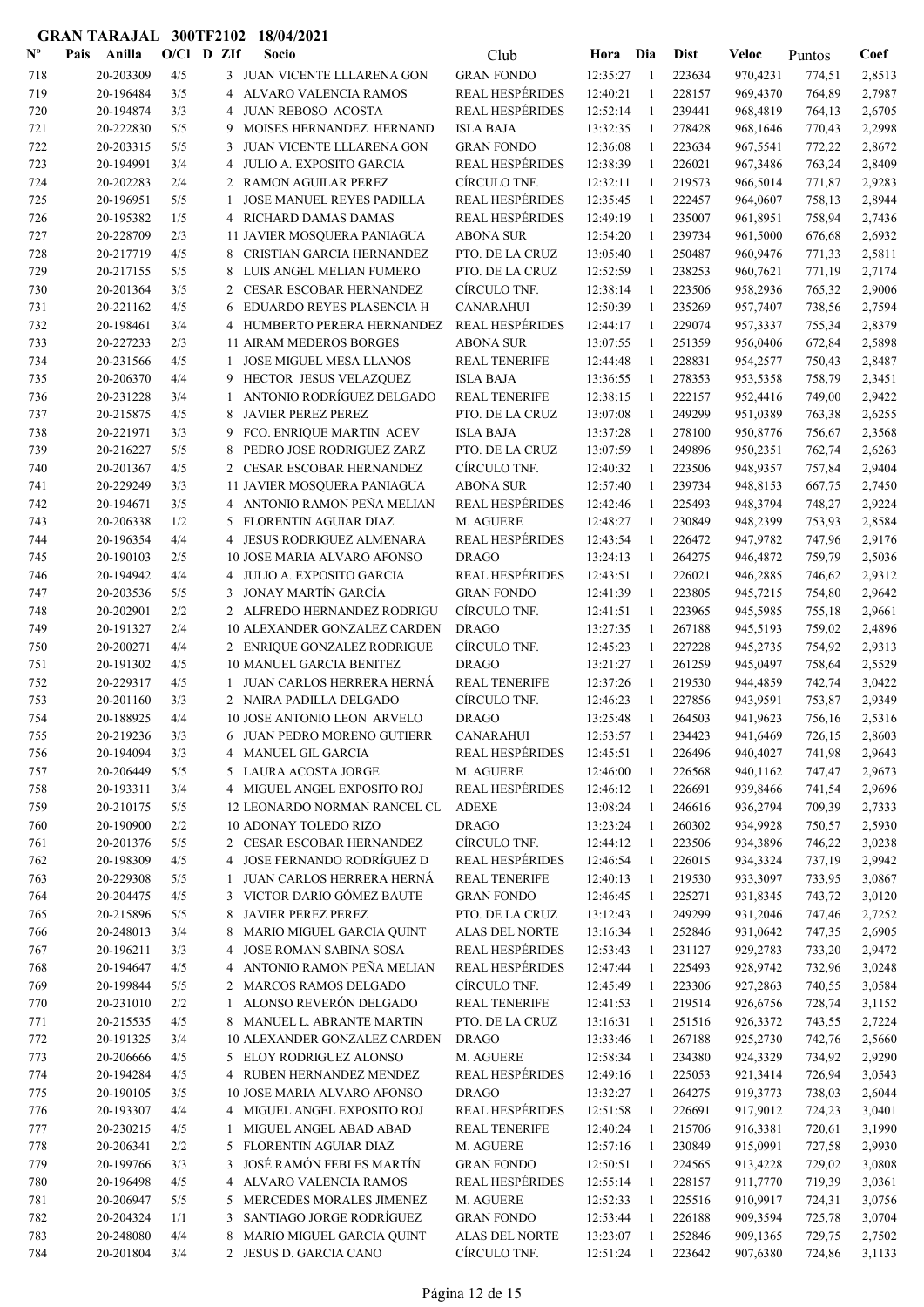| $N^{\text{o}}$ | Pais | Anilla                 | $O/CI$ D ZIf |        | Socio                                                  | Club                                      | Hora                 | Dia               | <b>Dist</b>      | Veloc                | Puntos           | Coef             |
|----------------|------|------------------------|--------------|--------|--------------------------------------------------------|-------------------------------------------|----------------------|-------------------|------------------|----------------------|------------------|------------------|
| 785            |      | 20-191688              | 5/5          |        | <b>10 MANUEL GARCIA BENITEZ</b>                        | <b>DRAGO</b>                              | 13:34:16             | -1                | 261259           | 903,1770             | 725,03           | 2,6685           |
| 786            |      | 20-207533              | 4/4          |        | 5 BENIGNO GUTIERREZ SANTOS                             | M. AGUERE                                 | 12:55:06             | $\mathbf{1}$      | 225275           | 900,7397             | 716,16           | 3,0986           |
| 787            |      | 20-217044              | 5/5          | 8      | CRISTOBAL PERERA MOLINA                                | PTO. DE LA CRUZ                           | 13:10:08             | -1                | 238448           | 899,3513             | 721,89           | 2,9312           |
| 788            |      | 20-229680              | 2/3          | 1      | <b>DOMINGO FIGUEROA ÉVORA</b>                          | <b>REAL TENERIFE</b>                      | 12:52:18             | -1                | 222209           | 898,5402             | 706,61           | 3,1494           |
| 789            |      | 20-202244              | 4/5          |        | 2 LIDIA ESPINOSA GONZALEZ                              | CÍRCULO TNF.                              | 12:53:17             | $\mathbf{1}$      | 222165           | 894,8043             | 714,61           | 3,1540           |
| 790            |      | 20-226980              | 4/4          |        | 11 JOSÉ LUIS PAZ OVAL                                  | <b>ABONA SUR</b>                          | 13:23:28             | $\mathbf{1}$      | 249134           | 894,6636             | 629,64           | 2,8161           |
| 791            |      | 20-197065              | 1/3          |        | 4 JUAN JOSE DEL CASTILLO DE                            | <b>REAL HESPÉRIDES</b>                    | 13:07:02             | -1                | 234380           | 894,4664             | 705,74           | 2,9972           |
| 792            |      | 20-248082              | 4/5          | 8      | DANIEL CABRERA GONZALEZ                                | <b>ALAS DEL NORTE</b>                     | 13:25:47             | 1                 | 250561           | 892,3642             | 716,28           | 2,8072           |
| 793            |      | 20-218125              | 3/5          | 8      | ROBERTO MARTIN GARCIA                                  | PTO. DE LA CRUZ                           | 13:27:04             | 1                 | 251258           | 890,7752             | 715,01           | 2,8029           |
| 794            |      | 20-197199              | 3/5          | 4      | DOMINGO MARICHAL AGUILAR                               | <b>REAL HESPÉRIDES</b>                    | 12:57:46             | 1                 | 225143           | 890,7148             | 702,78           | 3,1320           |
| 795            |      | 20-206987              | 2/3          | 5      | VALENTIN DIAZ GARCIA                                   | M. AGUERE                                 | 12:59:23             | 1                 | 226492           | 890,3571             | 707,90           | 3,1173           |
| 796            |      | 20-207013              | 3/3          | 5      | <b>VALENTIN DIAZ GARCIA</b>                            | M. AGUERE                                 | 12:59:50             | 1                 | 226492           | 888,7848             | 706,65           | 3,1212           |
| 797            |      | 20-199427              | 4/4          | 2      | CIRIACO RAMOS CARTAYA                                  | CÍRCULO TNF.                              | 12:58:33             | $\mathbf{1}$      | 224371           | 884,9182             | 706,72           | 3,1547           |
| 798            |      | 20-189478              | 4/4          |        | <b>10 ROBERT EHRENTREICH</b>                           | <b>DRAGO</b>                              | 13:42:49             | $\mathbf{1}$      | 263478           | 884,6986             | 710,19           | 2,6898           |
| 799            |      | 20-216446              | 2/4          | 8      | <b>RICHARD EDWARD FROST</b>                            | PTO. DE LA CRUZ                           | 13:25:50             | 1                 | 248221           | 883,8730             | 709,47           | 2,8587           |
| 800            |      | 20-189969              | 3/4          |        | 10 JOSE MANUEL MARTIN AFONSO                           | <b>DRAGO</b>                              | 13:44:44             | -1                | 264209           | 881,4802             | 707,61           | 2,6891           |
| 801            |      | 20-221355              | 5/5          | 6      | <b>JULIO YANEZ RODRIGUEZ</b>                           | <b>CANARAHUI</b>                          | 13:13:15             | -1                | 235317           | 877,2302             | 676,48           | 3,0230           |
| 802            |      | 20-202210              | 3/4          |        | 2 IVAN JESUS NAVARRO RODRIG                            | CÍRCULO TNF.                              | 12:59:01             | $\mathbf{1}$      | 222406           | 875,5567             | 699,24           | 3,2025           |
| 803            |      | 20-221208              | 4/4          | 6      | DAN MISAEL MORALES ALVARE                              | <b>CANARAHUI</b>                          | 13:01:06             | -1                | 222343           | 868,1882             | 669,51           | 3,2074           |
| 804            |      | 20-197056              | 2/3          | 4      | JUAN JOSE DEL CASTILLO DE<br>ALFREDO CARBALLO GONZALEZ | <b>REAL HESPÉRIDES</b>                    | 13:15:22             | -1                | 234380<br>269115 | 866,8968             | 683,98           | 3,0465           |
| 805            |      | 20-222073              | 3/5          | 9      |                                                        | <b>ISLA BAJA</b><br>PTO. DE LA CRUZ       | 13:55:46             | -1                |                  | 865,9713             | 689,11           | 2,6566           |
| 806            |      | 20-216108<br>20-230980 | 5/5<br>4/5   | 8      | RAFAEL JOSE SIVERIO GRILL<br>Mª ISABEL VARAS REYES     | <b>REAL TENERIFE</b>                      | 13:36:07<br>13:01:58 | 1<br>1            | 251876<br>222290 | 865,2064             | 694,48           | 2,8419<br>3,2241 |
| 807<br>808     |      | 20-202802              | 4/4          | 1      | 2 EUFEMIO CABRERA BETANCORT                            | CÍRCULO TNF.                              | 13:03:39             | 1                 | 223661           | 865,0538<br>864,7245 | 680,28<br>690,59 | 3,2084           |
| 809            |      | 20-204242              | 5/5          | 3      | <b>TANDEM ARMAS</b>                                    | <b>GRAN FONDO</b>                         | 13:03:27             | -1                | 223421           | 864,4651             | 689,95           | 3,2158           |
| 810            |      | 20-235377              | 2/2          | 7      | FERNANDO MANUEL SOSA PADR                              | VALLE OROTAVA                             | 13:34:53             | $\mathbf{1}$      | 250210           | 863,1403             | 720,50           | 2,8750           |
| 811            |      | 20-195656              | 2/4          | 4      | <b>ISIDRO DIAZ ALVAREZ</b>                             | <b>REAL HESPÉRIDES</b>                    | 13:08:11             | -1                | 226646           | 861,1716             | 679,47           | 3,1779           |
| 812            |      | 20-217529              | 2/5          | 8      | FRANCISCO TAMAJON HERNAND                              | PTO. DE LA CRUZ                           | 13:35:00             | -1                | 249105           | 858,9828             | 689,49           | 2,8949           |
| 813            |      | 20-190210              | 4/5          |        | 10 JOSE ANGEL DIAZ GONZALEZ                            | <b>DRAGO</b>                              | 13:55:41             | -1                | 265294           | 853,9048             | 685,47           | 2,7216           |
| 814            |      | 20-189352              | 2/4          |        | <b>10 EUGENI0 LUIS RIZO</b>                            | <b>DRAGO</b>                              | 13:57:13             | 1                 | 264773           | 848,0425             | 680,77           | 2,7303           |
| 815            |      | 20-200443              | 5/5          |        | 2 CARLOS DE FUENTES BARRERA                            | CÍRCULO TNF.                              | 13:13:26             | -1                | 226793           | 844,8764             | 674,74           | 3,1915           |
| 816            |      | 20-201808              | 4/4          |        | 2 JESUS D. GARCIA CANO                                 | CÍRCULO TNF.                              | 13:12:12             | -1                | 223642           | 836,9835             | 668,43           | 3,2404           |
| 817            |      | 20-223323              | 4/5          | 9      | ALFREDO CARBALLO GONZALEZ                              | <b>ISLA BAJA</b>                          | 14:08:37             | 1                 | 269115           | 831,5857             | 661,74           | 2,6962           |
| 818            |      | 20-207394              | 4/5          | 5      | FERNANDO GARCIA RODRIGUEZ                              | M. AGUERE                                 | 13:23:24             | 1                 | 231259           | 830,6717             | 660,45           | 3,1413           |
| 819            |      | 20-199976              | 1/1          |        | 2 JUAN JOSE LARA ORTIZ                                 | CÍRCULO TNF.                              | 13:13:25             | -1                | 222009           | 827,1059             | 660,54           | 3,2762           |
| 820            |      | 20-204015              | 2/3          |        | <b>JOSE JUAN RODRIGUEZ PAVON</b>                       | <b>GRAN FONDO</b>                         | 13:15:30             | 1                 | 223401           | 825,8817             | 649,47           | 3,2598           |
| 821            |      | 20-225274              | 4/4          |        | 11 ANDREAS ERNESTO AGNOLI                              | <b>ABONA SUR</b>                          | 13:47:02             | $\mathbf{1}$      | 248284           | 822,0417             | 578,53           | 2,9367           |
| 822            |      | 20-202139              | 5/5          | 2      | <b>JOSE JAVIER DENIZ CABRERA</b>                       | CÍRCULO TNF.                              | 13:16:18             | -1                | 222693           | 820,8367             | 655,54           | 3,2781           |
| 823            |      | 20-196405              | 4/4          |        | 4 JOSE VICTOR MARRERO DIAZ                             | <b>REAL HESPÉRIDES</b>                    | 13:29:42             | 1                 | 231789           | 814,1517             | 642,37           | 3,1533           |
| 824            |      | 20-202476              | 3/4          |        | 2 PEDRO JORGE GONZALEZ PERE                            | CÍRCULO TNF.                              | 13:34:08             | $\mathbf{1}$      | 234474           | 810,9546             | 647,65           | 3,1210           |
| 825            |      | 20-219106              | 4/4          | 6      | MIGUEL RAMOS RAMOS                                     | <b>CANARAHUI</b>                          | 13:35:46             | -1                | 234423           | 806,2238             | 621,72           | 3,1255           |
| 826            |      | 20-205649              | 5/5          | 5      | ELIAN BRITO SANCHEZ                                    | M. AGUERE                                 | 13:24:25             | $\mathbf{1}$      | 224751           | 804,3579             | 639,53           | 3,2639           |
| 827            |      | 20-204365              | 5/5          | 3      | JUAN DANIEL LUGO DÍAZ                                  | <b>GRAN FONDO</b>                         | 13:23:18             | $\mathbf{1}$      | 223825           | 804,2580             | 641,89           | 3,2814           |
| 828            |      | 20-194295              | 5/5          |        | 4 RUBEN HERNANDEZ MENDEZ                               | <b>REAL HESPÉRIDES</b>                    | 13:25:17             | 1                 | 225053           | 802,9482             | 633,53           | 3,2674           |
| 829            |      | 20-230896              | 5/5          | 1      | Mª ISABEL VARAS REYES                                  | <b>REAL TENERIFE</b>                      | 13:23:34             | 1                 | 222290           | 797,9777             | 627,53           | 3,3120           |
| 830            |      | 20-206656              | 5/5          |        | 5 ELOY RODRIGUEZ ALONSO                                | M. AGUERE                                 | 13:40:22             | 1                 | 234380           | 793,5222             | 630,91           | 3,1450           |
| 831            |      | 20-217732              | 5/5          | 8      | CRISTIAN GARCIA HERNANDEZ                              | PTO. DE LA CRUZ                           | 14:01:11             | 1                 | 250487           | 792,2208             | 635,90           | 2,9463           |
| 832            |      | 20-201935              | 4/4          |        | 2 FCO. JAVIER GOYA RODRIGUE                            | CÍRCULO TNF.                              | 13:51:20             | 1                 | 240055           | 783,6398             | 625,83           | 3,0780           |
| 833            |      | 20-216970              | 3/4          | 8      | JULIO CALZADILLA LORENZO                               | PTO. DE LA CRUZ                           | 14:03:36             | 1                 | 249132           | 781,9586             | 627,66           | 2,9695           |
| 834            |      | 20-223183              | 2/2          | 9      | CLAUDIO MICHAEL GONZALEZ                               | <b>ISLA BAJA</b>                          | 14:36:10             | $\mathbf{1}$      | 274529           | 781,7627             | 622,10           | 2,6980           |
| 835            |      | 20-196503              | 5/5          |        | 4 ALVARO VALENCIA RAMOS                                | <b>REAL HESPÉRIDES</b>                    | 13:37:31             | 1                 | 228157           | 779,9795             | 615,41           | 3,2502           |
| 836            |      | 20-195870              | 1/4          |        | 4 JOSE JAVIER MENDOZA PEÑA                             | <b>REAL HESPÉRIDES</b>                    | 13:39:55             | $\mathbf{1}$      | 226148           | 766,8200             | 605,02           | 3,2830           |
| 837            |      | 20-220506              | 4/4          |        | 6 ANDRES ALVAREZ REVERON                               | <b>CANARAHUI</b>                          | 13:48:42             | 1                 | 232459           | 765,4231             | 590,26           | 3,1977           |
| 838            |      | 20-233973              | 4/5          | 7      | ESTEBAN MARRERO MACHADO<br>JOSE ANTONIO RODRÍGUEZ GO   | VALLE OROTAVA                             | 14:11:45             | $\mathbf{1}$      | 249794           | 764,4805             | 638,14           | 2,9794           |
| 839<br>840     |      | 20-195217<br>20-216701 | 2/3<br>4/4   | 4<br>8 | ANTONIO MESA DIAZ                                      | <b>REAL HESPÉRIDES</b><br>PTO. DE LA CRUZ | 13:40:00<br>14:10:47 | $\mathbf{1}$<br>1 | 225188<br>247718 | 763,3492<br>760,3765 | 602,28<br>610,34 | 3,3089<br>3,0115 |
| 841            |      | 20-206114              | 5/5          | 5      | SIMEI ALONSO RODDRÍGUEZ                                | M. AGUERE                                 | 13:49:12             | 1                 | 231280           | 760,2893             | 604,49           | 3,2294           |
| 842            |      | 20-234558              | 4/5          | 7      | PABLO GONZALEZ LUIS                                    | VALLE OROTAVA                             | 14:09:34             | 1                 | 246543           | 759,6067             | 634,08           | 3,0331           |
| 843            |      | 20-215584              | 2/3          |        | 8 PEDRO JOSE RODRIGUEZ GONZ                            | PTO. DE LA CRUZ                           | 14:10:28             | 1                 | 246654           | 757,8472             | 608,31           | 3,0353           |
| 844            |      | 20-216993              | 4/4          |        | 8 JULIO CALZADILLA LORENZO                             | PTO. DE LA CRUZ                           | 14:14:21             | 1                 | 249132           | 756,4354             | 607,17           | 3,0087           |
| 845            |      | 20-229245              | 3/5          | 1      | <b>MAXIMINO DE FRANCISCO LOR</b>                       | <b>REAL TENERIFE</b>                      | 13:40:31             | 1                 | 222012           | 751,2673             | 590,79           | 3,3802           |
| 846            |      | 20-230123              | 3/3          | 1      | <b>GABRIEL SOCAS MARTIN</b>                            | <b>REAL TENERIFE</b>                      | 13:46:50             | $\mathbf{1}$      | 223982           | 742,0718             | 583,56           | 3,3544           |
| 847            |      | 20-195860              | 2/4          |        | 4 JOSE JAVIER MENDOZA PEÑA                             | <b>REAL HESPÉRIDES</b>                    | 13:51:39             | 1                 | 226148           | 737,4792             | 581,87           | 3,3262           |
| 848            |      | 20-195198              | 3/3          |        | 4 JOSE ANTONIO RODRÍGUEZ GO                            | <b>REAL HESPÉRIDES</b>                    | 13:50:42             | 1                 | 225188           | 736,6307             | 581,20           | 3,3444           |
| 849            |      | 20-202293              | 4/4          | 1      | FRANCISCO J. ANDRADE GARC                              | <b>CULTURAL CHINEH</b>                    | 13:44:00             | $\mathbf{1}$      | 219572           | 734,3545             | 577,49           | 3,4339           |
| 850            |      | 20-198018              | 4/4          | 4      | HUMBERTO PERERA HERNANDEZ                              | <b>REAL HESPÉRIDES</b>                    | 13:58:42             | $\mathbf{1}$      | 229074           | 730,2327             | 576,15           | 3,2954           |
| 851            |      | 20-218666              | 5/5          |        | 8 SALVADOR GONZALEZ ALVAREZ                            | PTO. DE LA CRUZ                           | 14:26:57             | 1                 | 249288           | 729,0189             | 585,17           | 3,0317           |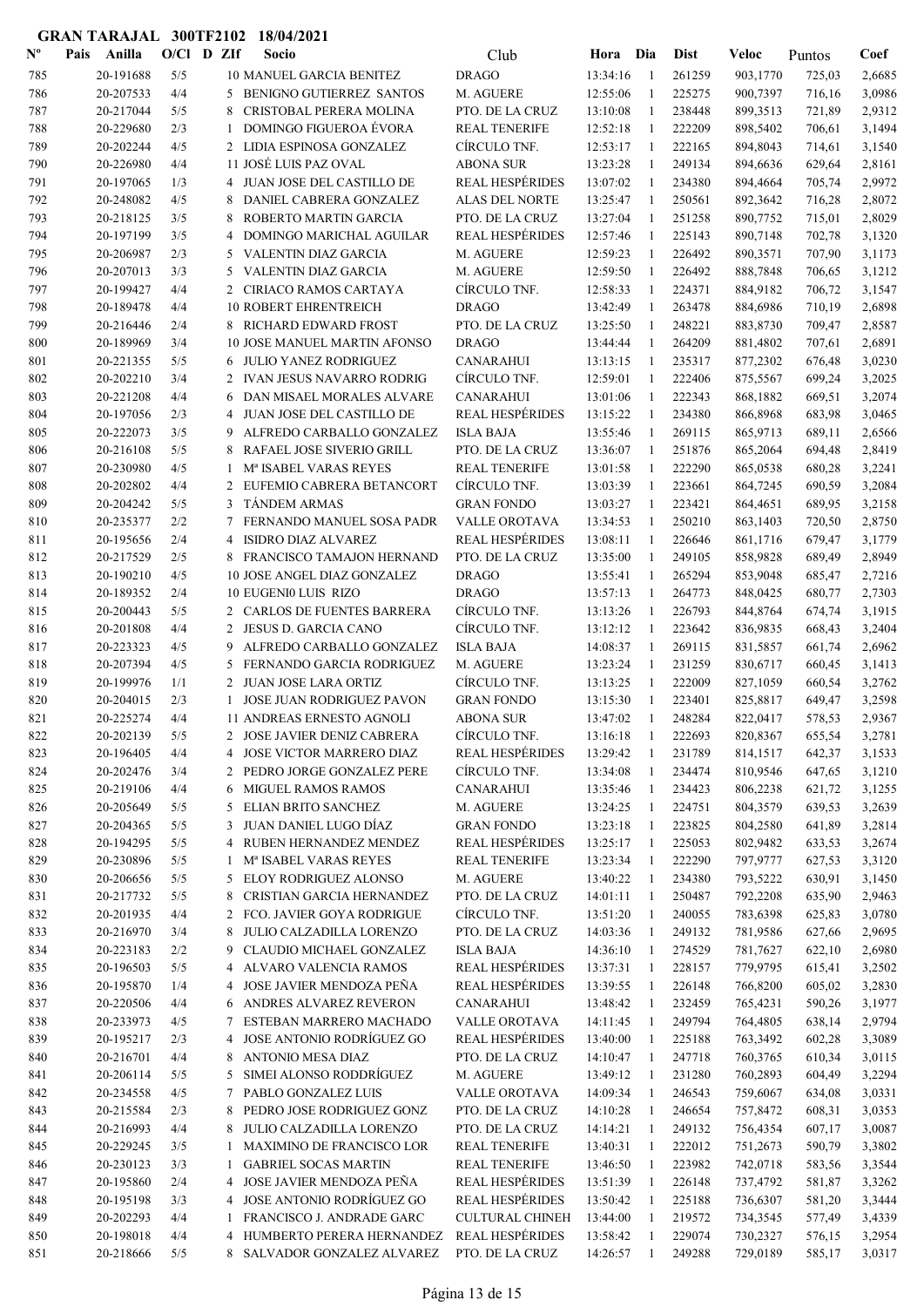| $N^{\text{o}}$ | Pais | Anilla                 | $O/Cl$ D ZIf |                | Socio                                                    | Club                                        | Hora Dia             |                   | <b>Dist</b>      | Veloc                | Puntos           | Coef             |
|----------------|------|------------------------|--------------|----------------|----------------------------------------------------------|---------------------------------------------|----------------------|-------------------|------------------|----------------------|------------------|------------------|
| 852            |      | 20-202191              | 4/4          |                | 2 IVAN JESUS NAVARRO RODRIG                              | CÍRCULO TNF.                                | 13:54:19             | -1                | 222406           | 719,0237             | 574,23           | 3,4022           |
| 853            |      | 20-198308              | 5/5          | 4              | JOSE FERNANDO RODRÍGUEZ D                                | <b>REAL HESPÉRIDES</b>                      | 14:00:27             | $\mathbf{1}$      | 226015           | 716,4844             | 565,31           | 3,3518           |
| 854            |      | 20-233983              | 5/5          | 7              | ESTEBAN MARRERO MACHADO                                  | VALLE OROTAVA                               | 14:34:48             | 1                 | 249794           | 714,1052             | 596,09           | 3,0362           |
| 855            |      | 20-195717              | 3/4          | 4              | JOSE JAVIER MENDOZA PEÑA                                 | <b>REAL HESPÉRIDES</b>                      | 14:01:53             | 1                 | 226148           | 713,6633             | 563,08           | 3,3576           |
| 856            |      | 20-218744              | 3/3          |                | 8 FERNANDO MACHADO DUQUE                                 | PTO. DE LA CRUZ                             | 14:36:14             | $\mathbf{1}$      | 248078           | 706,3054             | 566,94           | 3,0644           |
| 857            |      | 20-190276              | 5/5          |                | 10 JOSE ANGEL DIAZ GONZALEZ                              | <b>DRAGO</b>                                | 15:00:43             | -1                | 265294           | 706,1012             | 566,82           | 2,8689           |
| 858            |      | 20-191269              | 2/3          |                | 10 ORLANDO MEDINA HERNANDEZ                              | <b>DRAGO</b>                                | 15:02:28             | -1                | 265160           | 702,4726             | 563,91           | 2,8737           |
| 859            |      | 20-232783              | 4/5          | 9              | JUAN ISIDRO PERERA CASAÑA                                | <b>INSP. DAUTE</b>                          | 15:21:14             | $\mathbf{1}$      | 278133           | 701,9425             | 558,58           | 2,7429           |
| 860            |      | 20-207395              | 5/5          | 5              | FERNANDO GARCIA RODRIGUEZ                                | M. AGUERE                                   | 14:16:46             | $\mathbf{1}$      | 231259           | 697,0531             | 554,21           | 3,3026           |
| 861            |      | 20-193018              | 5/5          | 4              | <b>RICARDO SIMO EDEL</b>                                 | <b>REAL HESPÉRIDES</b>                      | 14:10:51             | -1                | 226730           | 695,8110             | 549,00           | 3,3725           |
| 862            |      | 20-195408              | 2/5          | 4              | RICHARD DAMAS DAMAS                                      | <b>REAL HESPÉRIDES</b>                      | 14:23:25             | -1                | 235007           | 694,4309             | 547,91           | 3,2575           |
| 863            |      | 20-197106              | 3/3          | 4              | JUAN JOSE DEL CASTILLO DE                                | <b>REAL HESPÉRIDES</b>                      | 14:22:58             | 1                 | 234380           | 693,5003             | 547,17           | 3,2700           |
| 864            |      | 20-232151              | 4/5          | 1              | <b>MAXIMINO DE FRANCISCO LOR</b>                         | REAL TENERIFE                               | 14:06:02             | 1                 | 222012           | 691,5544             | 543,83           | 3,4562           |
| 865            |      | 20-234575              | 4/4          | 7              | <b>MATIAS DAVID MARTIN MORAL</b>                         | <b>VALLE OROTAVA</b>                        | 14:37:25             | -1                | 243186           | 690,0525             | 576,02           | 3,1589           |
| 866            |      | 20-198553              | 3/5          | 4              | FERNANDO PEÑA MELIAN                                     | CÍRCULO TNF.                                | 14:12:01             | 1                 | 225476           | 689,4939             | 544,01           | 3,4110           |
| 867            |      | 20-203364              | 5/5          | 3              | NAUZET DENIZ IZQUIERDO<br>DOMINGO MARICHAL AGUILAR       | <b>GRAN FONDO</b><br><b>REAL HESPÉRIDES</b> | 14:15:46             | $\mathbf{1}$      | 225677           | 682,2846             | 544,54           | 3,4119           |
| 868<br>869     |      | 20-197197<br>20-195393 | 4/5<br>3/5   | 4<br>4         | RICHARD DAMAS DAMAS                                      | <b>REAL HESPÉRIDES</b>                      | 14:16:30<br>14:31:35 | $\mathbf{1}$<br>1 | 225143<br>235007 | 679,1644             | 535,86           | 3,4239<br>3,2840 |
| 870            |      | 20-204034              | 3/3          | 1              | JOSE JUAN RODRIGUEZ PAVON                                | <b>GRAN FONDO</b>                           | 14:15:41             | -1                | 223401           | 678,0678<br>675,5738 | 535,00<br>531,27 | 3,4586           |
| 871            |      | 20-229295              | 5/5          | 1              | <b>MAXIMINO DE FRANCISCO LOR</b>                         | <b>REAL TENERIFE</b>                        | 14:14:04             | $\mathbf{1}$      | 222012           | 674,6718             | 530,56           | 3,4842           |
| 872            |      | 20-229666              | 3/3          | 1              | <b>DOMINGO FIGUEROA ÉVORA</b>                            | <b>REAL TENERIFE</b>                        | 14:15:09             | 1                 | 222209           | 673,0547             | 529,29           | 3,4851           |
| 873            |      | 20-220430              | 5/5          | 6              | EDUARDO REYES PLASENCIA H                                | <b>CANARAHUI</b>                            | 14:35:11             | -1                | 235269           | 671,8452             | 518,09           | 3,2954           |
| 874            |      | 20-217505              | 3/5          | 8              | FRANCISCO TAMAJON HERNAND                                | PTO. DE LA CRUZ                             | 14:57:14             | 1                 | 249105           | 669,2173             | 537,17           | 3,1160           |
| 875            |      | 20-192904              | 4/5          |                | 10 JOSE MARIA ALVARO AFONSO                              | <b>DRAGO</b>                                | 15:21:44             | $\mathbf{1}$      | 264275           | 666,1275             | 534,73           | 2,9404           |
| 876            |      | 20-215501              | 5/5          |                | 8 MANUEL L. ABRANTE MARTIN                               | PTO. DE LA CRUZ                             | 15:05:24             | -1                | 251516           | 661,1882             | 530,72           | 3,0931           |
| 877            |      | 20-233898              | 4/4          |                | <b>LORENZO MARTIN MARTIN</b>                             | VALLE OROTAVA                               | 14:21:53             | -1                | 222424           | 660,2404             | 551,13           | 3,5017           |
| 878            |      | 20-197459              | 2/2          | 4              | <b>SERGIO DAVID DIAZ TEJERA</b>                          | <b>REAL HESPÉRIDES</b>                      | 14:28:57             | 1                 | 226645           | 658,9475             | 519,91           | 3,4404           |
| 879            |      | 20-195678              | 3/4          |                | 4 ISIDRO DIAZ ALVAREZ                                    | <b>REAL HESPÉRIDES</b>                      | 14:30:40             | $\mathbf{1}$      | 226646           | 655,6779             | 517,33           | 3,4443           |
| 880            |      | 20-191409              | 4/4          |                | 10 ALEXANDER GONZALEZ CARDEN                             | <b>DRAGO</b>                                | 15:36:52             | $\mathbf{1}$      | 267188           | 648,7245             | 520,76           | 2,9250           |
| 881            |      | 20-222075              | 5/5          |                | 9 ALFREDO CARBALLO GONZALEZ                              | <b>ISLA BAJA</b>                            | 15:40:21             | -1                | 269115           | 647,9234             | 515,59           | 2,9074           |
| 882            |      | 20-202676              | 3/4          |                | 2 RAMON AGUILAR PEREZ                                    | CÍRCULO TNF.                                | 14:26:35             | -1                | 219573           | 642,8095             | 513,36           | 3,5674           |
| 883            |      | 20-227254              | 3/3          |                | <b>11 AIRAM MEDEROS BORGES</b>                           | <b>ABONA SUR</b>                            | 15:16:53             | $\mathbf{1}$      | 251359           | 641,4128             | 451,41           | 3,1198           |
| 884            |      | 20-233006              | 5/5          |                | 9 JUAN JOSE ESTEVEZ RAMOS                                | <b>INSP. DAUTE</b>                          | 15:57:50             | 1                 | 276447           | 638,6916             | 508,25           | 2,8399           |
| 885            |      | 20-189522              | 4/4          |                | <b>10 TANDEM BARRETO-CARLOS</b>                          | <b>DRAGO</b>                                | 15:35:45             | -1                | 262077           | 638,0450             | 512,19           | 2,9990           |
| 886            |      | 20-206810              | 4/5          |                | 5 SALVADOR ACOSTA CAMACHO                                | M. AGUERE                                   | 14:40:15             | -1                | 225589           | 635,0148             | 504,89           | 3,4880           |
| 887            |      | 20-194612              | 5/5          | $\overline{4}$ | ANTONIO RAMON PEÑA MELIAN                                | <b>REAL HESPÉRIDES</b>                      | 14:41:37             | 1                 | 225493           | 632,3120             | 498,89           | 3,4934           |
| 888            |      | 20-222954              | 4/4          | 9              | DANIEL FRANCIS HERNANDEZ                                 | <b>ISLA BAJA</b>                            | 16:04:19             | 1                 | 276629           | 629,6802             | 501,07           | 2,8509           |
| 889            |      | 20-230653              | 2/2          |                | DIEGO TABARES RODRÍGUEZ                                  | <b>REAL TENERIFE</b>                        | 14:59:40             |                   | 234994           | 627,2082             | 493,23           | 3,3597           |
| 890            |      | 20-203538              | 5/5          |                | 3 RICARDO GARCÍA ALBERTO                                 | <b>GRAN FONDO</b>                           | 14:42:01             | -1                | 223805           | 626,8755             | 500,32           | 3,5317           |
| 891            |      | 20-230226              | 5/5          | $\mathbf{1}$   | MIGUEL ANGEL ABAD ABAD                                   | <b>REAL TENERIFE</b>                        | 14:30:17             | 1                 | 215706           | 624,7217             | 491,28           | 3,6684           |
| 892            |      | 20-190075              | 5/5          |                | 10 JOSE MARIA ALVARO AFONSO                              | <b>DRAGO</b>                                | 15:54:30             | 1                 | 264275           | 615,3085             | 493,94           | 2,9976           |
| 893            |      | 20-232786              | 5/5          |                | 9 JUAN ISIDRO PERERA CASAÑA                              | <b>INSP. DAUTE</b>                          | 16:17:42             | -1                | 278133           | 614,3870             | 488,90           | 2,8514           |
| 894            |      | 20-206226              | 4/5          |                | 5 JUAN RAMON PEREZ LUIS                                  | M. AGUERE                                   | 14:54:17             | 1                 | 226550           | 613,4856             | 487,77           | 3,5046           |
| 895            |      | 20-222232              | 1/3          | 9              | <b>DOMINGO DIAZ LINARES</b>                              | <b>ISLA BAJA</b>                            | 16:30:51             | 1                 | 278521           | 597,8770             | 475,77           | 2,8538           |
| 896            |      | 20-222213              | 2/3          | 9              | DOMINGO DIAZ LINARES                                     | <b>ISLA BAJA</b>                            | 16:30:54             | -1                | 278521           | 597,8128             | 475,72           | 2,8570           |
| 897            |      | 20-222233              | 3/3          | 9              | DOMINGO DIAZ LINARES                                     | ISLA BAJA                                   | 16:30:58             | $\mathbf{1}$      | 278521           | 597,7273             | 475,65           | 2,8602           |
| 898            |      | 20-218145              | 4/5          | 8              | ROBERTO MARTIN GARCIA                                    | PTO. DE LA CRUZ                             | 15:46:16             | -1                | 251258           | 596,4346             | 478,75           | 3,1741           |
| 899            |      | 20-190384              | 5/5          |                | 10 TANDEM TORIBIO JONAY                                  | <b>DRAGO</b>                                | 16:07:40             | 1                 | 262091           | 592,0730             | 475,29           | 3,0463           |
| 900            |      | 20-222101              | 3/3          |                | 9 KEVIN LUIS DIAZ                                        | <b>ISLA BAJA</b>                            | 16:21:37             | 1                 | 270264           | 591,8838             | 471,00           | 2,9574           |
| 901<br>902     |      | 20-199033<br>20-217508 | 4/4<br>4/5   |                | 2 TANDEM JAVIER RIVERO Y JU<br>FRANCISCO TAMAJON HERNAND | CÍRCULO TNF.<br>PTO. DE LA CRUZ             | 15:27:59             | -1                | 234732<br>249105 | 582,4856             | 465,18           | 3,4089           |
| 903            |      | 20-195381              | 4/5          | 8<br>4         | RICHARD DAMAS DAMAS                                      | <b>REAL HESPÉRIDES</b>                      | 15:54:19<br>15:30:23 | 1<br>1            | 235007           | 580,2360<br>579,7155 | 465,74<br>457,40 | 3,2158<br>3,4125 |
| 904            |      | 20-216445              | 3/4          | 8              | RICHARD EDWARD FROST                                     | PTO. DE LA CRUZ                             | 15:53:23             | 1                 | 248221           | 579,4366             | 465,10           | 3,2344           |
| 905            |      | 20-216308              | 3/3          |                | 8 PEDRO JOSE RODRIGUEZ GONZ                              | PTO. DE LA CRUZ                             | 15:57:23             | 1                 | 246654           | 570,4521             | 457,89           | 3,2585           |
| 906            |      | 20-209017              | 2/2          |                | 12 LEOPOLDO R MARTIN TABARES                             | <b>ADEXE</b>                                | 16:35:53             | -1                | 266385           | 565,7134             | 428,62           | 3,0205           |
| 907            |      | 20-218150              | 5/5          |                | 8 ROBERTO MARTIN GARCIA                                  | PTO. DE LA CRUZ                             | 16:11:06             | -1                | 251258           | 563,2325             | 452,09           | 3,2059           |
| 908            |      | 20-199127              | 5/5          |                | 2 LIDIA ESPINOSA GONZALEZ                                | CÍRCULO TNF.                                | 15:22:43             | $\mathbf{1}$      | 222165           | 558,6012             | 446,11           | 3,6297           |
| 909            |      | 20-192872              | 5/5          |                | 10 MANUEL ANGEL PESCOSO DOMI                             | <b>DRAGO</b>                                | 16:33:23             | -1                | 260314           | 555,7713             | 446,14           | 3,1012           |
| 910            |      | 20-194780              | 4/5          |                | 4 FERNANDO PEÑA MELIAN                                   | CÍRCULO TNF.                                | 15:36:38             | -1                | 225476           | 547,7593             | 432,18           | 3,5843           |
| 911            |      | 20-248613              | 4/5          |                | 8 JUAN CARLOS HERNANDEZ CAS                              | ALAS DEL NORTE                              | 16:26:38             | -1                | 250561           | 542,7706             | 435,67           | 3,2290           |
| 912            |      | 20-216362              | 2/2          | 8              | AGUSTIN CABO MARTIN                                      | PTO. DE LA CRUZ                             | 16:23:22             | -1                | 247752           | 540,5105             | 433,86           | 3,2692           |
| 913            |      | 20-220955              | 4/4          |                | 6 SHUKRI MERIQI                                          | <b>CANARAHUI</b>                            | 15:57:13             | $\mathbf{1}$      | 232783           | 538,5794             | 415,32           | 3,4832           |
| 914            |      | 20-233850              | 3/3          |                | 7 FCO. JAVIER HERNANDEZ PER                              | VALLE OROTAVA                               | 16:33:52             | -1                | 248072           | 529,0886             | 441,65           | 3,2721           |
| 915            |      | 20-202315              | 4/4          |                | 2 RAMON AGUILAR PEREZ                                    | CÍRCULO TNF.                                | 15:40:46             | -1                | 219573           | 528,1159             | 421,76           | 3,7009           |
| 916            |      | 20-222806              | 5/5          |                | 9 GREGORIO EULOGI HERNANDEZ                              | <b>ISLA BAJA</b>                            | 17:33:03             | 1                 | 278765           | 527,9140             | 420,09           | 2,9182           |
| 917            |      | 20-189973              | 4/4          |                | 10 JOSE MANUEL MARTIN AFONSO                             | <b>DRAGO</b>                                | 17:07:42             | 1                 | 264209           | 525,5799             | 421,91           | 3,0824           |
| 918            |      | 20-217509              | 5/5          |                | 8 FRANCISCO TAMAJON HERNAND                              | PTO. DE LA CRUZ                             | 16:49:41             | -1                | 249105           | 513,9541             | 412,54           | 3,2728           |